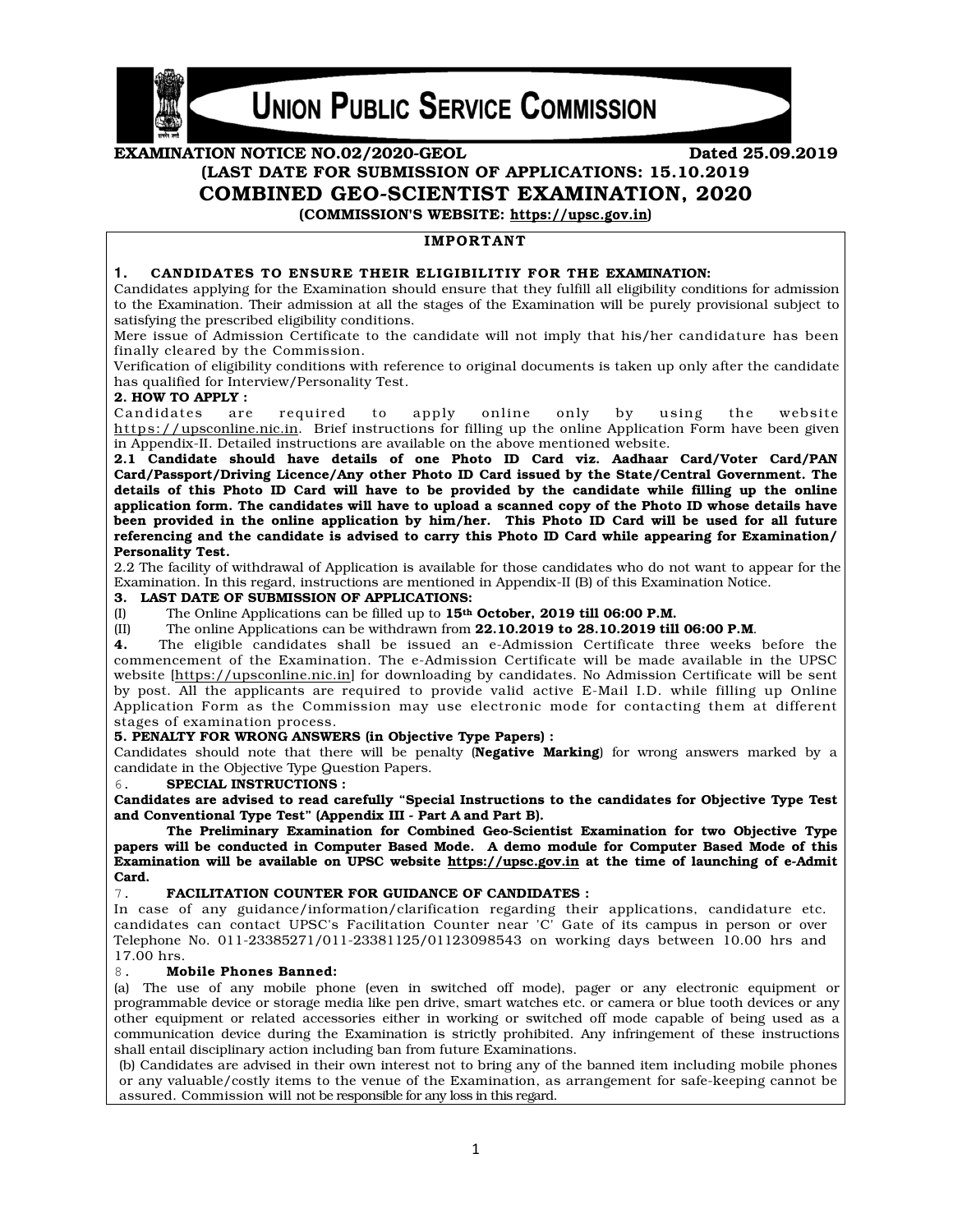No.4/2/2019-E.l(B) : The Union Public Service Commission will hold a Combined Geo-Scientist (Preliminary) Examination, 2020 (Computer Based Test) on  $19<sup>th</sup>$  January, 2020 for selection to the Combined Geo-Scientist (Main) Examination, 2020, in accordance with the Rules published by the Ministry of Mines in the Gazette of India dated 25<sup>th</sup> September, 2019.

(A) The Preliminary Examination will be held at the following Centers:

 (1) AHMEDABAD (2) BANGALURU (3) BHOPAL (4) CHANDIGARH (5) CHENNAI (6) CUTTACK (7) DELHI (8) DISPUR (9) HYDERABAD (10) JAIPUR (11) JAMMU (12) KOLKATA (13) LUCKNOW (14) MUMBAI (15) PATNA (16) PRAYAGRAJ (ALLAHABAD) (17) SHILLONG (18) SHIMLA (19) THIRUVANANTHAPURAM

The Centres and the dates of holding the Examination as mentioned above are liable to be changed at the discretion of the Commission. Applicants should note that there will be a ceiling on the number of candidates allotted to each of the Centre, except Chennai, Delhi, Dispur, Kolkata and Ahmedabad. Allotment of Centres will be on the "first-apply-firstallot" basis, and once the capacity of a particular Centre is attained, the same will be froze n. Applicants, who cannot get a Centre of their choice due to ceiling, will be required to choose a Centre from the remaining ones. Applicants are, thus, advised that they may apply early so that they could get a Centre of their choice.

NB: Notwithstanding the aforesaid provision, Commission reserves the right to change the Centres at their discretion if the situation demands. Candidates admitted to the Examination will be informed of the time table and place or places of Examination. Candidates should note that no request for change of centre will be granted. All the Examination Centres for the Examination will cater to the examination for Persons with Benchmark Disabilities also.

#### (B) PLAN OF EXAMINATION

The Combined Geo-Scientist Examination will consist of three successive stages (vide Appendix I Section-I below):-

- Stage-I : Computer Based Combined Geo-Scientist (Preliminary) Examination (Objective type) having two papers for selection of the candidates for the Combined Geo-Scientist (Main) Examination. Marks secured in the Preliminary Examination will be counted for deciding the final merit;
- Stage-II : Combined Geo-Scientist (Main) Examination (Descriptive Type) having three papers for selection of candidates for the Personality Test (Stage-III). Marks secured in the Main Examination will be counted for deciding the final merit; and

Stage-III: Personality Test/Interview

Applications are now invited for the Computer Based Preliminary Examination only. Candidates who will be declared by the Commission to have qualified in the Computer Based Preliminary Examination will be allowed to take the Combined Geo-Scientist (Main) Examination. The Main Examination will be held on  $27<sup>th</sup>$  &  $28<sup>th</sup>$  June, 2020. The Main Examination will be held on the following Centres :

## Bhopal, Chennai, Delhi, Dispur (Guwahati), Hyderabad, Kolkata, Lucknow, Mumbai and Shimla.

2(a). The categories of post to which recruitment is to be made on the results of this Examination and the approximate number of vacancies in the various posts are given below:-

Category-I : (Posts in the Geological Survey of India, Ministry of Mines).

(i) Geologist, Group A : 79

| (ii) Geophysicist, Group A |  |  |    |
|----------------------------|--|--|----|
|                            |  |  | 05 |

|        | (iii) Chemist. Group A |  |  |  |  |  |
|--------|------------------------|--|--|--|--|--|
| $\sim$ |                        |  |  |  |  |  |

Category-II: (Posts in the Central Ground Water Board, Ministry of Water Resources)

(i) Junior Hydrogeologists (Scientist B), Group  $A : 03$ 

# NOTE : Following vacancies are reserved for Persons with Benchmark Disability:

05 vacancies of Geologist {03 for Deaf or Hard of Hearing (PD) and 02 vacancies for Locomotor disability or Cerebral Palsy etc.(OH(OA/OL)}

01 vacancy of Chemist (Deaf or Hard of Hearing).

The above numbers of vacancies are liable to alteration.

Appointments will be made on a temporary basis in the first instance.

Reservations will be made for candidates belonging to Scheduled Castes, Scheduled Tribes, Other Backward Classes, Economically Weaker Sections and Persons with Benchmark disability categories in respect of vacancies as may be fixed by the Government.

A candidate will be eligible to get the benefit of community reservation only in case the particular caste to which the candidates belong is included in the list of reserved communities issued by the Central Government. The candidates will be eligible to get the benefit of the Economically Weaker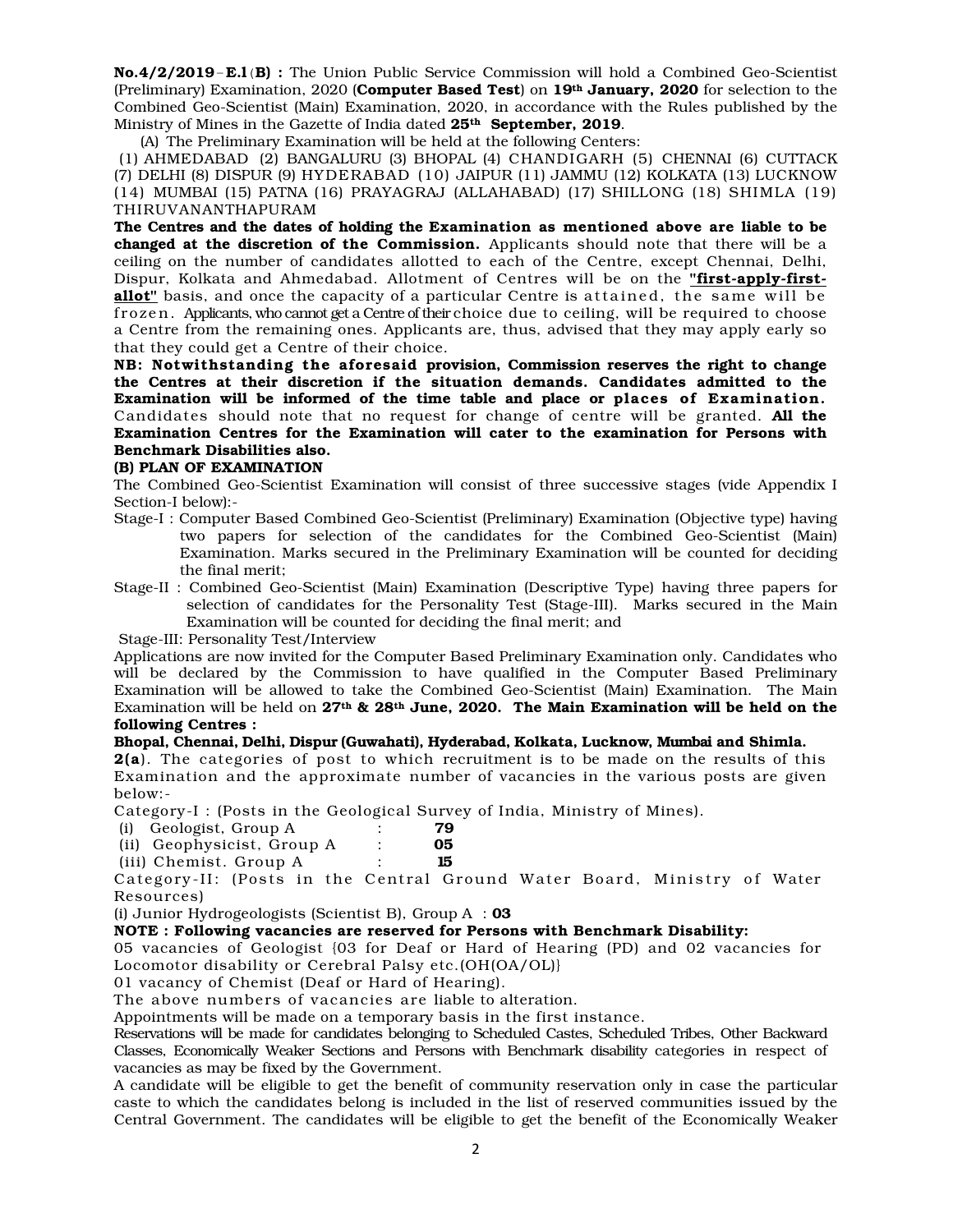Section reservation only in case the candidate meets the criteria issued by the Central Government and in possession of such eligibility certification. If a candidate indicates in his/her application form for Combined Geo-Scientist Examination that he/she belongs to General category but subsequently writes to the Commission to change his/her category to a reserved one, such request shall not be entertained by the Commission. Further, once a candidate has chosen a reserved category, no request shall be entertained for change to other reserved category viz. SC to ST, ST to SC, OBC to SC/ST or SC/ST to OBC, SC to EWS, EWS to SC, ST to EWS, EWS to ST, OBC to EWS, EWS to OBC. No reserved category candidates other than those recommended on General Merit shall be allowed to change his/her category from Reserved to Unreserved or claim the vacancies for UR category after the declaration of final result by UPSC.

Further no Person with Benchmark Disabilities (PwBD) of any subcategory thereunder shall be allowed to change his/her sub-category of disability.

While the above principle will be followed in general, there may be a few cases where there was a gap not more than 3 months between the issuance of a Government Notification enlisting a particular community in the list of any of the reserved communities and the date of submission of the application by the candidate. In such cases the request of change of community from general to reserved may be considered by the Commission on merit. In case of a candidate unfortunately becoming person with benchmark disability during the course of the examination process, the candidate should produce valid documents showing him/her acquiring a disability to the extent of 40% or more as defined under the Rights of Persons with Disabilities Act, 2016 to enable him/her to get the benefits of reservation earmarked for persons with benchmark disability provided he/she otherwise remains eligible for Geologist, Group A, Geophysicist, Group A, Chemist. Group A and Junior Hydrogeologist posts as per Rule 21 of the Rules of the Combined Geo-scientist Examination, 2020.

Candidates seeking reservation/relaxation benefits available for SC/ST/OBC/ EWSs/PwBD/Ex-servicemen must ensure that they are entitled to such reservation/relaxation as per eligibility prescribed in the Rules/Notice. They should also be in possession of all the requisite certificates in the prescribed format in support of their claim as stipulated in the Rules/Notice for such benefits, and these certificates should be dated earlier than the due date (closing date) of the application.

2(b). A candidate may apply for admission to the Stage-I Combined Geo-Scientist (Preliminary) Examination through the On-line Application Form in respect of any one or both the categories, mentioned in Para 2(a) above. Once an application has been made, no change will be allowed.

If a candidate wishes to be admitted for both the categories, he/she need to fill in only one application. He/She will be required to pay the fee mentioned in para 4 below once only and will not be required to pay separate fee for each of the categories for which he/she applies.

A candidate may compete for any one or both the categories of Posts for which he/she is eligible in terms of Rules. A candidate who qualifies for both the categories of Posts on the result of the Stage-II Combined Geo-Scientist (Main) Examination will be required to indicate clearly in the Detailed Application Form the categories of Posts for which he/ she wishes to be considered in the order of preference.

- N.B: (i) : No request for making subsequent addition/alteration in the details indicated by a candidate in his/her Online Application Form/Detailed Application Form will be entertained by the Commission.
- N.B:(ii) : The selection of candidates for the posts of Geologist, Geophysicist and Chemist in GSI in the Ministry of Mines and Jr. Hydrogeologists (Scientist B), Group A, in CGWB in the Ministry of Jal Shakti, Department of Water Resources, River Development & Ganga Rejuvenation shall be strictly in accordance with their merit position in each category and number of vacancies separately.
- N.B.(iii): In case of common candidates of Geologist and Jr. Hydrogeologist, they will be recommended by the Commission for one post only based on the preferences given by them in the Detailed Application Forms, order of merit and number of vacancies.

#### 3. ELIGIBILITY CONDITIONS :

#### (I) Nationality

A candidate must be either:

**(a)** a Citizen of India, or

**(b)** a subject of Nepal, or

**(c)** a subject of Bhutan, or

**(d)** a Tibetan refugee who came over to India before the 1st January, 1962 with the intention of permanently settling in India. or

**(e)** a person of Indian origin who has migrated from Pakistan, Burma, Sri Lanka or East African Countries of Kenya, Uganda, the United Republic of Tanzania, Zambia, Malawi, Zaire and Ethiopia or from Vietnam with the intention of permanently settling in India.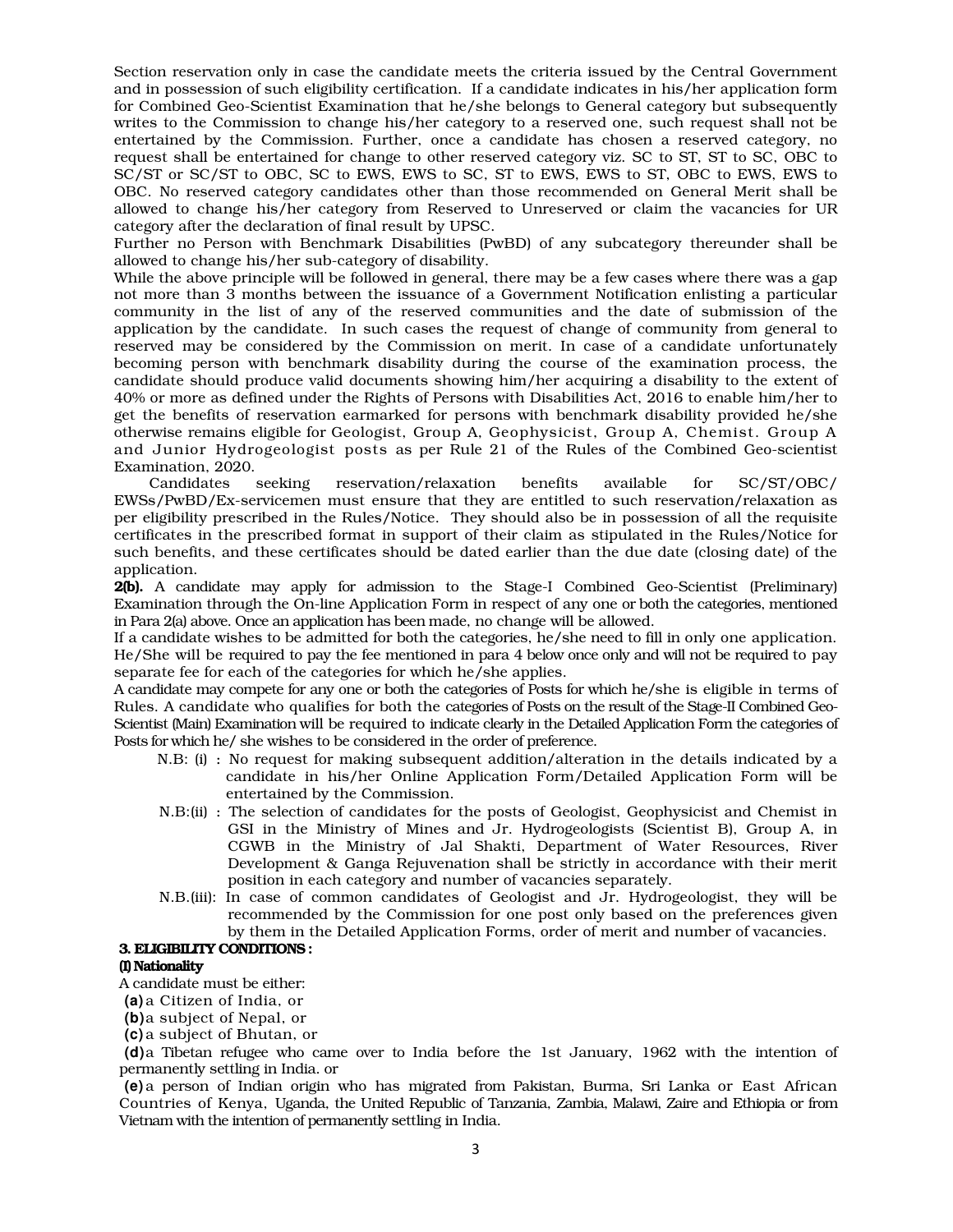Provided that a candidate belonging to categories (b), (c), (d) and (e) above shall be a person in whose favour a certificate of eligibility has been issued by the Government of India.

A candidate in whose case a certificate of eligibility is necessary, may be admitted to the Examination but the offer of appointment may be given only after the necessary eligibility certificate has been issued to him/her by the Government of India.

(II) Age Limits: A candidate for this Examination must have attained the age criteria as prescribed below:-

 (a) For Geologist and Geophysicist and Chemist (Group 'A') in the Geological Survey of India, an attached office of Ministry of Mines, Government of India: A candidate must have attained the age of 21 years and must not have attained the age of 32 years on the first day of the month of January of the year in which the Examination is to be held (i.e. as on 1st January, 2020] i.e. he/she must have been born not earlier than 2nd January, 1988 and not later than 1st January 1999.

## (b) For Jr. Hydrogeologist (Scientist B) (Group A) in Central Ground water Board, Ministry of Water Resources : -

Must have attained the age of 21 years and must not have attained at the age of 35 years on 1st January, 2020 i.e. he/she must have been born not later than 2<sup>nd</sup> January 1985 and not later than 1st January 1999.

## NB: Candidates should ensure that they meet the age eligibility criteria for each post mentioned above for which they are applying.

(C) The upper age limit will be relaxable upto a maximum of 7 years in the case of Government servants, if they are employed in a Department mentioned in Column I below and apply for the corresponding post mentioned in column II.

| Column I                   | Column II                                     |
|----------------------------|-----------------------------------------------|
| Geological                 | Geologist Group 'A'<br>(i)                    |
| Survey of India            | Geophysicist Group 'A'<br>(ii)                |
|                            | (iii)<br>Chemist Group 'A'                    |
| Central Ground Water Board | Jr. Hydrogeologist, (Scientist B) Gr. A<br>Û) |

d) The upper age limit prescribed above will be further relaxable as follows:

(i) Upto a maximum of five years if a candidate belongs to a Scheduled Caste or a Scheduled Tribe.

(ii) Upto a maximum of three years in the case of candidate belonging to Other Backward Classes who are eligible to avail of reservation applicable to such candidates.

(iii) Upto a maximum of five years if a candidate had ordinarily been domiciled in the State of Jammu & Kashmir during the period from the 1st January, 1980 to the 31st day of December, 1989.

(iv) Upto a maximum of three years in the case of Defence Services Personnel disabled in operations during hostilities with any foreign country or in a disturbed area and released as a consequence thereof:

(v) Upto a maximum of five years in the case of  $Ex$ -Servicemen including Commissioned Officers and ECOs/SSCOs who have rendered at least five years Military Service as on 1st January, 2020 and have been released (i) on completion of assignment (including those whose assignment is due to be completed within one year from 1st January, 2020) otherwise than by way of dismissal or discharge on account of misconduct or inefficiency, or (ii) on account of physical disability attributable to Military Service or (iii) on invalidment.

(vi) Upto a maximum of 5 years in the case of ECOs/SSCOs who have completed an initial period of assignment of 5 years Military Service as on 1st January, 2020 and whose assignment has been extended beyond 5 years and in whose case the Ministry of Defence issue a certificate that they can apply for civil employment and that they will be released on 3 month's notice on selection from the date of receipt of offer of appointment.

(vii) Upto a maximum of 10 years in the case of blind, deaf-mute and orthopedically handicapped persons. up to a maximum of 10 years in the case of (a) blindness and low vision; (b) deaf and hard of hearing; (c) locomotor disability including cerebral palsy, leprosy cured, dwarfism, acid attack victims and muscular dystrophy; (d) autism, intellectual disability, specific learning disability and mental illness; and (e) multiple disabilities from amongst persons under clauses (a) to (d) including deaf-blindness.

Note I:—Candidates belonging to the Scheduled Castes and the Scheduled Tribes and the Other Backward Classes who are also covered under any other clauses of Para 3(II)(d) above, viz. those coming under the category of Ex-servicemen, persons domiciled in the State of J&K and (a) blindness and low vision; (b) deaf and hard of hearing; (c) locomotor disability including cerebral palsy, leprosy cured, dwarfism, acid attack victims and muscular dystrophy; (d) autism, intellectual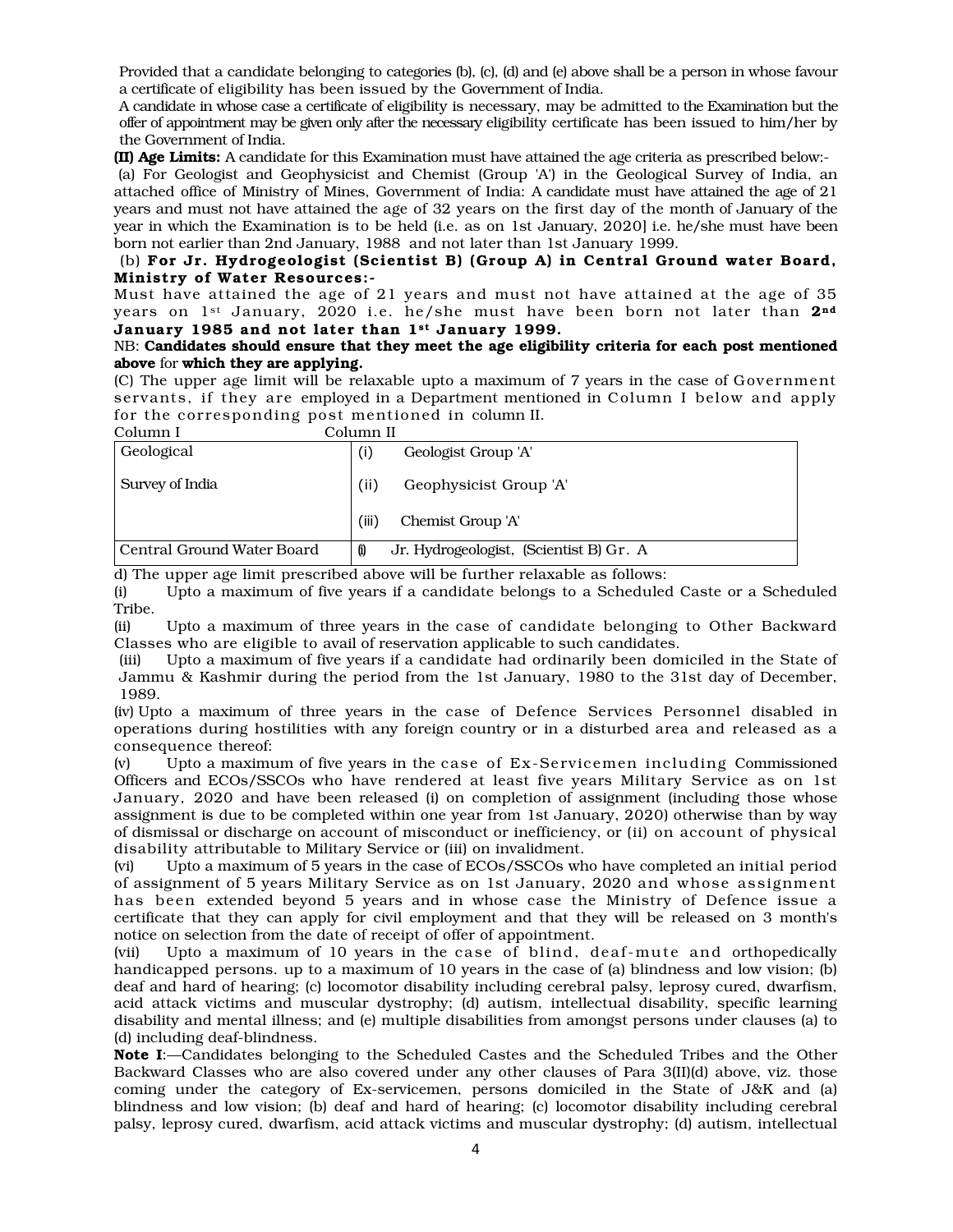disability, specific learning disability and mental illness; and (e) multiple disabilities from amongst persons under clauses (a) to (d) including deaf-blindness etc. will be eligible for grant of cumulative age-relaxation under both the categories.

**NOTE II-** The term Ex-Servicemen will apply to the persons who are defined as Ex-Servicemen in the Ex-servicemen (Re-employment in Civil Service and Posts) Rules, 1979, as amended from time to time.

**NOTE III-** The age concession under Para  $3$ (II)(d)(v) and (vi) will be admissible to Ex-servicemen i.e. a person who has served in any rank whether as combatant or non-combatant in the Regular Army, Navy and Air Force of the Indian Union and who either has been retired or relieved or discharged from such service whether at his own request or being relieved by the employer after earning his or her pension.

**NOTE IV**- Notwithstanding the provision of age-relaxation under para 3(II)(d)(vii) above, a person with benchmark disability will be considered eligible for appointment only if he/she (after such physical examination as the Government or appointing authority, as the case may be, may prescribe) is found to satisfy the requirements of physical and medical standards for the concerned Services/ posts to be allocated to the persons with benchmark disabilities by the Government.

Note V- The details of Functional Classification (FC) and Physical Requirements (PR) of each service is indicated in this Notice which are identified and prescribed by the respective Cadre Controlling Authorities (CCAs) as per the provisions of Section 33 and 34 of the Rights of Persons with Disabilities Act, 2016. Only those category (ies) of disability (ies) mentioned in the Notice shall apply for the Examination under Persons with Benchmark Disability (PwBD) categories. Therefore, the candidates belonging to the Persons with Benchmark Disability categories are advised to read it carefully before applying for the Examination.

Save as provided above the age limits prescribed can in no case be relaxed. The date of birth accepted by the Commission is that entered in the Matriculation or Secondary School Leaving Certificate or in a certificate recognised by an Indian University as equivalent to Matriculation or in an extract from a Register of Matriculates maintained by a University which must be certified by the proper authority of the University or in the Higher Secondary or an equivalent examination certificate. These certificates are required to be submitted only after the declaration of the result of the Main Examination.

No other document relating to age like horoscopes, affidavits, birth extracts from Municipal Corporation, service records and the like will be accepted. The expression Matriculation/Higher Secondary Examination Certificate in this part of the instruction includes the alternative certificate mentioned above.

NOTE I:- Candidates should note that only the Date of Birth as recorded in the Matriculation/Higher Secondary Examination Certificate or an equivalent certificate as on the date of submission of applications will be accepted by the Commission and no subsequent request for its change will be considered or granted.

NOTE II:- Candidates should also note that once a Date of Birth has been claimed by them and entered in the records of the Commission for the purpose of admission to an Examination, no change will be allowed subsequently (or at any other Examination of the Commission) on any ground whatsoever.

NOTE III :-The candidates should exercise due care while entering their date of birth in online application form for the Examination. If on verification at any subsequent stage, any variation is found in their date of birth from the one entered in their matriculation or equivalent examination certificate, disciplinary action will be taken against them by the Commission under the Rules.

N.B. - (i) The candidature of a person who is admitted to the Examination under the age concession mentioned in para 3(II)(c) above, shall be cancelled, if after

submitting his/her application, he/she resigns from service or his/her services are terminated by his/her department/office, either before or after taking the Examination. He/she will, however, continue to be eligible if he/she is retrenched from the service or post after submitting the application.

(ii) A candidate who, after submitting his/her application to his/her department is transferred to other department/office will be eligible to compete under departmental age concession for the post(s), for which he/she would have been eligible, but for his/her transfer, provided his/her application, duly recommended, has been forwarded by his/her parent Department.

# **(iii)** Minimum Educational Qualification

#### (i) For Geologists Gr 'A' in Geological Survey of India

(a) Master's degree in Geological Science or Geology or Applied Geology or Geo-Exploration or Mineral Exploration or Engineering Geology or Marine Geology or Earth Science and Resources Management or Oceanography and Coastal Areas Studies or Petroleum Geosciences or Petroleum Exploration or Geochemistry or Geological Technology or Geophysical Technology from a University incorporated by an Act of the Central or State Legislature in India or an educational institution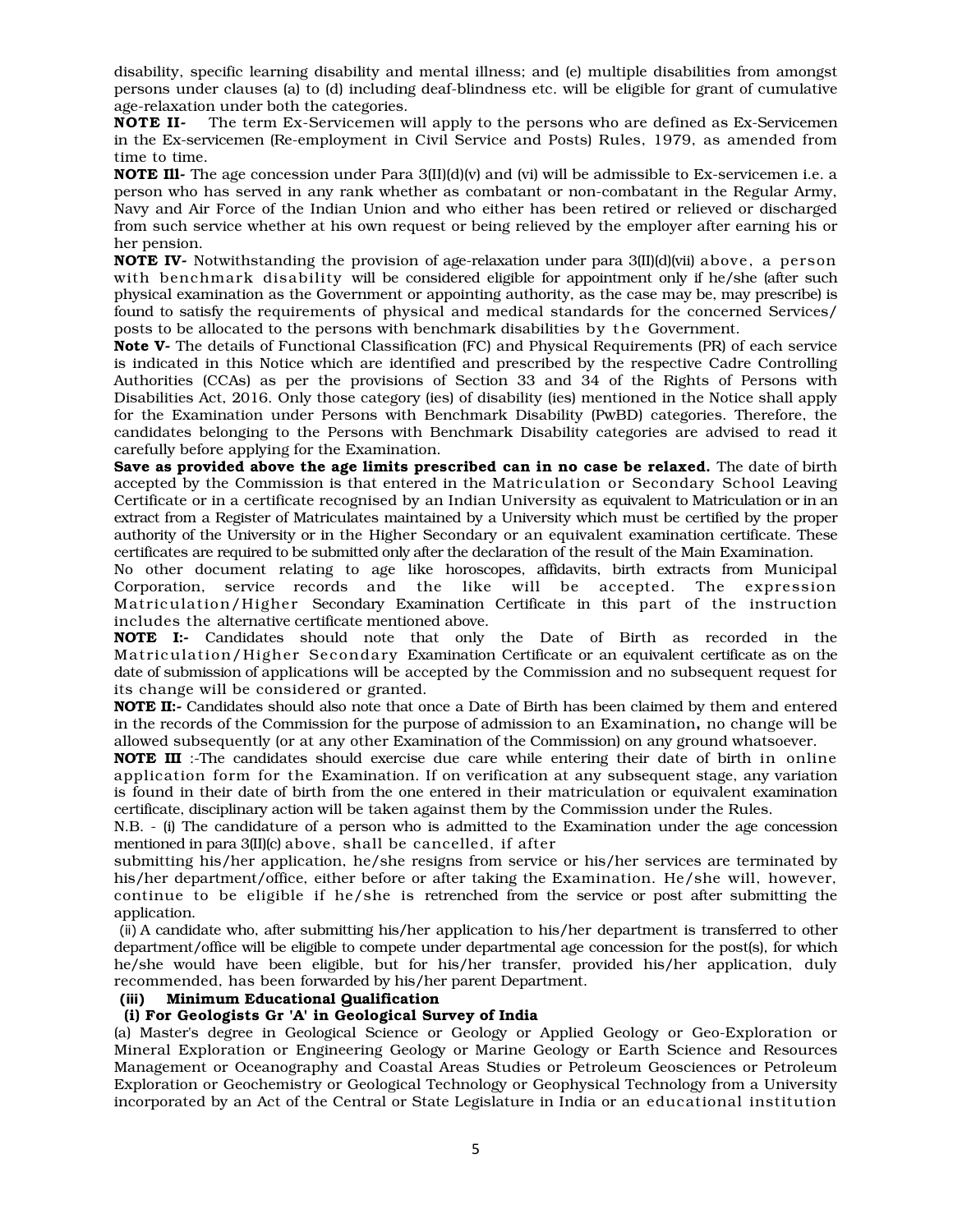established by an Act of Parliament or declared to be deemed university under section 3 of the University Grants Commission Act, 1956 (3 of 1956).

## (b) For Geophysicists Gr 'A' in Geological Survey of India

M.Sc. in Physics or Applied Physics or M.Sc. (Geophysics) or Integrated M.Sc. (Exploration Geophysics) or M.Sc (Applied Geophysics) or M.Sc. (Marine Geophysics) or M.Sc. (Tech.) (Applied Geophysics) from a University incorporated by an Act of Parliament or State Legislature in India or other educational institutes established by an Act of the Parliament or declared to be deemed universities under the University Grants Commission Act, 1956.

## (c) For Chemists Gr 'A' in Geological Survey of India

M.Sc. in Chemistry or Applied Chemistry or Analytical Chemistry from a University incorporated by an Act of Parliament or State Legislature or other educational Institutes established by an Act of the Parliament or declared to be deemed Universities under section 3 of the University Grants Commission Act, 1956 i.e. recognized University.

Note I: Master's degree in respective discipline means the post graduate degree or post graduate diploma of minimum two years duration after graduation from aforesaid University or Institute in the respective discipline, whether be it an integrated course or otherwise.

**Note II**: A candidate who has appeared at an examination, the passing of which would render him/her educationally qualified for this Examination but has not been informed of the result, may apply for admission to the Examination. A candidate who intends to appear at such a qualifying examination may also apply. Such candidates will be admitted to the Examination, if otherwise eligible but their ad mission would be deemed to be provisional and subject to cancellation if they do not produce proof of having passed the requisite qualifying examination along with the Detailed Application Form which will be required to be submitted by the candidates who qualify on the result of the Main Examination. Such proof of passing the requisite examination should be dated earlier than the due date (closing date) of Detailed Application Form of the Combined Geo-Scientist Examination, 2020, which will be required to be filled up by them who are declared qualified for the Stage-III of the Examination i.e. Personality Test/Interview.

Note III : A candidate who is otherwise qualified but who possesses the Master's degree specified in clause (a) to (c) of this paragraph from a foreign University approved by the Government may also be admitted to the Examination by the Commission.

## (ii) (a) For Junior Hydrgeologists (Scientist B), Group 'A' in Central Ground Water Board.

(a) Master's degree in Geology or Applied Geology or Marine Geology from a University incorporated by an Act of the Central or State Legislature in India or other educational Institutes established by an act of Parliament or declared to be deemed as Universities under Section 3 of the University Grants Commission Act, 1956; or

(b) Master's degree in Hydrogeology from a recognized University.

**Note IV** : Candidate possessing common qualifications in (i) (a) & (ii) (a) can apply for both the categories.

**NOTE V:** In exceptional cases the Commission may treat a candidate who does not possess any of the qualifications prescribed in this rule, as educationally qualified provided that he/she has passed examinations conducted by other institutions, the standard of which in the opinion of the Commission, justifies his/ her admission to the Examination.

NOTE VI: A candidate who is otherwise eligible but who has taken a degree from a Foreign University recognized by Government may also apply to the Commission and may be admitted to the Examination.

#### (IV) PHYSICAL STANDARDS:

Candidates must be physically fit according to physical standards for admission to the Examination, 2020 as per Regulations given in **Appendix-II** of the rules for the Combined Geo-scientist Examination, 2020 in Gazette of India dated 25<sup>th</sup> September, 2019.

#### 4 . F E E :

Candidates (excepting Female/SC/ST/Persons with Benchmark Disability Candidates who are exempted from payment of fee) are required to pay fee of Rs. 200/- (Rupees Two Hundred only), alongwith the submission of On-line Application Form, either by remitting the money in any Branch of State Bank of India or by using Visa/Master/RuPay Credit/Debit Card or by using Internet Banking of SBI. Applicants who opt for "Pay by Cash" mode should print the system generated Payin-slip during Part II registration and deposit the fee at the counter of SBI Branch on the next working day only. "Pay by Cash" mode will be deactivated at 11:59 p.m. of 14.10.2019 i.e. one day before the closing date of submission of application; however applicants who have generated their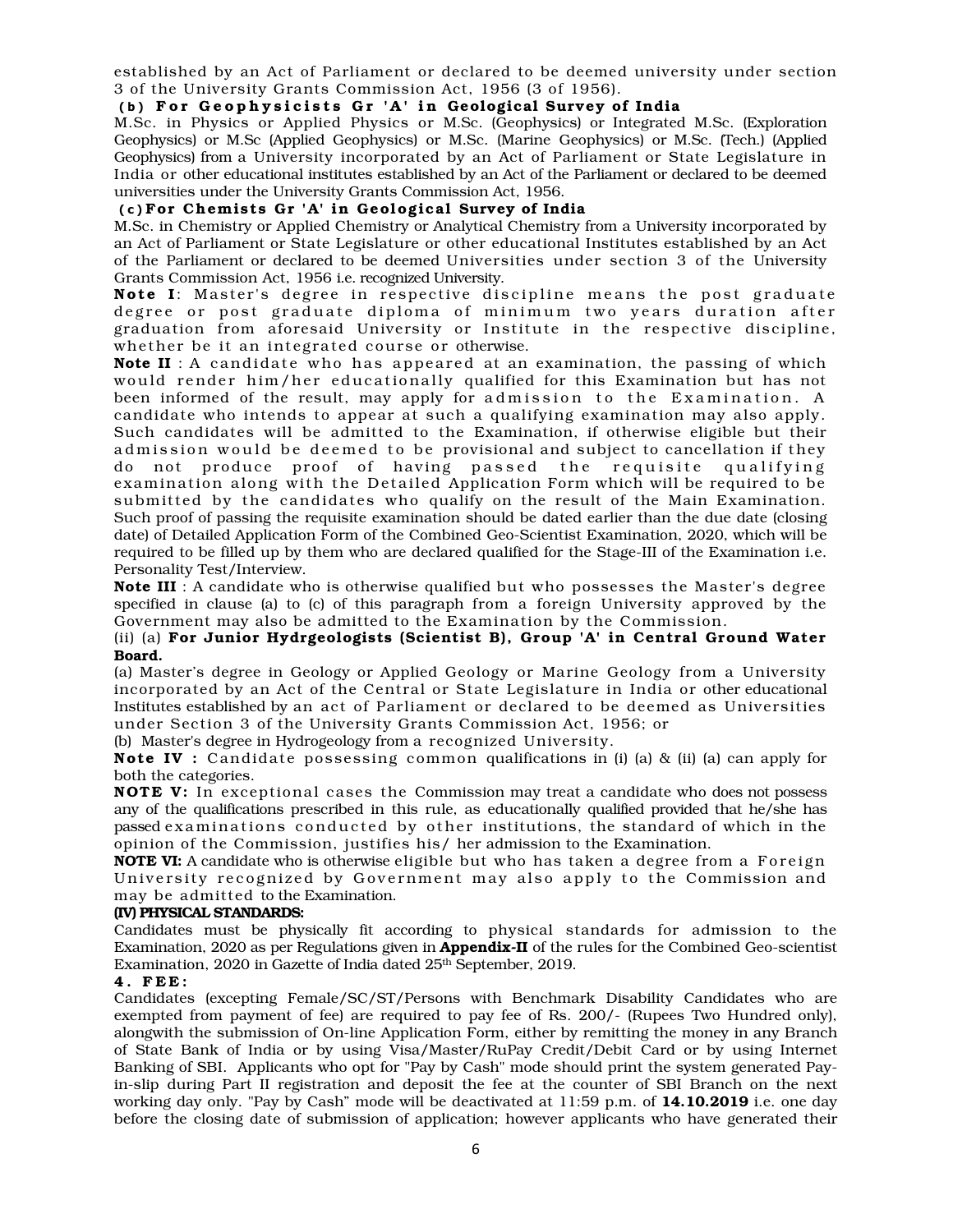Pay-in- Slip before it is deactivated may pay at the counter of SBI Branch during banking hours on the closing date. Such applicants who are unable to pay by cash on the closing date i.e. during banking hours at SBI Branch, for reasons whatsoever, even if holding valid pay-in-slip will have no other offline option but to opt for available online Debit/Credit Card or Internet Banking payment mode on the closing date i.e. till 6:00 p.m. of **15.10.2019**.

Note 1: Candidates should note that payment of Examination Fee can be made only through the modes prescribed above. Payment of fee through any other mode is neither valid nor acceptable. Applications submitted without the prescribed fee/mode (unless remission of fee is claimed) shall be summarily rejected.

Note 2: Fee once paid shall not be refunded under any circumstances nor can the fee be held in reserve for any other Examination or Selection.

Note 3: For the applicants in whose case payments details have not been received from the bank, they will be treated as fictitious payment cases and their applications will be rejected in the first instance. A list of all such applicants shall be made available on the Commission website within two weeks after the last day of submission of online application. The applicants shall be required to submit the proof of their fee payment within 10 days from the date of such communication either by hand or by speed post to the Commission. On receipt of documentary proof, genuine fee payment cases will be considered and their applications will be revived, if they are otherwise eligible.

All Female Candidates and candidates be longing to Scheduled Castes/ Scheduled Tribes are not required to pay any fee. No fee exemption is, however, available to OBC/EWS candidates and they are required to pay the prescribed full fee.

Persons with benchmark disability are exempted from the payment of fee provided they are otherwise eligible for appointment to the Posts to be filled on the results of this Examination on the basis of the standards of medical fitness for these Posts (including any concessions specifically extended to the persons with benchmark disability). A person with benchmark disability claiming age relaxation/fee concession will be required by the Commission to submit along with their detailed application form, a certified copy of the certificate of disability from a Government Hospital/Medical Board in support of his/her claim for being person with benchmark disability.

NOTE: Notwithstanding the aforesaid provision for age relaxation/fee exemption, a person with benchmark disability candidate will be considered to be eligible for appointment only if he/she (after such physical examination as the Government or the appointing authority, as the case may be, may prescribe) is found to satisfy the requirements of physical and medical standards for the concerned Services/Posts to be allocated to Persons with benchmark disability candidates by the Government.

Note : Applications without the prescribed Fee (Unless remission of Fee is claimed) shall be summarily rejected.

#### 5. How to Apply:

(a) Candidates are required to apply Online using the link https://www. upsconline.nic.in Detailed instructions for filling up Online Applications are available on the above mentioned website.

(b) The applicants are advised to submit only single application. However, if due to any unavoidable situation, he/she submits another/multiple applications, then he/she must ensure that application with the higher RID is complete in all respects like applicants details, examination centre, photograph, Photo I.D., signature, fee etc. The applicants who are submitting multiple applications should note that only the applications with higher RID (Registration ID) shall be entertained by the Commission and fee paid against one RID shall not be adjusted against any other RID.

(c) All candidates, whether already in Government Service, in Government owned industrial undertakings or other similar organisations or in private employment should submit their applications direct to the Commission. Persons already in Government service, whether in permanent or temporary capacity or as work charged employees other than casual or daily rated employees or those serving under the Public Enterprises are, however, required to inform in writing their Head of Office/Department that they have applied for the Examination. Candidates should note that in case a communication is received from their employer by the Commission withholding permission to the candidates applying for/appearing at the Examination, their application will be liable to be rejected/candidature will be liable to be cancelled.

NOTE-1: While filling in his/her On-line Application Form, the candidate should carefully decide about his/her choice for the Centre for the Examination.

If any candidate appears at a Centre other than the one indicated by the Commission in his/her eadmission certificate, the papers of such a candidate will not be valued and his/her candidature will be liable to cancellation.

NOTE-2: Suitable provisions for information regarding use of scribes by the blind candidates, candidates with locomotor disability and cerebral palsy where dominant (writing) extremity is affected to the extent of slowing the performance of function (minimum of 40% impairment), candidates with both arms affected and such PwBD candidates who produces a certificate to the effect that he/she has physical limitation to write have been made in the online application.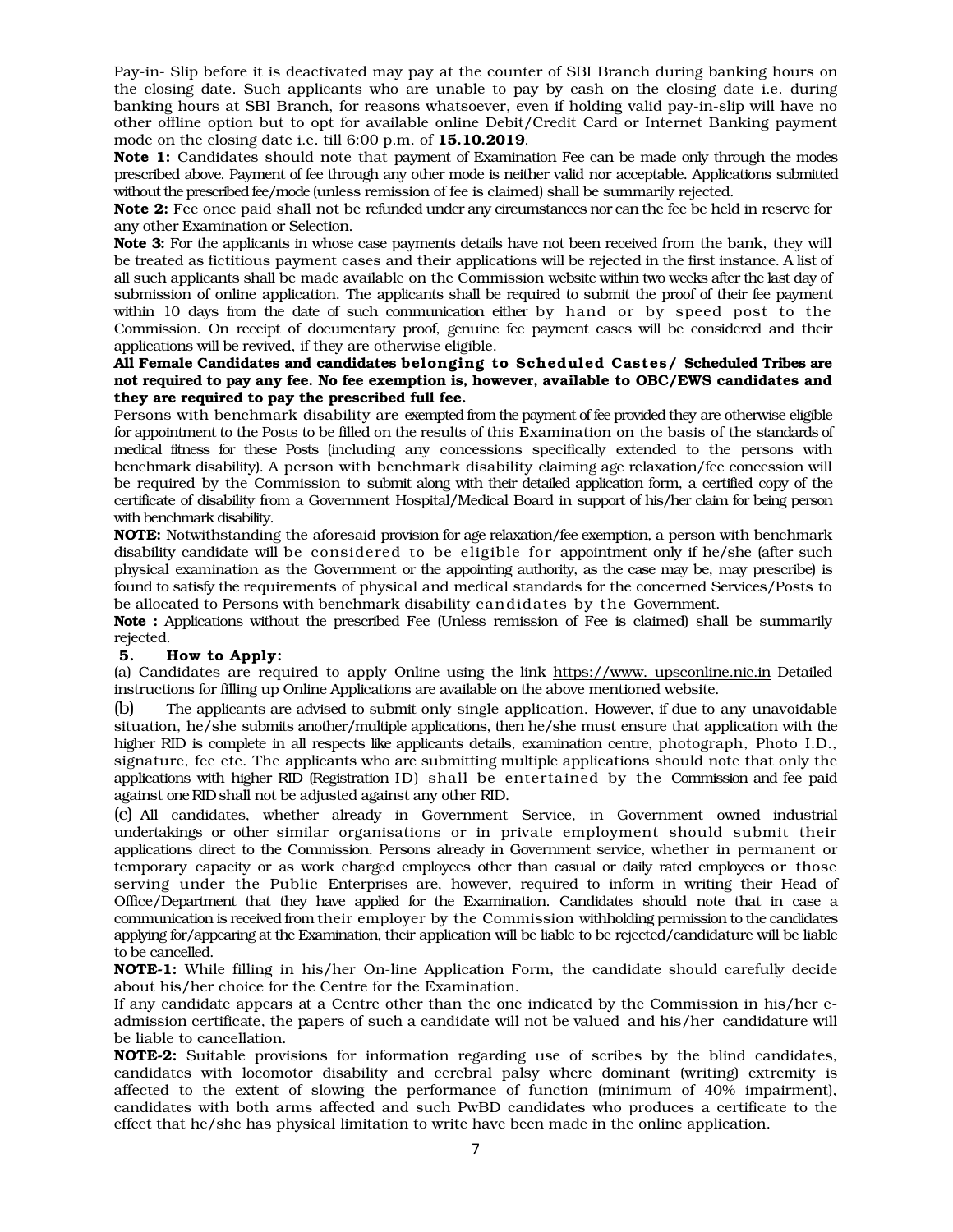NOTE-3: Incomplete or defective applications shall be summarily rejected. No representation or correspondence regarding such rejection shall be entertained under any circumstances.

(d) Candidates are not required to submit hard copy/print out of their application to the Commission at this stage. The candidates applying for the Examination should ensure that they fulfill all the eligibility conditions for admission to the Examination. Their admission at all the stages of Examination for which they are admitted by the Commission viz. Preliminary Examination, Main Examination and Personality Test/Interview will be purely provisional, subject to their satisfying the prescribed eligibility conditions. If on verification at any time before or after the Preliminary Examination, Main Examination or Personality Test/Interview, it is found that they do not fulfill any of the eligibility conditions; their candidature for the Examination will be cancelled by the Commission.

Candidates are requested to keep ready the copies of the following documents for submission to the Commission alongwith the Detailed Application Form soon after the declaration of the result of the Main Examination which is likely to be declared in the month of **August**, 2020.

1. Certificate of Age.

2. Certificate of Educational Qualification.

3. Certificate in support of claim to belong to Scheduled Caste, Scheduled Tribe, Economically Weaker Sections and Other Backward Classes where applicable.

4. Certificate in support of claim for age/ fee concession, wherever applicable.

5. Certificate in support of being persons with benchmark disability (wherever applicable).

Immediately after the declaration of the result of the Main Examination successful candidates will be intimated by the Commission electronically and they shall be asked to submit Detailed Application Form (DAF) online with scanned copies of the above documents. Originals will have to be produced at the time of Personality Test/Interview. The interview letter to the candidates will also be issued electronically.

If any of their claims is found to be incorrect, they may render themselves liable to disciplinary action by the Commission in terms of Rule 14 of the Combined Geo-Scientist Examination, 2020 notified in the Gazette of India dated 25<sup>th</sup> September, 2019 and also reproduced below:

A candidate who is or has been declared by the Commission to be guilty of:

- (i) obtaining support for his/her candidature by any following means namely;
- (a) offering illegal gratification; or
- (b) applying pressure on ; or
- (c ) blackmailing or threatening to blackmail any person connected with the conduct of the Examination; or
- (ii) impersonation, or

 $(iii)$  procuring impersonation by any person, or

(iv) submitting fabricated documents or documents which have been tampered with, or

( v ) uploading irrelevant photos in the application form in place of actual photo/signature.

(vi) making statements which are incorrect or false or suppressing material information, or

(vii) resorting to any other irregular or improper means in connection with his/ her candidature for the Examination, or

(viii) being in possession of or using unfair means during the Examination, or

(ix) writing irrelevant matter, including obscene 'languages or pornographic matter, in the script(s), or

( x ) misbehaving in any other manner in the Examination Hall, or

(xi) harassing or doing bodily harm to the Staff employed by the Commission for the conduct of its Examination, or

(xii) being in possession of or using any mobile phone (even in switched off mode), pager or any electronic equipment or programmable device or storage media like pen drive, smart watches etc. or camera or blue tooth devices or any other equipment or related accessories either in working or switched off mode capable of being used as a communication device during the Examination; or

(xiii) violating any of the instructions issued to candidates along with their e-Admission Certificates permitting them to take the Examination, or

(xiv) Attempting to commit or as the case may be abetting the commission of all or any of the acts specified in the foregoing clauses, may in addition to rendering himself/herself liable to criminal prosecution is liable.

(a) to be disqualified by the Commission from the Examination for which he/she is a candidate and/or

(b) to be debarred either permanently or for a specified period

(i) by the Commission from any Examination or Selection held by them;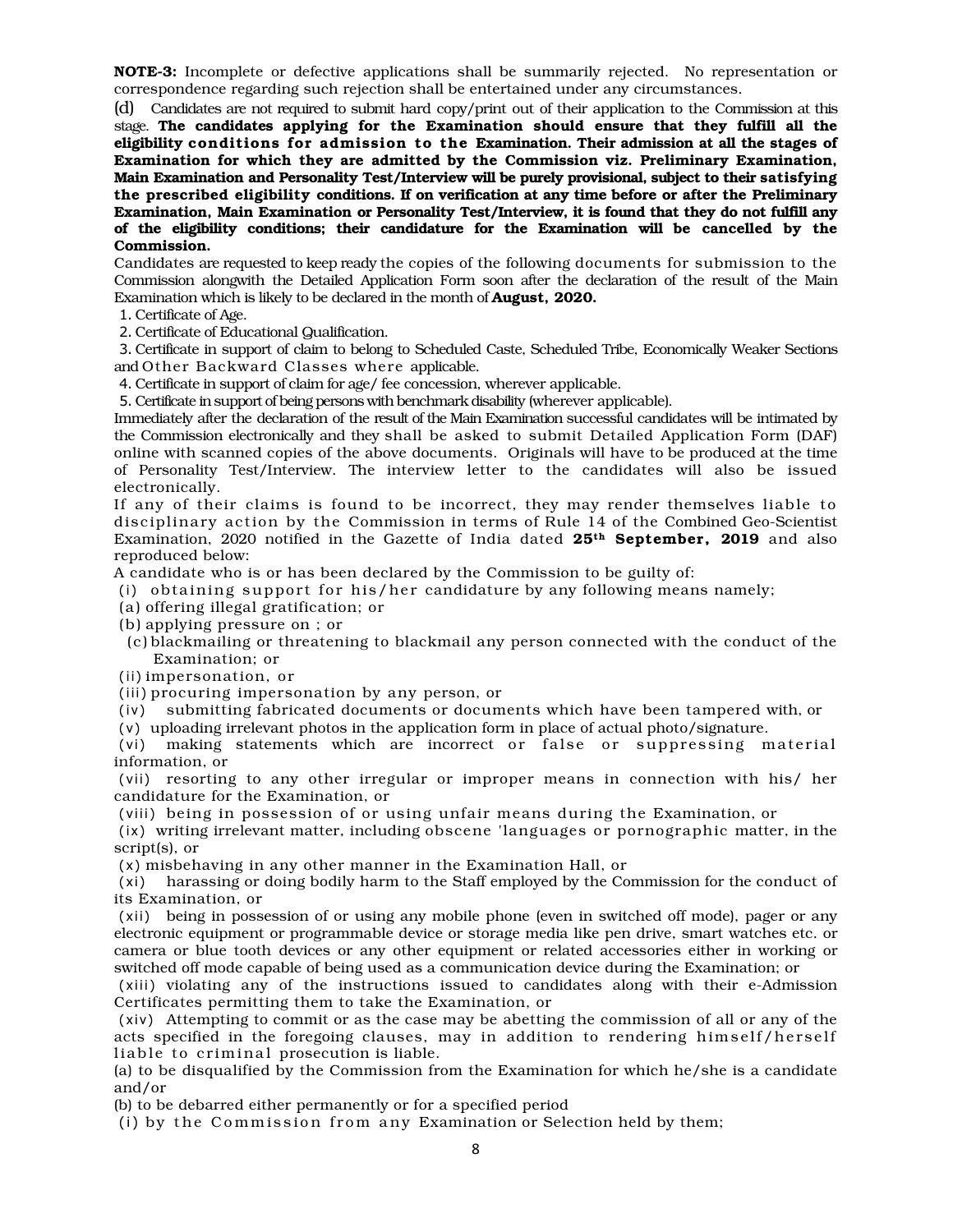(ii) by the Central Government from any employment under them; and

(c) if he/she is already in service under Government to disciplinary action under the appropriate rules.

Provided that no penalty under these rules shall be imposed except after.

(i) giving the candidate an opportunity of making such representation, in writing as he/she may wish to make in that behalf; and

(ii) taking the representation, if any, submitted by the candidate within the period allowed to him/her into consideration.

#### **6.** LAST DATE FOR SUBMISSION OF APPLICATIONS:

The Online Applications can be filled upto 15<sup>th</sup> October, 2019 ti11 6.00 p.m.

## **7.** CORRESPONDENCE WITH COMMISSION:

The Commission will not enter into any correspondence with the candidates about their candidature except in the following cases:

(i) The eligible candidates shall be issued an e-Admission Certificate three weeks before the commencement of the Examination. The e-Admission Certificate will be made available on the UPSC Web-site [https://www.upsc.gov.in] for downloading by candidates. No Admission Certificate will be sent by post. For downloading the e-Admission Certificate/e-Admit Card the candidate must have his/her vital parameters like RID and Date of Birth or Roll No. (if received) & date of birth or name, father's name  $\&$  Date of Birth available with him/her. If a candidate does not receive his/her admission certificate or any other communication regarding his/her candidature for the Examination three weeks before the commencement of the Examination, he/she should at once contact the Commission. Information in this regard can also be obtained from the Facilitation Counter located in the Commission's Office either in person or over phone Nos.011- 23381125/011-23385271/011-23098543. In case no communication is received in the Commission's office from the candidate regarding non-receipt of his/her e-Admission Certificate at least three weeks before the Examination, he/she himself/herself will be solely responsible for non-receipt of his/her e-Admission Certificate.

No candidate will ordinarily be allowed to take the Examination unless he/she holds an eadmission certificate for the Examination. On receipt of e-Admission Certificate, check it carefully and bring discrepancies/errors, if any, to the notice of UPSC immediately.

The candidates should note that their admission to the Examination will be purely provisional based on the information given by them in the Application Form. This will be subject to verification of all the eligibility conditions by the UPSC.

The mere fact that an e-admission certificate to the Examination has been issued to a candidate will not imply that the Commission has finally cleared his/her candidature or that the Commission has accepted entries made by the candidate in his/her application for the Examination as true and correct. Candidates may note that the Commission will take up the verification of eligibility conditions of a candidate, with reference to original documents, only after the candidate has qualified the Combined Geo-Scientist (Main) Examination. Unless the Commission formally confirms candidature, it continues to be provisional.

The decision of the Commission as to the eligibility or otherwise of a candidate for admission to the Examination shall be final.

Candidates should note that the name in the e-Admission Certificate in some cases may be abbreviated due to technical reasons.

 (ii) The candidates must ensure that their E-Mail IDs given in their Online Applications are valid and active as the Commission may use electronic mode of communication while contacting them at different stages of examination processes.

(iii) A candidate must see that communications sent to him/her at the address stated in his/her application are redirected, if necessary. Change in address should be communicated to the Commission at the earliest opportunity. Although the Commission make every effort to take account of such changes, they cannot accept any responsibility in the matter.

(iv) Candidates may note that they will not be allowed to take the Examination on the strength of an e-Admission Certificate issued in respect of another candidate.

Important: All communications to the Commission should invariably contain the following particulars.

1. Name and year of Examination.

2. Registration I.D. (RID) Number

3. Roll No. (if received)

4. Name of candidate in full and in Block Letters.

5. Complete Postal Address as given in the Application.

6. Valid and active E-mail I.D.

**N.B.**(i) Communications not containing the above particulars may not be attended to.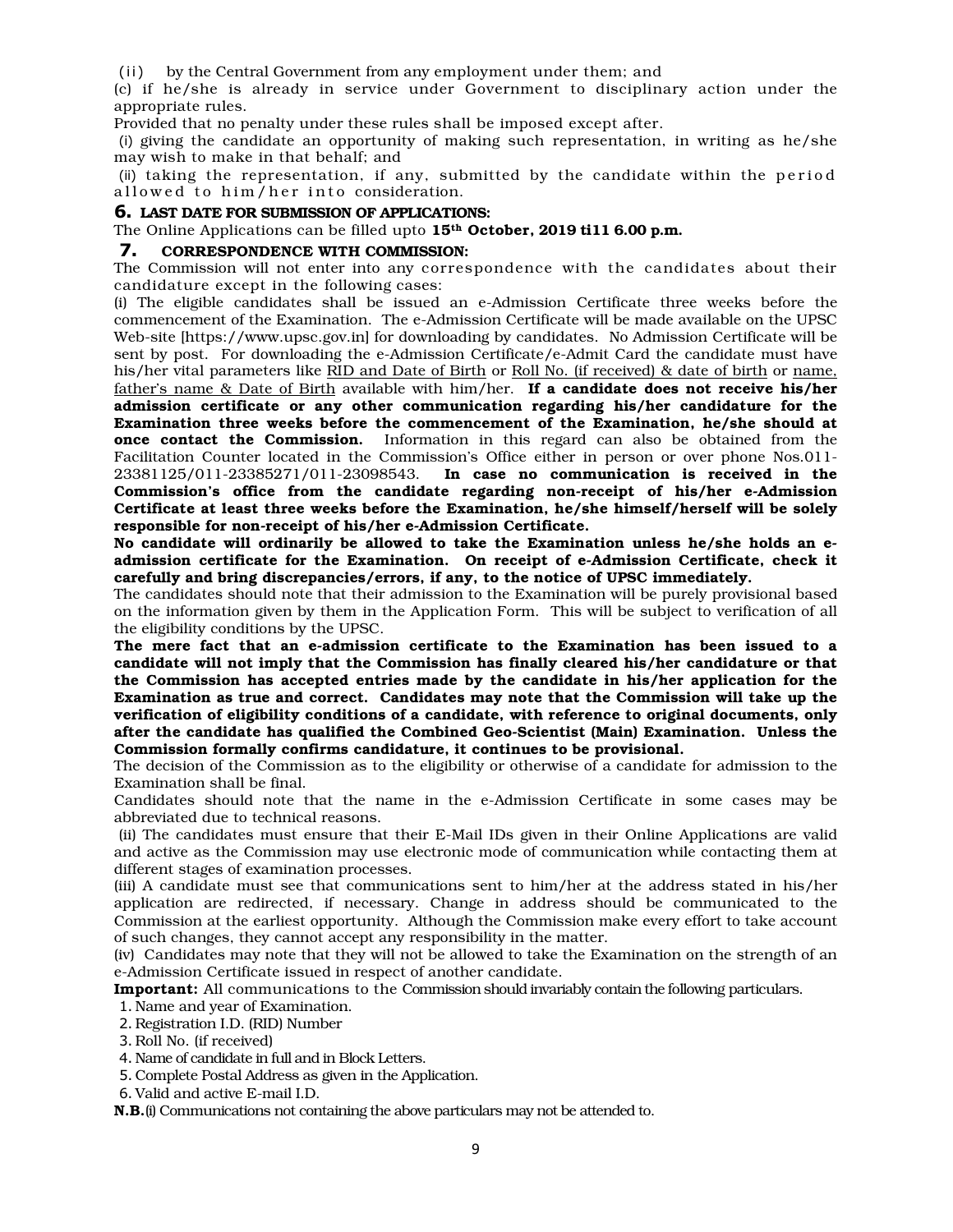N.B.(ii) If a letter/communication is received from a candidate after an Examination has been held and it does not give his/her full name and Roll number, it will be ignored and no action will be taken thereon.

N.B.(iii) Candidates are strongly advised to keep a printout or soft copy of their online application for future references.

8. The eligibility for availing reservation against the vacancies reserved for the Persons with Benchmark Disabilities shall be the same as prescribed in "The Rights of Persons with Disabilities Act, 2016 (RPwD Act, 2016)". The candidates of Multiple Disabilities will be eligible for reservation under category (e) - Multiple Disabilities only of Section 34(1) of RPwD Act, 2016 and shall not be eligible for reservation under any other categories of disabilities i.e. (a) to (d) of Section 34(1) of RPwD Act, 2016 on account of having 40% and above impairment in any of these categories of PwBD.

Provided further that the persons with Benchmark Disabilities shall also be required to meet special eligibility criteria in terms of physical requirements/functional classification (abilities/ disabilities) consistent with requirements of the identified Service/Post as under:-

# Geologist:

| Sl.            | <b>Functional Classification</b>                   | <b>Physical Requirements</b>              |  |
|----------------|----------------------------------------------------|-------------------------------------------|--|
| $\mathbf{1}$   | PD.                                                | S, ST, BN, MF, SE, W, KC, C               |  |
| $\overline{2}$ | OA, OL                                             | S, ST, BN, MF, SE, W, KC, C               |  |
|                | Geophysicist                                       |                                           |  |
| Sl.            | <b>Functional Classification</b>                   | <b>Physical Requirements</b>              |  |
| $\mathbf{1}$   | <b>PD</b>                                          | S, ST, BN, MF, SE, W, KC, C               |  |
| $\mathbf{2}$   | OA, OL                                             | S, ST, BN, MF, SE, W, KC, C               |  |
| Chemist        |                                                    |                                           |  |
| Sl.            | <b>Functional Classification</b>                   | <b>Physical Requirements</b>              |  |
| $\mathbf{1}$   | <b>PD</b>                                          | S, ST, BN, MF, SE, W, KC, C               |  |
| $\overline{2}$ | OA, OL                                             | S, ST, BN, MF, SE, W, KC, C               |  |
|                | Hydrogeologist                                     |                                           |  |
| SI.            | <b>Functional Classification</b>                   | <b>Physical Requirements</b>              |  |
| a              | Blindness (B)                                      | H, SP, S, ST, W, MF, RW (in Braille/      |  |
|                |                                                    | software)                                 |  |
|                | Low Vision (LV)                                    | H, SP, S, ST, W, MF, RW, SE (with         |  |
|                |                                                    | appropriate aids)                         |  |
| $\mathbf b$    | Deaf (D)                                           | SP, S, ST, W, MF, RW, SE                  |  |
|                | Hard of Hearing (HH)                               | H (with appropriate aids), SP, S, ST, W,  |  |
|                |                                                    | MF, RW, SE                                |  |
| $\mathbf{c}$   | OA (One Arm affected ), OL (One leg                | H, SP, S, ST, W, MF, RW, SE               |  |
|                | affected), OLA (One arm and one leg                |                                           |  |
|                | affected), BL (Both leg affected), DW              | [Mobility should not be affected. Persons |  |
|                | (Dwarfism), LC (Leprosy Cured), AAV                | should be assessed with appropriate aids  |  |
|                | (Acid Attack Victims)                              | and appliances].                          |  |
| d              | SLD (except dyscalculia)                           | H, SP, S, ST, W, MF, RW, SE, N            |  |
| e              | Multiple Disability (MD) involve the               |                                           |  |
|                | following:-                                        |                                           |  |
|                | Disability<br>Locomotor<br><i>(excluding)</i><br>٠ | H, SP, S, ST, W, MF, RW (for Blindness in |  |
|                | muscular dystrophy) with low vision                | Braille/software), SE (for LV only)       |  |
|                | or blindness i.e. OA with LV/B, OL                 |                                           |  |
|                | with LV/B, OLA with LV/B, BL with                  |                                           |  |
|                | LV/B, DW with LV/B, AAV with                       |                                           |  |
|                | LV/B, LC with LV/B.                                |                                           |  |
|                | Locomotor<br>Disability<br>(excluding<br>$\bullet$ | SP, S, ST, W, MF, RW, SE, H (for HH       |  |
|                | muscular dystrophy) with Deaf (D) or               | only)                                     |  |
|                | Hard of Hearing (HH) i.e. OA with                  |                                           |  |

• LV with HH  $\vert$  H (with appropriate aids), SP, S, ST, W,

MF, RW, SE (with appropriate aids)

D/HH, OL with D/HH, OLA with D/HH, BL with D/HH, DW with D/HH, AAV with D/HH, LC with

D/HH.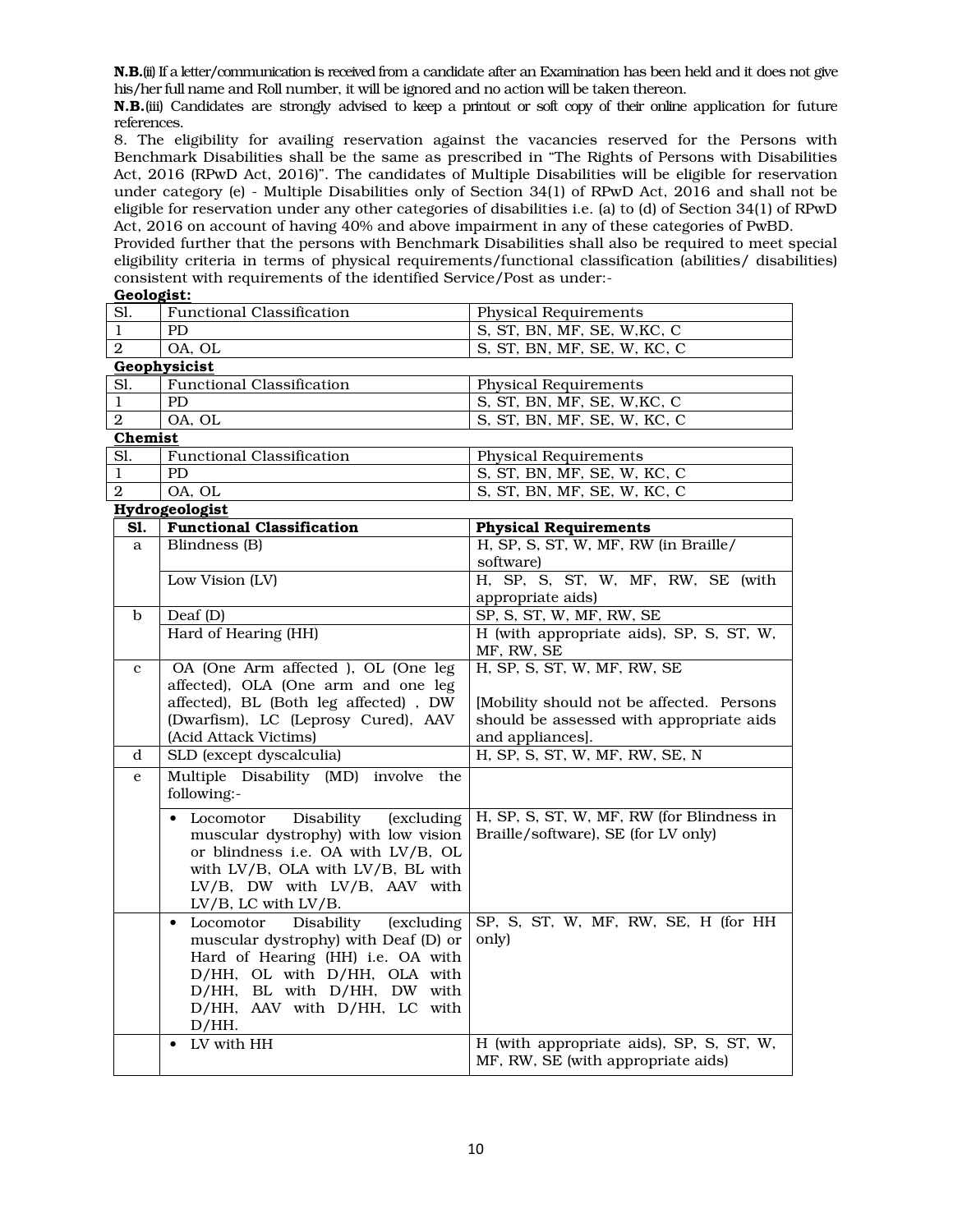| Sl. | <b>Functional Classification</b>                                                                                                                                 | <b>Physical Requirements</b>                                                                                                               |  |
|-----|------------------------------------------------------------------------------------------------------------------------------------------------------------------|--------------------------------------------------------------------------------------------------------------------------------------------|--|
|     | (excluding)<br>Locomotor disability<br>muscular dystrophy) with SLD i.e.<br>OA with SLD, OL with SLD, OAL with<br>SLD, BL with SLD, AAV with SLD,<br>DW with SLD | H, SP, S, ST, W, MF, RW, SE, N<br>[Mobility should not be affected. Persons<br>should be assessed with appropriate aids<br>and appliances. |  |
|     | SLD with LV                                                                                                                                                      | H, SP, S, ST, W, MF, RW, SE (with<br>appropriate aids), N                                                                                  |  |
|     | SLD with HH                                                                                                                                                      | H (with appropriate aids), SP, S, ST, W,<br>MF, RW, SE, N                                                                                  |  |
|     | <i>(excluding</i><br>Disability<br>Locomotor<br>muscular dystrophy) with HH                                                                                      | H, SP, S, ST, W, MF, RW (for Blindness in<br>Braille/software), SE (for LV only)                                                           |  |

Note: H- Hearing, SP- Speaking, S – Sitting, ST – Standing, W – Walking, MF – Manipulation by fingers, RW – Reading & Writing, SE – Seeing, OA - One Arm affected, OL - One Leg affected, OLA - One Leg One Arm affected, N- Numerical calculation ability, and BL - Both legs affected. BN-Bending, KC-Kneeling, C-Communication

9. As per the decision taken by the Government for increasing the access of unemployed to job opportunities, the Commission will publically disclose the scores of the candidates (obtained in the Written Examination and Interview/Personality Test) through the public portals. The disclosure will be made in respect of only those candidates who will appear in the Interview/Personality Test for the Combined Geo-scientist Examination and are not finally recommended for appointment. The information shared through this disclosure scheme about the non-recommended candidates may be used by other public and private recruitment agencies to appoint suitable candidates from the information made available in the public portal.

 Candidates will be required to give their options at the time of Interview/ Personality Test, while acknowledging the e-summon letter mailed to them for interview. A candidate may opt out of the scheme also and in that case his/her details will not be published by the Commission.

 Besides sharing of the information of the non-recommended candidates for the Examinations conducted by the Commission, the Commission will not assume any responsibility or liability for the method and manner in which information related to candidates who appear at the Commission's Examinations/Selections is utilized by other private of public organizations.

10. WITHDRAWAL OF APPLICATIONS: THE COMMISSION HAS INTRODUCED THE FACILITY OF WITHDRAWAL OF APPLICATION FOR THOSE CANDIDATES WHO DO NOT WANT TO APPEAR FOR THE EXAMINATION. INSTRUCTIONS ARE GIVEN IN APPENDIX-IIB.

11. Details about the scheme of Examination, standard and syllabi of the subjects etc. may be seen in Appendix-I of this Notice.

## ( OM PRAKASH ) UNDER SECRETARY UNION PUBLIC SERVICE COMMISSION

\*\*\*\*\*\*

APPENDIX – I

PLAN OF EXAMINATION

## Plan of Examination

The Examination shall be conducted according to the following plan:—

(i) Stage-I : Combined Geo-Scientist (Preliminary) Examination (Computer Based Objective Type Papers) for the selection of candidates for the Stage-II:

…….. 400 Marks

(ii) Stage-II : Combined Geo-Scientist (Main) Examination (Descriptive Type Papers); and …….. 600 Marks

(iii) Stage-III : Personality Test …….. 200 Marks

2. The candidates will first take the Computer Based Combined Geo-Scientist (Preliminary/Stage-I) Examination which consists of two Objective Type (multiple choices) questions papers for each stream. The Question Papers will be set in English only. The detailed Scheme of Stage-I is as follow:-

Stage-I: Combined Geo-Scientist (Preliminary) Examination:-

| Stream-I : Geologist & Jr. Hydrogeologist |          |                      |  |
|-------------------------------------------|----------|----------------------|--|
| Subject                                   | Duration | <b>Maximum Marks</b> |  |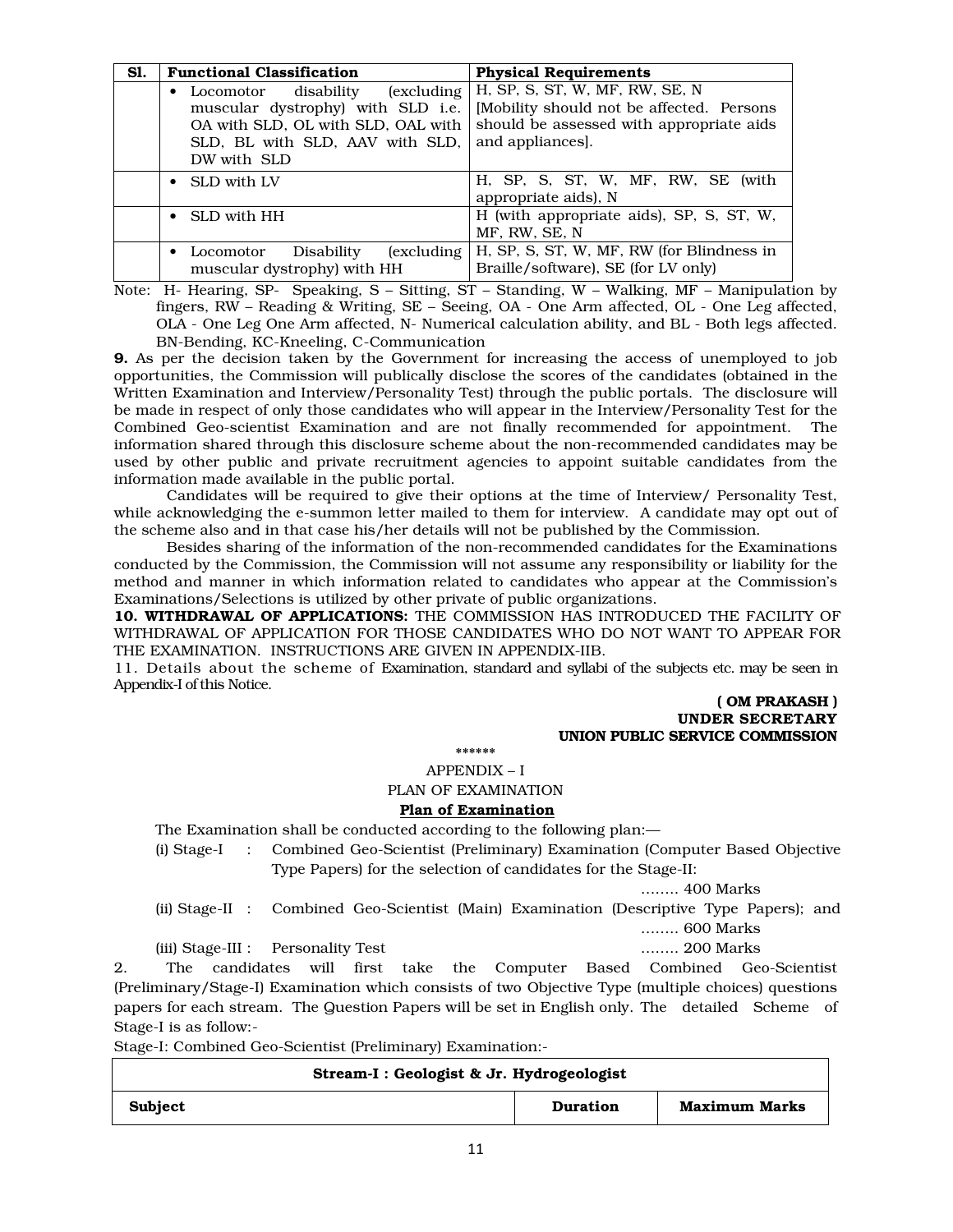| Paper-I : General Studies       | 2 Hours | 100 Marks |
|---------------------------------|---------|-----------|
| Paper-II : Geology/Hydrogeology | 2 Hours | 300 Marks |
|                                 | Total   | 400 Marks |

| Stream-II : Geophysicist  |                 |                      |  |
|---------------------------|-----------------|----------------------|--|
| Subject                   | <b>Duration</b> | <b>Maximum Marks</b> |  |
| Paper-I : General Studies | 2 Hours         | 100 Marks            |  |
| Paper-II : Geophysics     | 2 Hours         | 300 Marks            |  |
|                           | Total           | 400 Marks            |  |

| <b>Stream-III : Chemist</b> |                 |                      |  |
|-----------------------------|-----------------|----------------------|--|
| Subject                     | <b>Duration</b> | <b>Maximum Marks</b> |  |
| Paper-I : General Studies   | 2 Hours         | 100 Marks            |  |
| Paper-II : Chemistry        | 2 Hours         | 300 Marks            |  |
|                             | Total           | 400 Marks            |  |

Note-1: There will be penalty (Negative Marking) for wrong answers marked by a candidate in the objective type question papers.

(i) There are four alternatives for the answers to every question. For each question for which a wrong answer has been given by the candidate, one-third of the marks assigned to that question will be deducted as penalty.

(ii) If a question is left blank i.e. no answer is given by the candidate, there will be no penalty for that question.

Note-2: The candidates are not permitted to use calculators for answering Objective Type Papers. They should therefore not bring the same inside the Examination Hall.

Note-3: Only those candidates who are declared by the Commission to have qualified in the Preliminary/Stage-I Examination in the year will be eligible for admission to the Main/Stage-II Examination of that year provided they are otherwise eligible for admission to the Main/Stage-II Examination. The number of candidates to be admitted to the Main/Stage-II Examination will be about six to seven times the total approximate number of vacancies to be filled in the year through this Examination.

Note-4: The Commission will draw a list of candidates to be qualified for Combined Geo-Scientist (Main) Examination based on the criterion of minimum qualifying marks in General Studies Paper (Paper-I) and Geo-Scientist Stream specific paper (Paper-II) of Preliminary Examination.

3. The Combined Geo-Scientist (Main) Examination will consist of three conventional type papers for each stream. Conventional Type papers must be answered in English only. Question paper will be set in English only. The detailed scheme of Stage-II is as follows:-

Stage-II : Combined Geo-Scientist (Main) Examination:-

| Stream-I : Geologist |          |                      |  |
|----------------------|----------|----------------------|--|
| Subject              | Duration | <b>Maximum Marks</b> |  |
| Paper-I : Geology    | 3 Hours  | 200 Marks            |  |
| Paper-II : Geology   | 3 Hours  | 200 Marks            |  |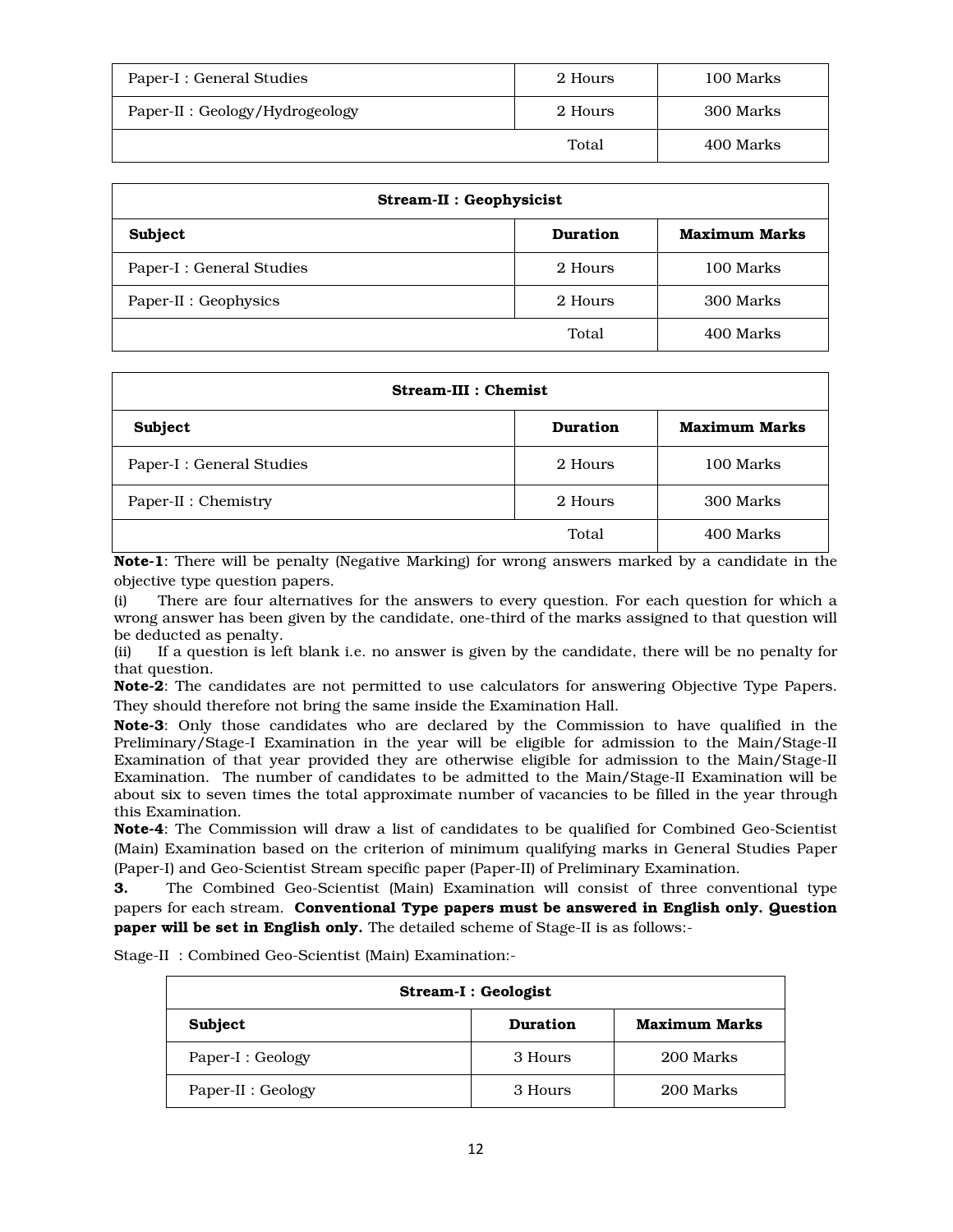| Paper-III : Geology | 3 Hours | 200 Marks |
|---------------------|---------|-----------|
|                     | Total   | 600 Marks |

| Stream-II : Geophysicist |          |                      |  |
|--------------------------|----------|----------------------|--|
| Subject                  | Duration | <b>Maximum Marks</b> |  |
| Paper-I : Geophysics     | 3 Hours  | 200 Marks            |  |
| Paper-II : Geophysics    | 3 Hours  | 200 Marks            |  |
| Paper-III : Geophysics   | 3 Hours  | 200 Marks            |  |
| 600 Marks<br>Total       |          |                      |  |

| <b>Stream-III : Chemist</b> |                 |                      |  |  |
|-----------------------------|-----------------|----------------------|--|--|
| Subject                     | <b>Duration</b> | <b>Maximum Marks</b> |  |  |
| Paper-I : Chemistry         | 3 Hours         | 200 Marks            |  |  |
| Paper-II : Chemistry        | 3 Hours         | 200 Marks            |  |  |
| Paper-III : Chemistry       | 3 Hours         | 200 Marks            |  |  |
|                             | Total           | 600 Marks            |  |  |

| Stream-IV : Jr. Hydrogeologist |          |                      |  |  |
|--------------------------------|----------|----------------------|--|--|
| Subject                        | Duration | <b>Maximum Marks</b> |  |  |
| Paper-I : Geology              | 3 Hours  | 200 Marks            |  |  |
| Paper-II : Geology             | 3 Hours  | 200 Marks            |  |  |
| Paper-III : Hydrogeology       | 3 Hours  | 200 Marks            |  |  |
|                                | Total    | 600 Marks            |  |  |

- Note-I : Candidates competing for selection to the posts of Geologist, Geophysicist, Chemist and Junior Hydrogeologist will be required to appear in all the subjects mentioned against respective category above.
- Note-II:Candidates competing for selection for both the posts of Geologist and Jr. Hydrogeologist will be required to appear in all the subjects mentioned against Stream-I and IV above.
- Note-III: If any candidate failed to appear in any one or more of above papers, meant for Main Examination for selection to the post of Geologist, Geophysicist, Chemist and Hydrogeologist, their candidature shall stand rejected and part of Main Examination attempted by him/her shall not be evaluated and counted for any purpose.
- Note-IV: Credit will be given for orderly effective and exact expression combined with due economy of words in all subjects of Examination.
- Note V : Candidates should use only international form of Indian numerals (e.g. 1, 2, 3, 4, 5 etc.) while answering question papers.
- Note VI: Candidates will be allowed the use of Non-Programmable type Pocket Calculators in Descriptive Type Papers of the Examination. Programmable type calculators will not be allowed and the use of such calculators shall tantamount to resorting to unfair means by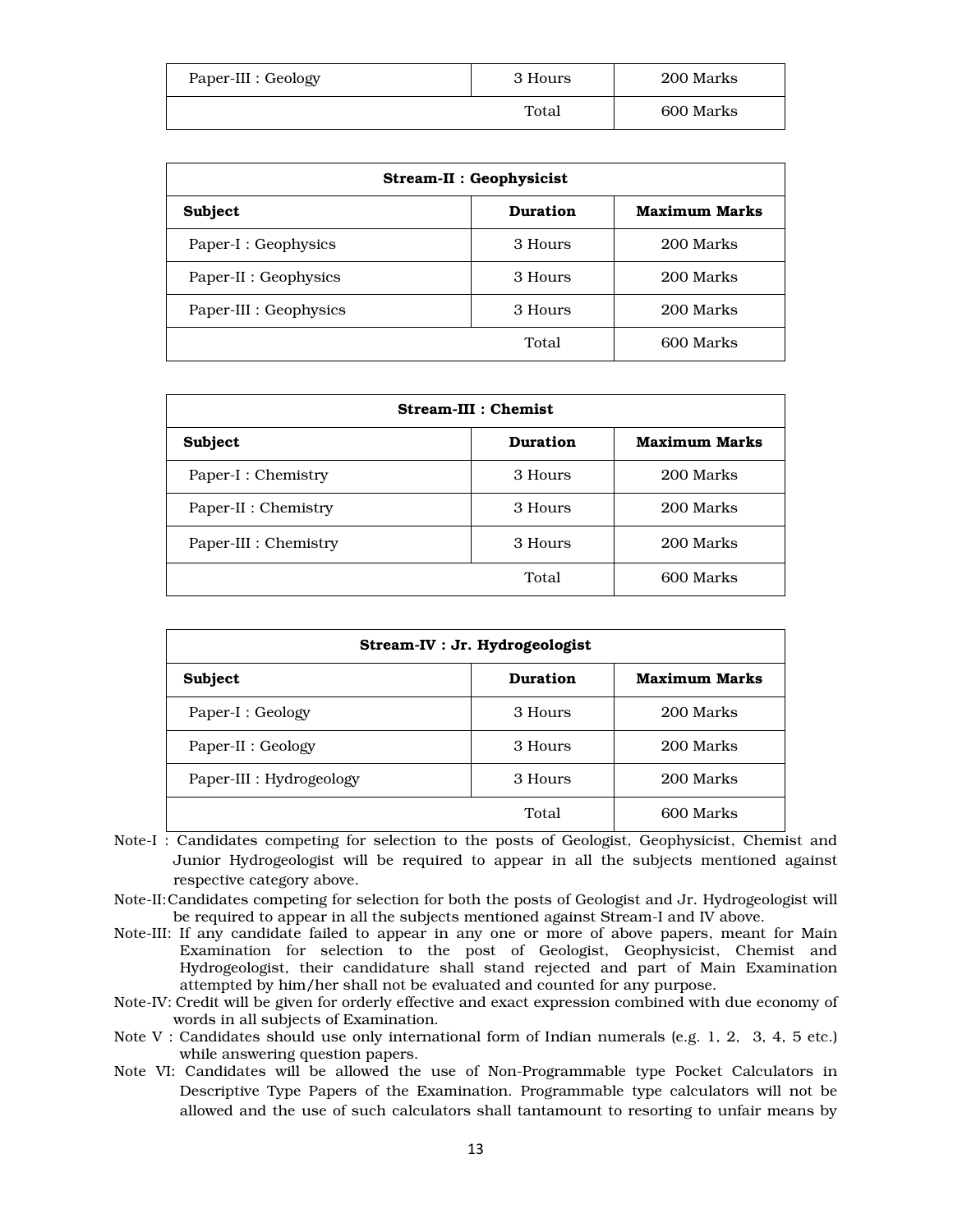the candidates. Loaning or interchanging of calculators in the Examination Hall is not permitted.

- Note VII: Candidates should note that if any irrelevant matters/signages/marks etc. are found written in the answer script(s), which would not be related to any question/answer and/or would be having the potential to disclose the candidate's identity, the Commission will impose a penalty of deduction of marks from the total marks from the total marks otherwise accruing to the candidate or will not be evaluate the said script(s) on this account.
- 4. Common instructions for Stage-I and Stage-II.

4.1 Candidates must mark/write the papers in their own hand. In no circumstances will they be allowed the help of a scribe to mark/write the answers for them. The Persons with Benchmark Disabilities in the categories of blindness, locomotor disability (both arm affected – BA) and cerebral palsy will be provided the facility of scribe, if desired by the person. In case of other category of Persons with Benchmark Disabilities as defined under section 2(r) of the RPWD Act, 2016, the facility of scribe will be allowed to such candidates on production of a certificate to the effect that the person concerned has physical limitation to write, and scribe is essential to write Examination on behalf, from the Chief Medical Officer/Civil Surgeon/Medical Superintendent of a Government Health Care institution as per proforma at Appendix–V.

4.2 The candidates have discretion of opting for his/her own scribe or request the Commission for the same. The details of scribe i.e. whether own or the Commission's and the details of scribe in case candidates are bringing their own scribe, will be sought at the time of filling up the application form online as per proforma at Appendix-VI.

4.3 The qualification of the Commission's scribe as well as own scribe will not be more than the minimum qualification criteria of the Examination. However, the qualification of the scribe should always be matriculate or above.

4.4 The Persons with Benchmark Disabilities in the category of blindness, locomotor disability (both arm affected – BA) and cerebral palsy will be allowed Compensatory Time of twenty minutes per hour of the Examination. In case of other categories of Persons with Benchmark Disabilities, this facility will be provided on production of a certificate to the effect that the person concerned has physical limitation to write from the Chief Medical Officer/ Civil Surgeon/Medical Superintendent of a Government Health Care institution as per proforma at Appendix – V.

Note (1) : The eligibility conditions of a scribe, his/her conduct inside the Examination Hall and the manner in which and extent to which he/she can help the PwBD candidate in writing the Examination shall be governed by the instructions issued by the UPSC in this regard. Violation of all or any of the said instructions shall entail the cancellation of the candidature of the PwBD candidate in addition to any other action that the UPSC may take against the scribe.

| Better eye                   | Worse eye                  | Per Cent   | Disability category  |
|------------------------------|----------------------------|------------|----------------------|
| <b>Best Corrected</b>        | <b>Best Corrected</b>      | Impairment |                      |
| $6/6$ to $6/18$              | $6/6$ to $6/18$            | 0%         | $\Omega$             |
|                              | $6/24$ to $6/60$           | 10%        | $\Omega$             |
|                              | Less than $6/60$ to $3/60$ | 20%        |                      |
|                              | Less than 3/60 to No Light | 30%        | II (One eyed person) |
|                              | Perception                 |            |                      |
| $6/24$ to $6/60$             | $6/24$ to $6/60$           | 40%        | III a (low vision)   |
| 0r                           | Less than $6/60$ to $3/60$ | 50%        | III b (low vision)   |
| Visual field less than 40 up | Less than 3/60 to No Light | 60%        | III c (low vision)   |
| to 20 degree around centre   | Perception                 |            |                      |
| of fixation or heminaopia    |                            |            |                      |
| involving macula             |                            |            |                      |
| Less than $6/60$ to $3/60$   | Less than $6/60$ to $3/60$ | 70%        | III d (low vision)   |
| 0r                           | Less than 3/60 to No Light | 80%        | III e (low vision)   |
| Visual field less than 20 up | Perception                 |            |                      |
| to 10 degree around centre   |                            |            |                      |

**Note (2) :** The criteria for determining the percentage of visual impairment shall be as follows:—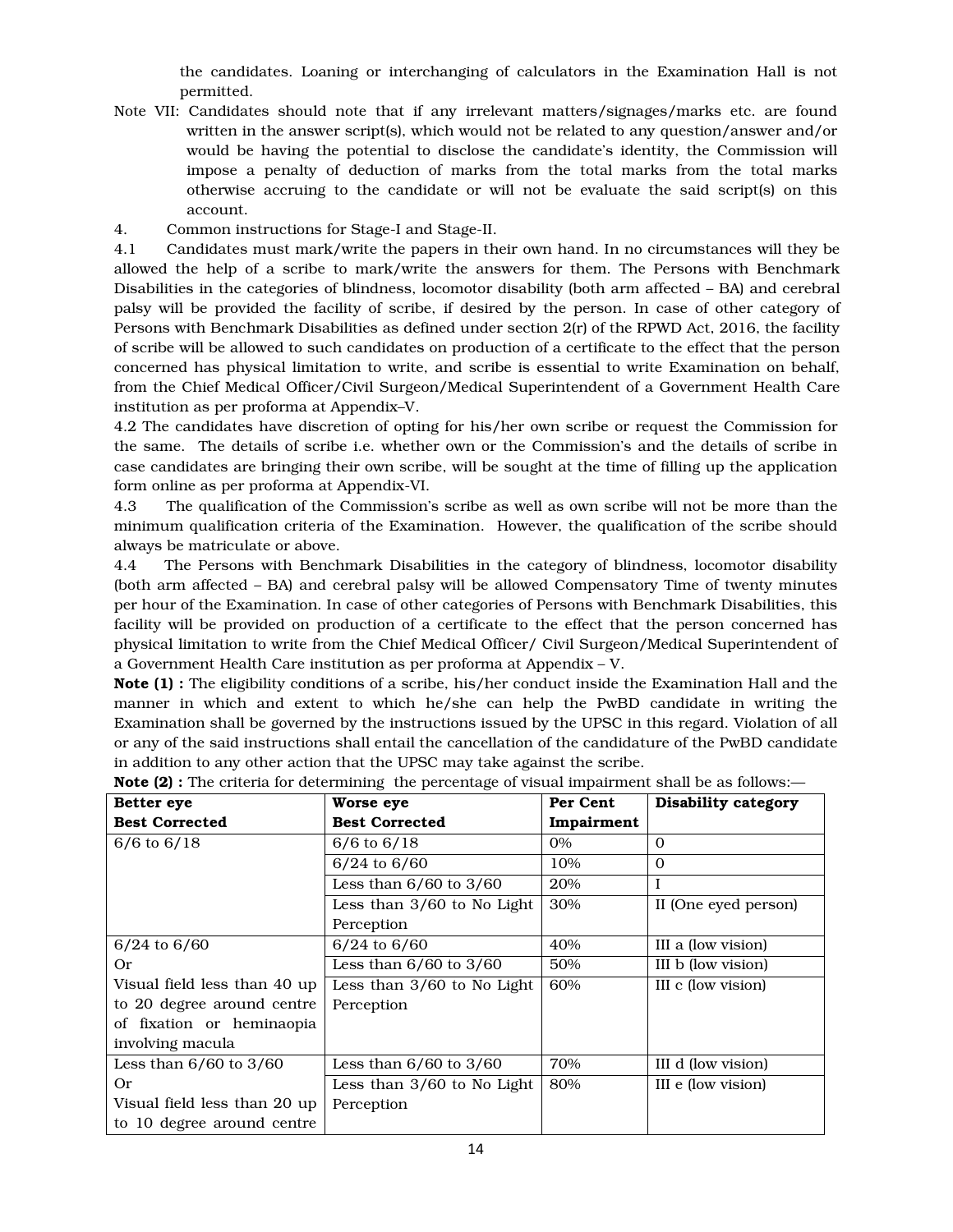| of fixation                   |                            |      |                  |
|-------------------------------|----------------------------|------|------------------|
| Less than $3/60$ to $1/60$    | Less than 3/60 to No Light | 90%  | IV a (Blindness) |
| 0r                            | Perception                 |      |                  |
| Visual field less than 10     |                            |      |                  |
| around centre<br>degree<br>of |                            |      |                  |
| fixation                      |                            |      |                  |
| Only HMCF                     | Only HMCF                  | 100% | IV b (Blindness) |
| Only Light Perception         | Only Light Perception      |      |                  |
| No Light Perception           | No Light Perception        |      |                  |

 The concession admissible to blind candidates shall not be admissible to those suffering from Myopia.

4.5 In the question papers, wherever necessary, questions involving the Metric System of Weights and Measures only will be set.

5. The Stage-III will consist of Personality Test carrying 200 Marks (with no minimum qualifying marks). Candidates, who obtain such minimum qualifying marks in Stage-II as may be fixed by the Commission as per its discretion, shall be summoned by them for Stage-III (Personality Test). The number of candidates to be summoned for Personality Test will be about twice the number of vacancies to be filled. In the Personality Test, the candidate will be interviewed by Board i.e. Interview Board (s) constituted by the Commission. The object of the interview will be to assess the suitability for the post(s) of Geologist, Geophysicist, Chemist and Jr. Hydrogeologist. Special attention will be paid in the Personality Test to assessing the candidate's capacity for leadership, initiative and intellectual curiosity, tact and other social qualities, mental and physical energy powers of practical application, integrity of character and aptitude for adapting themselves to the field life.

# 6. The Details of the syllabi for Stage-I: (Preliminary Examination) and Stage-II: (Main Examination) of Combined Geo-Scientist Examination are as under:

### **SCHEDULE**

# **STANDARD AND SYLLABUS**

Paper-I in General Studies of Stage-I is common for all streams and its standard will be such as may be expected of a science graduate. Paper-II of Stage-I (Stream specific) and 3 compulsory papers of Stage-II each on Geology, Geophysics, Chemistry and Hydrogeology subjects will be approximately of the M.Sc. degree standard of an Indian University **and** questions will generally be set to test the candidate's grasp of the fundamentals in each subject.

There will be no practical examination in any of the subjects

# Syllabus of Combined Geo-Scientist (Preliminary) Examination

Stage-I *(Objective Type)*

# Paper-I : General Studies *(Common for all streams)*

- Current events of national and international importance.
- History of India and Indian National Movement.
- Indian and World Geography -Physical, Social, Economic Geography of India and the World.
- Indian Polity and Governance -Constitution, Political System, Panchayati Raj, Public Policy, Rights Issues, etc.
- Economic and Social Development Sustainable Development, Poverty, Inclusion, Demographics, Social Sector initiatives, etc.
- General issues on Environmental Ecology, Bio-diversity and Climate Change that do not require subject specialisation
- General Science

# Stage-I *(Objective Type)* Paper-II : Geology/Hydrogeology

# 1. Physical Geology

 Principle of uniformitarianism; origin, differentiation and internal structure of the Earth; origin of atmosphere; earthquakes and volcanoes; continental drift, sea-floor spreading, isostasy, orogeny and plate tectonics; geological action of rivers, wind, glaciers, waves; erosional and depositional landforms; weathering processes and products.

# 2. Structural Geology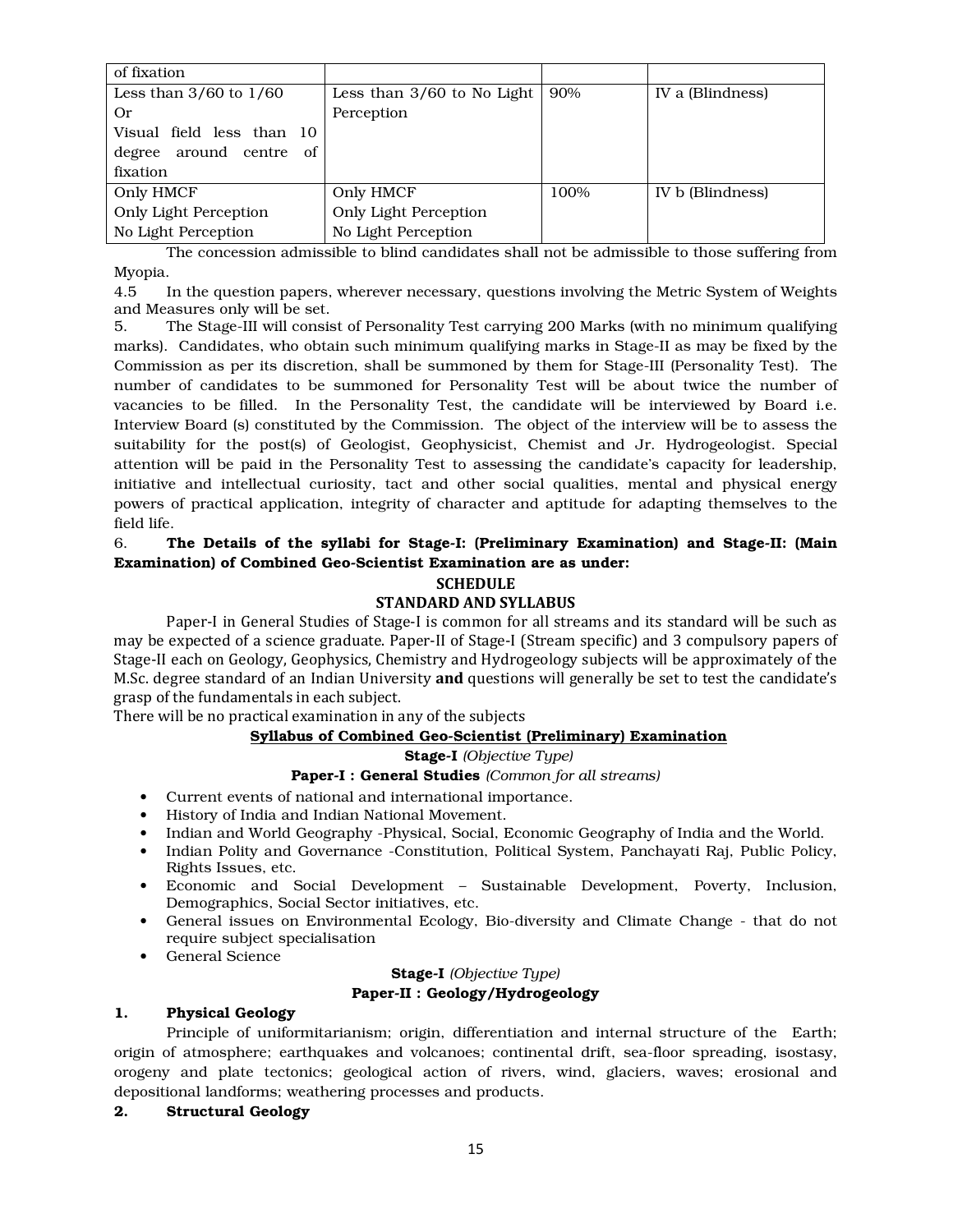Stress, strain and rheological properties of rocks; planar and linear structures; classification of folds and faults; Mohr's circle and criteria for failure of rocks; ductile and brittle shear in rocks; study of toposheets, V-rules and outcrop patterns; stereographic projections of structural elements.

## 3. Mineralogy

 Elements of symmetry, notations and indices; Bravais lattices; chemical classification of minerals; isomorphism, polymorphism, solid solution and exsolution; silicate structures; physical and optical properties of common rock forming minerals- olivine, garnet, pyroxene, amphibole, mica, feldspar and quartz.

## 4. Igneous Petrology

 Magma types and their evolution; IUGS classification of igneous rocks; forms, structures and textures of igneous rocks; applications of binary and ternary phase diagrams in petrogenesis; magmatic differentiation and assimilation; petrogenesis of granites, basalts, komatiiites and alkaline rocks (carbonatite, kimberlite, lamprophyre and nepheline syenite).

#### 5. Metamorphic Petrology

 Limits, types and controls of metamorphism; metamorphic structures- slate, schist and gneiss; metamorphic textures- pre, syn and post tectonic porphyroblasts; concept of metamorphic zone, isograd and facies; geothermal gradients, facies series and plate tectonics.

## 6. Sedimentology

 Origin of sediments; sedimentary textures, grain-size scale; primary sedimentary structures; classification of sandstone and carbonate rocks; siliciclastic depositional environments and sedimentary facies; diagenesis of carbonate sediments.

## 7. Paleontology

 Fossils and processes of fossilization; concept of species and binomial nomenclature; morphology and classification of invertebrates (Trilobites, Brachiopods, Lamellibranchs, Gastropods and Cephalopods); evolution in Equidae and Hominidae; microfossils-Foraminifera, Ostracoda; Gondwana flora.

# 8. Stratigraphy

 Law of superposition; stratigraphic nomenclature- lithostratigraphy, biostratigraphy and chronostratigraphy; Archaean cratonic nucleii of Peninsular India (Dharwar, Singhbhum, and Aravalli cratons); Proterozoic mobile belts (Central Indian Tectonic Zone, Aravalli-Delhi and Eastern Ghats); Purana sedimentary basins (Cuddapah and Vindhyan); Phanerozoic stratigraphy of India-Spiti, Kashmir, Damodar valley, Kutch, Trichinopoly, Siwaliks and Indo-Gangetic alluvium.

#### 9. Economic Geology

 Properties of mineral deposits- form, mineral assemblage, texture, rock-ore association and relationship; magmatic, sedimentary, metamorphic, hydrothermal, supergene and weatheringrelated processes of ore formation; processes of formation of coal and petroleum; distribution and geological characteristics of major mineral and hydrocarbon deposits of India.

### 10. Hydrogeology

 Groundwater occurrence and aquifer characteristics, porosity, permeability, hydraulic conductivity, transmissivity; Darcy's Law in homogenous and heterogenous media; Bernoulli equation, Reynold's number; composition of groundwater; application of H and O isotopes in groundwater studies; artificial recharge of groundwater.

# Stage-I *(Objective Type)* Paper-II : Geophysics

#### 1. Solid Earth Geophysics:

 Introduction to Geophysics and its branches. Solar system: origin, formation and characteristics of planets, Earth: shape and rotation. Gravity and magnetic fields of earth. Geomagnetism, elements of earth's magnetism, Rock and mineral magnetism, Elastic waves, types and their propagation characteristics, internal structure of earth, variation of physical properties in the interior of earth. Plate tectonics, Earthquakes and their causes, focal depth, epicenter, Intensity and Magnitude scales, Energy of earthquakes, Seismicity.

## 2. Mathematical Methods in Geophysics:

 Elements of vector analysis, Vector algebra, Properties of scalars, vectors and tensors, Gradient, Divergence and Curl, Gauss's divergence theorem, Stoke's theorem. Matrices, Eigen values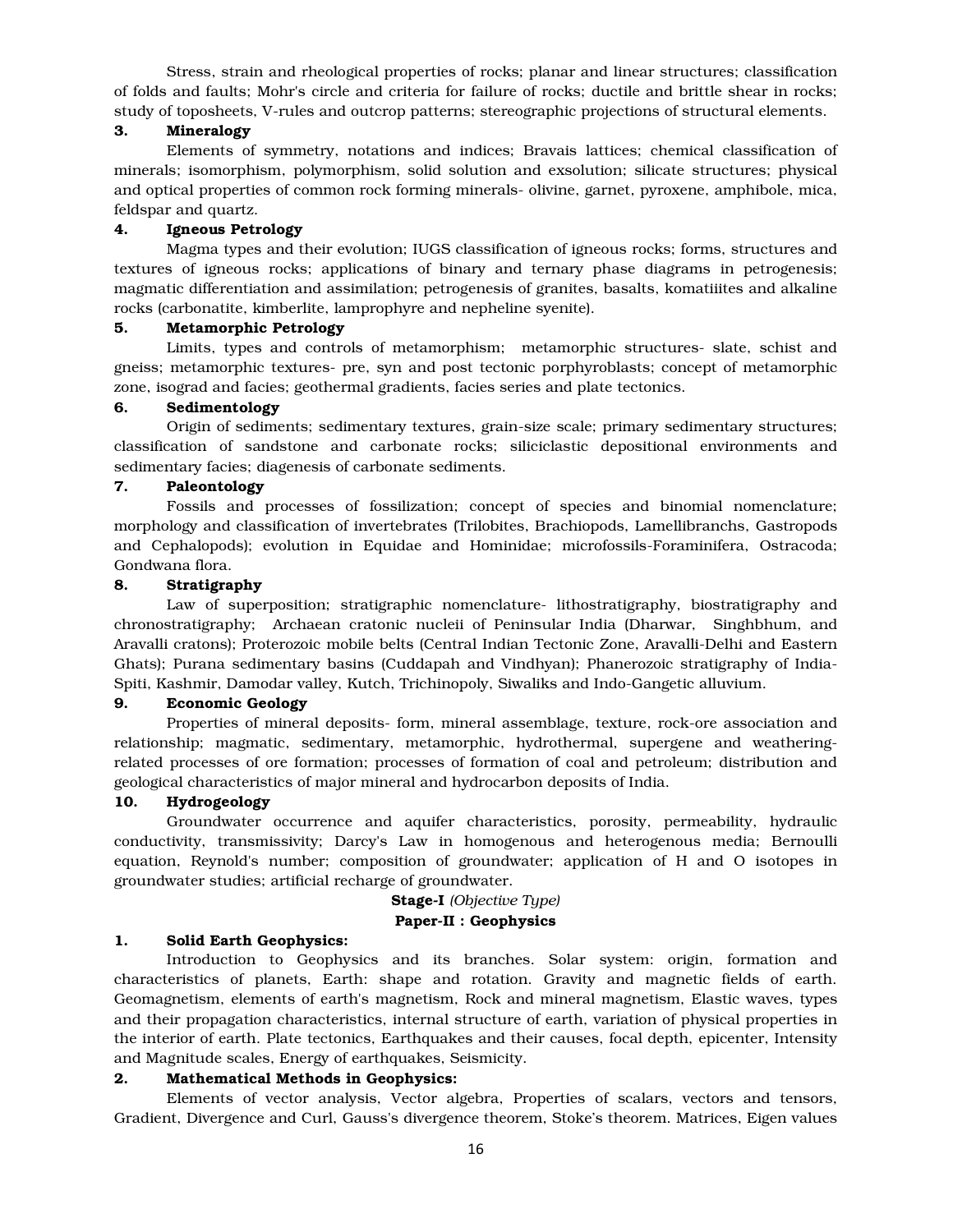and Eigen vectors and their applications in geophysics. Newton's Law of gravitation, Gravity potential and gravity fields due to bodies of different geometric shapes. Basic Forces of Nature and their strength: Gravitational, Electromagnetic, Strong and Weak forces. Conservation Laws in Physics: Energy, Linear and angular momentum. Rigid body motion and moment of inertia. Basics of special theory of relativity and Lorentz transformation.

 Fundamental concepts of inverse theory, Definition of inversion and application to Geophysics. Forward and Inverse problems. Probability theory, Random variables, binomial, Poisson and normal distributions. Linear algebra, Linear ordinary differential equations of first and second order. Partial differential equations (Laplace, wave and heat equations in two and three dimensions). Elements of numerical techniques: root of functions, interpolation, and extrapolation, integration by trapezoid and Simpson's rule, solution of first order differential equation using Runge-Kutta method, Introduction to finite difference and finite elements methods.

# 3. Electromagnetism:

 Electrostatic and magneto-static fields, Coulomb's law, Electrical permittivity and dielectric constant, Lorentz force and their applications. Ampere's law, Biot and Savart's law, Gauss's Theorem, Poisson's equation. Laplace's equation: solution of Laplace's equation in Cartesian coordinates, use of Laplace's equation in the solutions of geophysical and electrostatic problems. Displacement current, Faraday's law of electromagnetic induction. Maxwell's equations. Boundary conditions. Wave equation, plane electromagnetic waves in free space, dielectric and conducting media, electromagnetic vector and scalar potentials.

## 4. Geophysical Prospecting:

 Elements of geophysical methods: Principles, data reduction and applications of gravity, magnetic, electrical, electromagnetic and well logging methods. Fundamentals of seismic methods: Fermat's Principle, Snell's Law, Energy portioning, Reflection and transmission coefficients, Reflection and Refraction from layered media. Signals and systems, sampling theorem, aliasing effect, Fourier series and periodic waveforms, Fourier transform and its application, Laplace transforms, Convolution, Auto and cross correlations, Power spectrum, Delta function, unit step function.

## 5. Remote Sensing and Thermodynamics:

 Fundamentals of remote sensing, electromagnetic spectrum, energy- frequency-wavelength relationship, Stefan-Boltzmann Law, Wien's Law, electromagnetic energy and its interactions in the atmosphere and with terrain features. Planck's Radiation Law. Laws of thermodynamics and thermodynamic potential.

#### 6. Nuclear Physics and Radiometry:

 Basic nuclear properties: size, shape, charge distribution, spin and parity; Binding energy, semi-empirical mass formula; Fission and fusion. Principles of radioactivity, Alpha, beta and gamma decays, Photoelectric and Compton Effect, Pair Production, radioactivity decay law, radioactivity of rocks and minerals, Radiation Detectors: Ionization chamber, G-M counter, Scintillation counter and Gamma ray spectrometer. Matter Waves and wave particle duality, Electron spin, Spectrum of Hydrogen, helium and alkali atoms.

## Stage-I *(Objective Type)* Paper-II : Chemistry

### 1. Chemical periodicity:

 Schrödinger equation for the H-atom. Radial distribution curves for 1s, 2s, 2p, 3s, 3p, 3d orbitals. Electronic configurations of multi-electron atoms.

 Periodic table, group trends and periodic trends in physical properties. Classification of elements on the basis of electronic configuration. Modern IUPAC Periodic table. General characteristics of s, p, d and f block elements. Effective nuclear charges, screening effects, atomic radii, ionic radii, covalent radii. Ionization enthalpy, electron gain enthalpy and electronegativity. Group trends and periodic trends in these properties in respect of s-, p- and d-block elements. General trends of variation of electronic configuration, elemental forms, metallic nature, magnetic properties, catenation and catalytic properties, oxidation states, aqueous and redox chemistry in common oxidation states, properties and reactions of important compounds such as hydrides, halides, oxides, oxy-acids, complex chemistry in respect of s-block and p-block elements.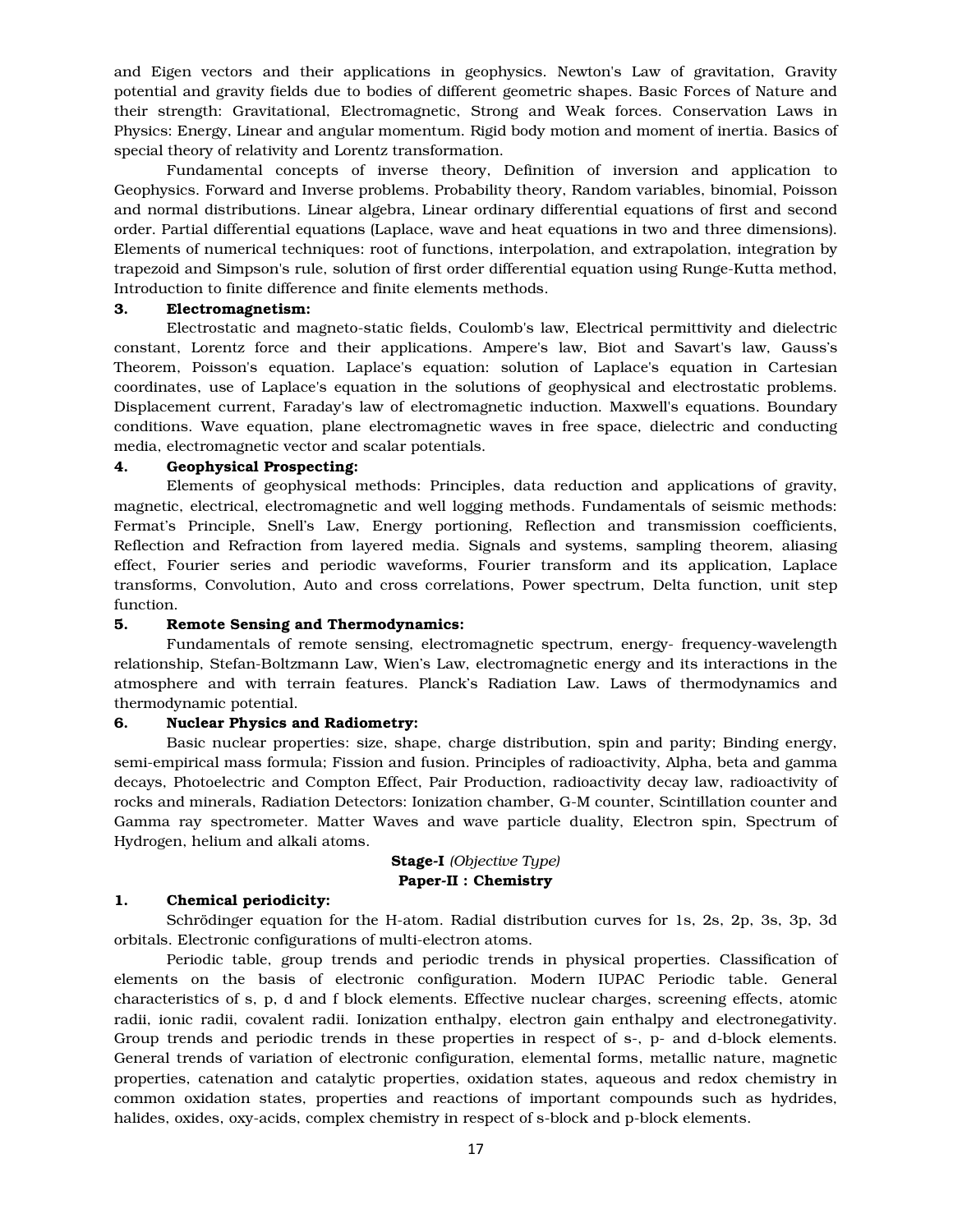# 2. Chemical bonding and structure:

Ionic bonding: Size effects, radius ratio rules and their limitations. Packing of ions in crystals, lattice energy, Born-Landé equation and its applications, Born-Haber cycle and its applications. Solvation energy, polarizing power and polarizability, ionic potential, Fajan's rules. Defects in solids.

Covalent bonding: Valence Bond Theory, Molecular Orbital Theory, hybridization. Concept of resonance, resonance energy, resonance structures.

**Coordinate bonding:** Werner theory of coordination compounds, double salts and complex salts. Ambidentate and polydentate ligands, chelate complexes. IUPAC nomenclature of coordination compounds. Coordination numbers, Geometrical isomerism. Stereoisomerism in square planar and octahedral complexes.

# 3. Acids and bases:

 Chemical and ionic equilibrium. Strengths of acids and bases. Ionization of weak acids and bases in aqueous solutions, application of Ostwald's dilution law, ionization constants, ionic product of water, pH-scale, effect of temperature on pH, buffer solutions and their pH values, buffer action & buffer capacity; different types of buffers and Henderson's equation.

# 4. Theoretical basis of quantitative inorganic analysis:

Volumetric Analysis: Equivalent weights, different types of solutions, normal and molar solutions. Primary and secondary standard substances.

General principles of different types of titrations: i) acid-base, ii) redox, iii) complexometric, iv) Precipitation. Types of indicators - i) acid-base, ii) redox iii) metal-ion indicators.

# 5. Kinetic theory and the gaseous state:

 Kinetic theory of gases, average kinetic energy of translation, Boltzmann constant and absolute scale of temperature. Maxwell-Boltzmann distribution of speeds. Calculations of average, root mean square and most probable velocities. Collision diameter; collision number and mean free path; frequency of binary collisions; wall collision and rate of effusion.

# 6. Chemical thermodynamics and chemical equilibrium:

 First law and its applications to chemical problems. Thermodynamic functions. Total differentials and state functions. Free expansion, Joule-Thomson coefficient and inversion temperature. Hess' law.

Applications of Second law of thermodynamics. Gibbs function (*G*) and Helmholtz function (*A*), Gibbs-Helmholtz equation, criteria for thermodynamic equilibrium and spontaneity of chemical processes.

# 7. Solutions of non-electrolytes:

 Colligative properties of solutions, Raoult's Law, relative lowering of vapour pressure, osmosis and osmotic pressure; elevation of boiling point and depression of freezing point of solvents. Solubility of gases in liquids and solid solutions.

# 8. Electrochemistry:

 Cell constant, specific conductance and molar conductance. Kohlrausch's law of independent migration of ions, ion conductance and ionic mobility. Equivalent and molar conductance at infinite dilution. Debye-Hückel theory. Application of conductance measurements. Conductometric titrations. Determination of transport number by moving boundary method.

# 9. Basic organic chemistry:

 Delocalized chemical bond, resonance, conjugation, hyperconjugation, hybridisation, orbital pictures of bonding sp<sup>3</sup>, sp<sup>2</sup>, sp: C-C, C-N and C-O system), bond polarization and bond polarizability. Reactive intermediates: General methods of formation, relative stability and reactivity of carbocations, carbanions and free radicals.

# 10. Stereochemistry:

 Configuration and chirality (simple treatment of elements of symmetry), optical isomerism of compounds containing two to three stereogenic centres, R,S nomenclature, geometrical isomerism in compounds containing two C=C double bonds (E,Z naming), and simple cyclic systems, Newman projection (ethane and substituted ethane).

# 11. Types of organic reactions: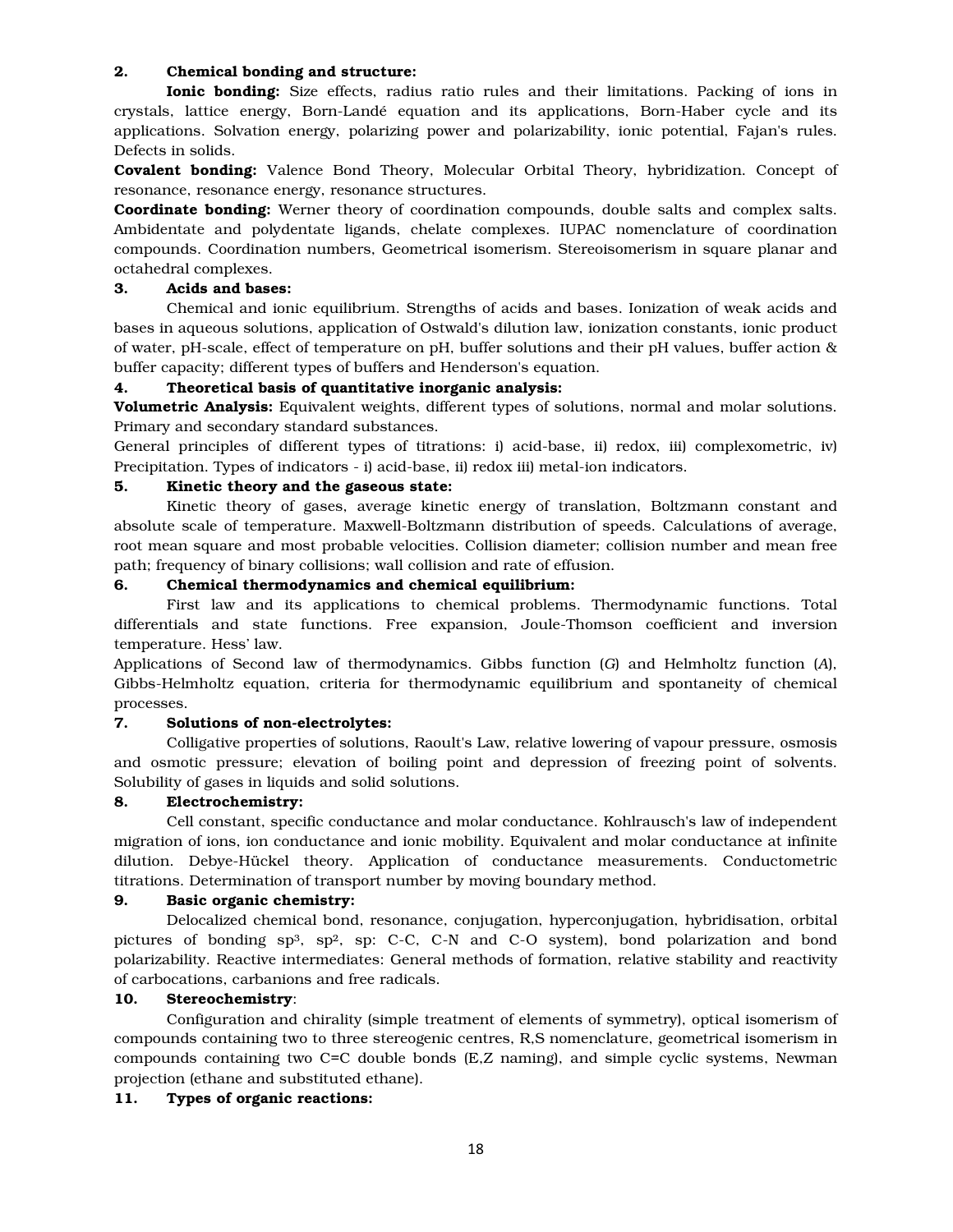**Aliphatic substitution reactions**:  $S_{N1}$ ,  $S_{N2}$  mechanisms, stereochemistry, relative reactivity in aliphatic substitutions. Effect of substrate structure, attacking nucleophile, leaving group and reaction medium and competitive reactions.

**Elimination reactions**:  $E_1$ ,  $E_2$ , mechanisms, stereochemistry, relative reactivity in aliphatic eliminations. Effect of substrate structure, attacking base, leaving group, reaction medium and competitive reactions, orientation of the double bond, Saytzeff and Hoffman rules.

Addition reactions: Electrophilic, nucleophilic and radical addition reactions at carbon-carbon double bonds.

Electrophilic and nucleophilic aromatic substitution: Electrophilic (halogenation, sulphonation, nitration, Friedal-Crafts alkylation and acylation), nucleophilic (simple  $S_{NAT}$ ,  $S_{N1}$  and aryne reactions).

## 12. Molecular Rearrangements:

 Acid induced rearrangement and Wagner-Meerwein rearrangements. Neighbouring group participation.

\*\*\*\*\*

# Syllabus of Combined Geo-Scientist (Main) Examination

Stage-II *(Descriptive Type)* 

## Geology : Paper-I

## Section A. Physical geology and remote sensing

Evolution of Earth; Earth's internal structure; earthquakes and volcanoes; principles of geodesy, isostasy; weathering- processes and products; geomorphic landforms formed by action of rivers, wind, glaciers, waves and groundwater; features of ocean floor; continental shelf, slope and rise; concepts of landscape evolution; major geomorphic features of India- coastal, peninsular and extrapeninsular.

Electromagnetic spectrum; electromagnetic bands in remote sensing; spectral signatures of soil, rock, water and vegetation; thermal, near infra-red and microwave remote sensing; digital image processing; LANDSAT, IRS and SPOT- characteristics and use; aerial photos- types, scale, parallax, relief displacement; elements of image interpretation.

## Section B. Structural geology

Principles of geological mapping; kinematic and dynamic analysis of deformation; stress-strain relationships for elastic, plastic and viscous materials; measurement of strain in deformed rocks; structural analysis of fold, cleavage, boudin, lineation, joint, and fault; stereographic projection of linear and planar structures; superposed deformation; deformation at microscale- dynamic and static recrystallisation, controls of strain rate and temperature on development of microfabrics; brittle and ductile shear zones; time relationship between crystallisation and deformation, calculation of paleostress.

#### Section C. Sedimentology

Classification of sedimentary rocks; sedimentary textures-grain size, roundness, sphericity, shape and fabric; quantitative grain size analysis; sediment transport and deposition- fluid and sediment gravity flows, laminar and turbulent flows, Reynold's number, Froude number, grain entrainment, Hjulstrom diagram, bed load and suspension load transport; primary sedimentary structures; penecontemporaneous deformation structure; biogenic structures; principles and application of paleocurrent analysis; composition and significance of different types of sandstone, limestone, banded iron formation, mudstone, conglomerate; carbonate diagenesis and dolomitisation; sedimentary environments and facies-facies models for fluvial, glacial, deltaic, siliciclastic shallow and deep marine environments; carbonate platforms- types and facies models; sedimentation in major tectonic settings; principles of sequence stratigraphy-concepts and factors controlling base level changes, parasequence, clinoform, systems tract, unconformity and sequence boundary.

#### Section D. Paleontology

Fossil record and geological time scale; modes of preservation of fossils and concept of taphonomy; body- and ichno-fossils, species concept, organic evolution, Ediacara Fauna; morphology and time range of Graptolites, Trilobites, Brachiopods, Lamellibranchs, Gastropods, Cephalopods, Echinoids and Corals; evolutionary trends in Trilobites, Lamellibranchs, Gastropods and Cephalopods; micropaleontology- methods of preparation of microfossils, morphology of microfossil groups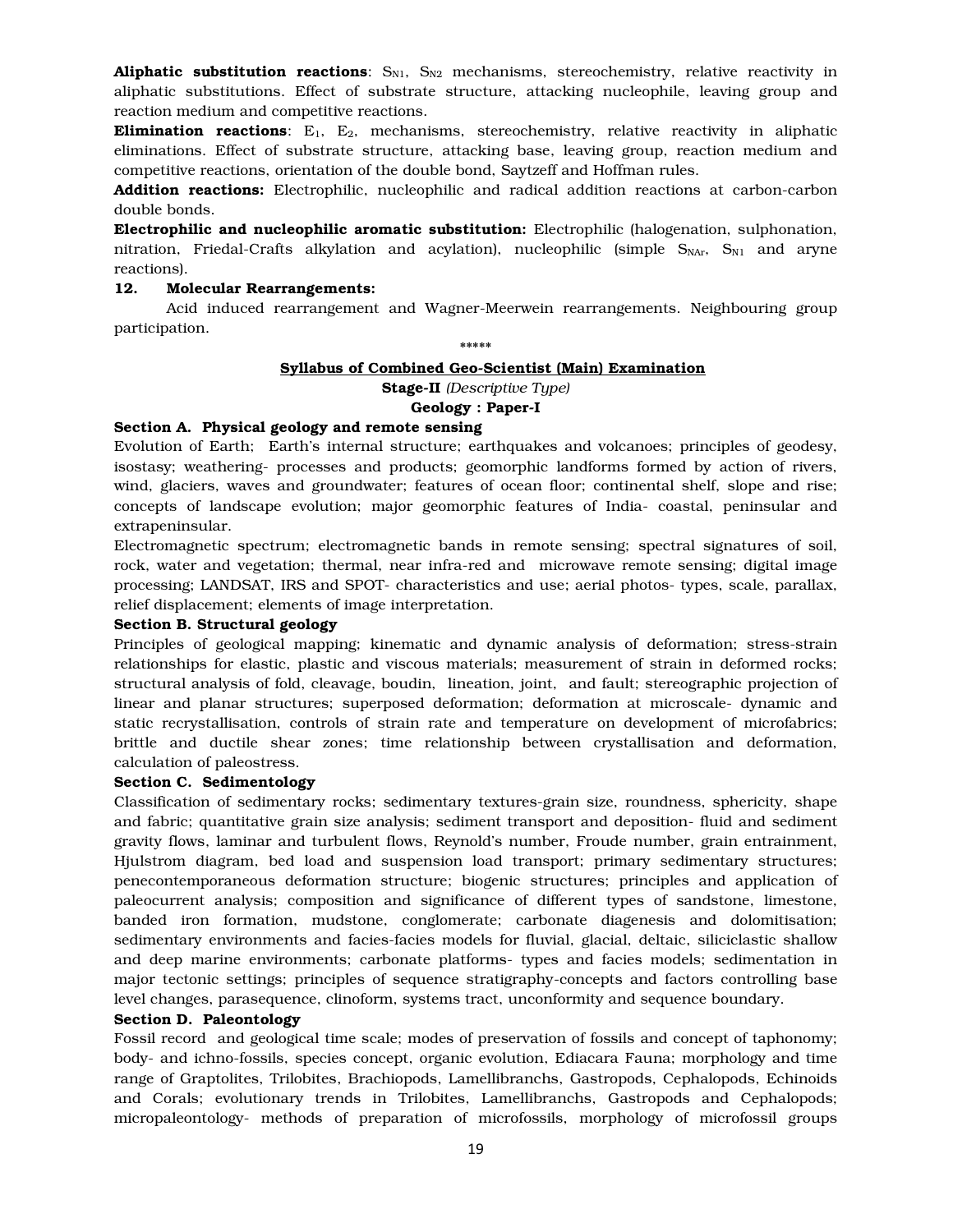(Foraminifera, Ostracoda), fossil spores, pollen and dinoflagellates; Gondwana plant fossils and their significance; vertebrate life through ages, evolution in Proboscidea, Equidae and Hominidae; applications of paleontological data in stratigraphy, paleoecology and paleoclimatology; mass extinctions.

## Section E. Stratigraphy

Principles of stratigraphy-code of stratigraphic nomenclature of India; lithostratigraphy, biostratigraphy, chronostratigraphy and magnetostratigraphy; principles of stratigraphic correlation; characteristics of Archean granite-greenstone belts; Indian stratigraphy- geological evolution of Archean nucleii (Dharwar, Bastar, Singhbhum, Aravalli and Bundelkhand); Proterozoic mobile belts-Eastern Ghats Mobile Belt, Southern Granulite Terrain, Central Indian Tectonic Zone, Aravalli-Delhi Belt, North Singhbhum Mobile Belt; Proterozoic sedimentary basins (Cuddapah and Vindhyan); Phanerozoic stratigraphy- Paleozoic (Spiti, Kashmir and Kumaon), Mesozoic (Spiti, Kutch, Narmada Valley and Trichinopoly), Gondwana Supergroup, Cenozoic (Assam, Bengal basins, Garhwal-Shimla Himalayas); Siwaliks; boundary problems in Indian stratigraphy.

> Stage-II *(Descriptive Type)* Geology : Paper-II

## Section A. Mineralogy

Symmetry, motif, Miller indices; concept of unit cell and Bravais lattices; 32 crystal classes; types of bonding, Pauling's rules and coordination polyhedra; crystal imperfections-defects, twinning and zoning; polymorphism, pseudomorphism, isomorphism and solid solution; physical properties of minerals; polarising microscope and accessory plate; optical properties of minerals- double refraction, polarisation, pleochroism, sign of elongation, interference figure and optic sign; structure, composition, physical and optical properties of major rock-forming minerals- olivine, garnet, aluminosilicates, pyroxene, amphibole, mica, feldspar, clay, silica and spinel group.

## Section B. Geochemistry and isotope geology

Chemical composition and characteristics of atmosphere, lithosphere, hydrosphere; geochemical cycles; meteorites-types and composition; Goldschmidt's classification of elements; fractionation of elements in minerals/rocks; Nernst's partition coefficient (compatible and incompatible elements), Nernst-Berthelot partition coefficient and bulk partition coefficient; Fick's laws of diffusion and activity composition relation (Roult's and Henry's law); application of trace elements in petrogenesis; principles of equilibrium and Rayleigh fractionation; REE patterns, Eh and pH diagrams and mineral stability.

Half-life and decay equation; dating of minerals and rocks with potassium-argon, rubidiumstrontium, uranium-lead and samarium-neodymium isotopes; petrogenetic implications of samarium-neodymium and rubidium-strontium systems; stable isotope geochemistry of carbon, oxygen and sulphur and their applications in geology; monazite chemical dating.

#### Section C. Igneous petrology

Viscosity, temperature and pressure relationships in magmas; IUGS classification of plutonic and volcanic rocks; nucleation and growth of minerals in magmatic rocks, development of igneous textures; magmatic evolution (differentiation, assimilation, mixing and mingling); types of mantle melting (batch, fractional and dynamic); binary (albite-anorthite, forsterite-silica and diopsideanorthite) and ternary (diopside-forsterite-silica, diopside-forsterite-anorthite and nephelinekalsilite-silica) phase diagrams and relevance to magmatic crystallization; petrogenesis of granites, basalts, ophiolite suite, komatiites, syenites, boninites, anorthosites and layered complexes, and alkaline rocks (carbonatite, kimberlite, lamproite, lamprophyre); mantle metasomatism, hotspot magmatism and large igneous provinces of India.

#### Section D. Metamorphic petrology

Limits and physico-chemical controls (pressure, temperature, fluids and bulk rock composition) of metamorphism; concept of zones, facies, isograds and facies series, geothermal gradients and tectonics of orogenic belts; structures, micro-structures and textures of regional and contact metamorphic rocks; representation of metamorphic assemblages (ACF, AKF and AFM diagrams); equilibrium concept in thermodynamics; laws of thermodynamics, enthalpy, entropy, Gibb's free energy, chemical potential, fugacity and activity; tracing the chemical reactions in P-T space, phase rule and mineralogical phase rule in multi-component system; Claussius-Clapeyron equation and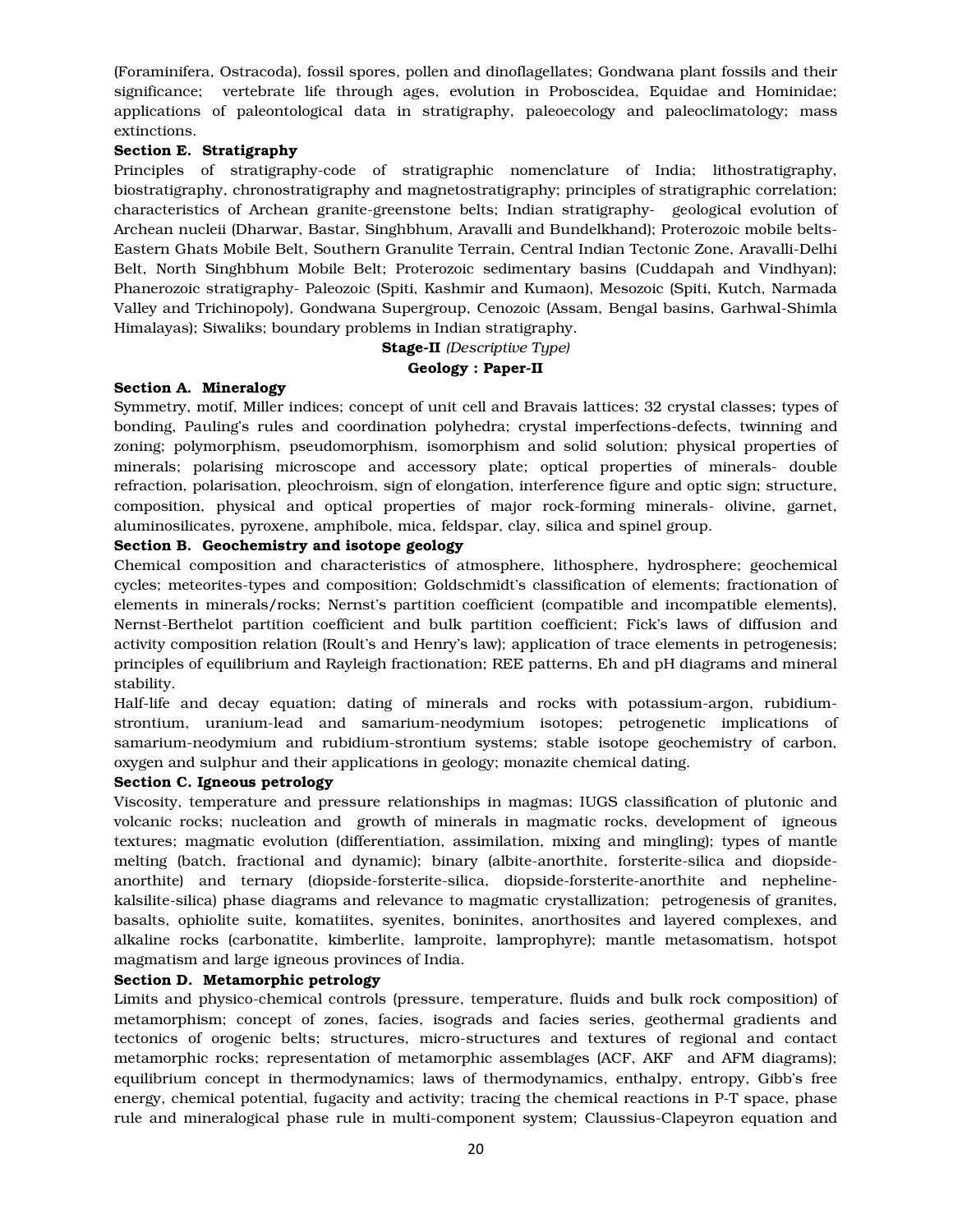slopes of metamorphic reactions; heat flow, diffusion and mass transfer; Fourier's law of heat conduction; geothermobarometry; mass and energy change during fluid-rock interactions; charnockite problem, formation of skarns, progressive and retrogressive metamorphism of pelitic, calcareous and basic rocks; P-T-t path and tectonic setting.

#### Section E. Geodynamics

Phase transitions and seismic discontinuities in the Earth; seismic waves and relation between  $V_p$ ,  $V_s$  and density; seismic and petrological Moho; rheology of rocks and fluids (Newtonian and non-Newtonian liquids); rock magnetism and its origin; polarity reversals, polar wandering and supercontinent cycles; continental drift, sea floor spreading; gravity and magnetic anomalies of ocean floors and their significance; mantle plumes and their origin; plate tectonics- types of plate boundaries and their inter-relationship; heat flow and heat production of the crust.

## Stage-II *(Descriptive Type)* Geology : Paper-III

#### Section A. Economic geology

Ore minerals and industrial minerals; physical and optical properties of ore minerals; ore textures and paragenesis; characteristics of mineral deposits- spatial and temporal distribution, rock-ore association; syngenetic and epigenetic deposits, forms of ore bodies, stratiform and strata-bound deposits; ore forming processes- source and migration of ore constituents and ore fluid, mechanism of ore deposition; magmatic and pegmatitic deposits (chromite, Ti-magnetite, diamond, Cu-Ni sulphide, PGE, REE, muscovite, rare metals); hydrothermal deposits (porphyry Cu-Mo, greisen Sn-W, skarn, VMS and SEDEX type sulphide deposits, orogenic gold); sedimentary deposits (Fe, Mn, phosphorite, placer); supergene deposits (Cu, Al, Ni and Fe); metamorphic and metamorphosed deposits (Mn, graphite); fluid inclusions in ore mineral assemblage- physical and chemical properties, microthermometry; stable isotope (S, C, O, H) in ore genesis- geothermometry, source of ore constituents; global tectonics and mineralisation.

# Section B. Indian mineral deposits and mineral economics

Distribution of mineral deposits in Indian shield; geological characteristics of important industrial mineral and ore deposits in India- chromite, diamond, muscovite, Cu-Pb-Zn, Sn-W, Au, Fe-Mn, bauxite; minerals used in refractory, fertilizer, ceramic, cement, glass, paint industries; minerals used as abrasive, filler; building stones.

Strategic, critical and essential minerals; India's status in mineral production; co-products and byproducts; consumption, substitution and conservation of minerals; National Mineral Policy; Mineral Concession Rules; marine mineral resources and laws of the sea.

#### Section C. Mineral exploration

Stages of exploration; scope, objectives and methods of prospecting, regional exploration and detailed exploration; geological, geochemical and geobotanical methods; litho-, bio-, soil geochemical surveys, mobility and dispersion of elements, geochemical anomalies; ore controls and guides; pitting, trenching, drilling; sampling, assaying, ore reserve estimation; categorization of ore reserves; geophysical methods- ground and airborne surveys; gravity, magnetic, electrical and seismic methods of mineral exploration.

# Section D. Fuel geology and Engineering geology

Coal and its properties; proximate and ultimate analysis; different varieties and ranks of coal; concept of coal maturity, peat, lignite, bituminous and anthracite coal; origin of coal, coalification process; lithotypes, microlithotypes and maceral groups of coal; mineral and organic matter in coal; lignite and coal deposits of India; origin, migration and entrapment of natural hydrocarbons; characteristics of source and reservoir rocks; structural, stratigraphic and mixed traps; geological, geochemical and geophysical methods of hydrocarbon exploration; petroliferous basins of India; geological characteristics and genesis of major types of U deposits and their distribution in India.

Engineering properties of rocks; geological investigations in construction of dams, reservoirs, tunnels, bridges, highways and coastal protection structures; geologic considerations of construction materials.

# Section E. Environmental geology and Natural hazards

Stefan-Boltzmann equation and planetary temperature; cause and effects of global climate change; Earth's radiation budget; greenhouse gases and effect; examples of positive and negative feedback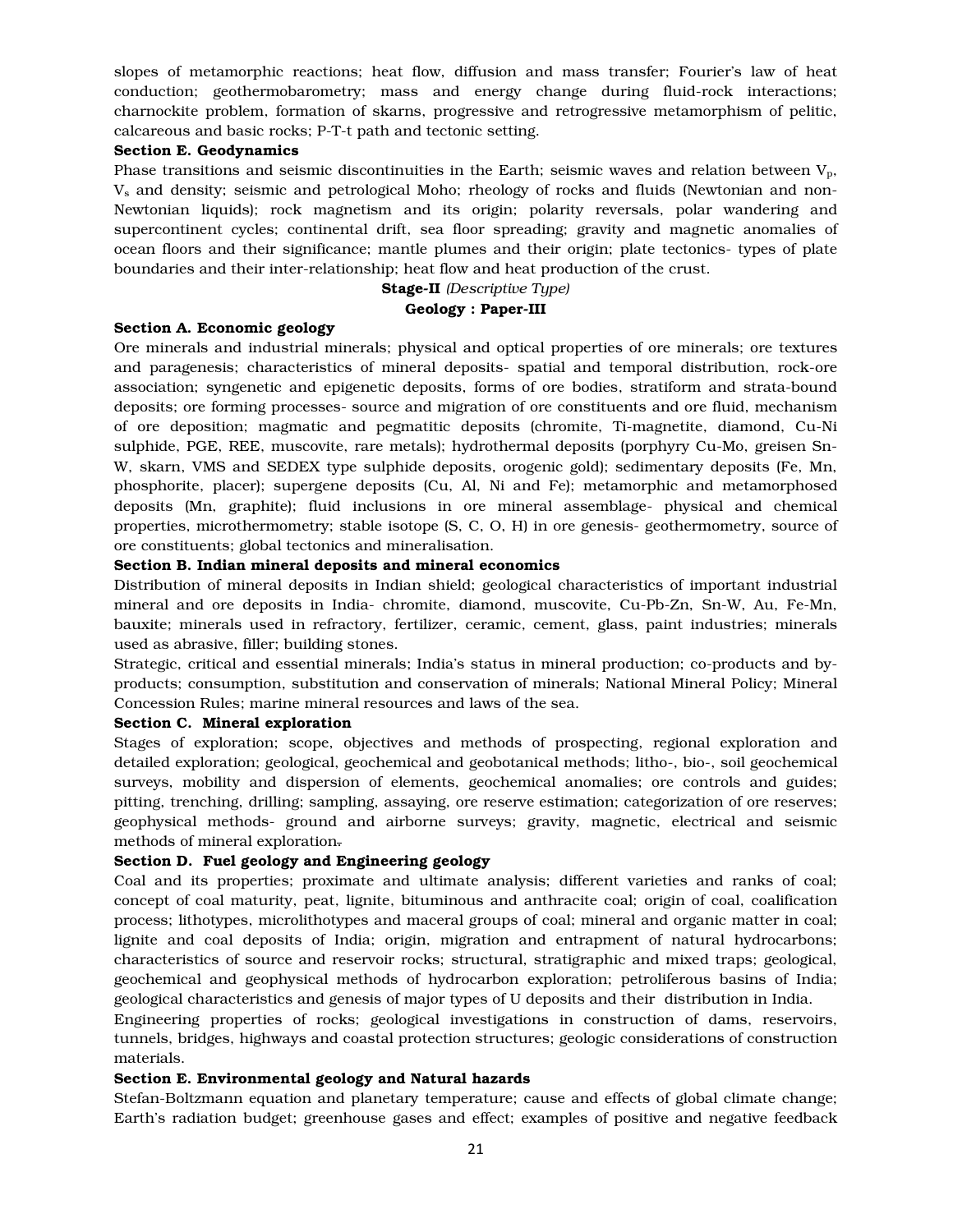mechanisms; biogeochemical cycle of carbon; geological investigations of nuclear waste disposal sites; marginal marine environments- estuaries, mangroves and lagoons; ozone hole depletion, ocean acidification, coral bleaching, Milankovitch cycle, sea level rise, eutrophication and acid rain; environmental impacts of urbanization, mining and hydropower projects; water pollution, water logging and soil erosion; Himalayan glaciers; causes and consequences of earthquakes, volcanoes, tsunami, floods, landslides, coastal erosion, droughts and desertification; application of remote sensing and geographic information systems (GIS) in environmental management.

Stage-II *(Descriptive Type)*

### Hydrogeology

# Section A. Occurrence and distribution of groundwater

Origin of water on Earth; global water cycle and budget; residence time concept, geologic formations as aquifers; confined and unconfined aquifers; groundwater table mapping and piezometric nests; porosity, void ratio, effective porosity and representative porosity range; primary and secondary porosities; groundwater zonation; specific retention, specific yield; groundwater basins; springs.

## Section B. Groundwater movement and well hydraulics

Groundwater flow concepts; Darcy's Law in isotropic and anisotropic media and validity; water flow rates, direction and water volume in aquifers; permeability and hydraulic conductivity and ranges in representative rocks; Bernoulli equation; determination of hydraulic conductivity in field and laboratory; concept of groundwater flow through dispersion and diffusion; transmissivity and aquifer thickness.

#### Section C. Water wells and groundwater levels

Unidirectional and radial flow to a well (steady and unsteady); well flow near aquifer boundaries; methods for constructing shallow wells, drilling wells, well completion; testing wells, pumping test, slug tests for confined and unconfined aquifers; fluctuations in groundwater levels; stream flow and groundwater flows; groundwater level fluctuations; land subsidence; impact of global climate change on groundwater.

#### Section D. Groundwater exploration

Surface investigation of groundwater- geologic, remote sensing, electrical resistivity, seismic, gravity and magnetic methods; sub-surface investigation of groundwater- test drilling, resistivity logging, spontaneous potential logging, radiation logging.

## Section E. Groundwater quality and management

Groundwater composition, units of expression, mass-balance calculations; rock-water interaction (chemical equilibrium, free energy, redox reactions and cation/anion exchanges), graphic representation of chemical data; groundwater hardness, microorganisms in groundwater; water quality standards; sea-water intrusion; groundwater issues due to urbanization; solid and liquid waste disposal and plume migration models; application of isotopes (H, C, O) in groundwater; concepts of artificial recharge methods; managing groundwater resources; groundwater basin investigations and management practices.

# Stage-II *(Descriptive Type)* Geophysics : Paper-I PART-A

## A1. Solid Earth Geophysics:

Introduction to Geophysics and its branches. Solar system: origin, characteristics of planets, Earth: rotation and figure, Geoid, Spheroid and topography. Plate tectonics and Geodynamic processes, Thermal history and heat flow, Temperature variation in the earth, convection currents. Gravity field of earth and Isostasy. Geomagnetism, elements of earth's magnetism: Internal and External fields and their causes, Paleomagnetism, Polar wandering paths, Continental drift, Seafloor spreading and its geophysical evidences. Elastic Waves, Body Waves and internal structure of earth, variation of physical properties in the interior of earth, Adam-Williamson's Equation.

#### A2. Earthquake Seismology:

Seismology, earthquakes, focal depth, epicenter, great Indian earthquakes, Intensity and Magnitude scales, Energy of earthquakes, foreshocks, aftershocks, Elastic rebound theory, Types and Nature of faulting, Fault plane solutions, Seismicity and Seismotectonics of India, Frequency-Magnitude relation (b-values). Bulk and rigidity modulus, Lame's Parameter, Seismic waves: types and their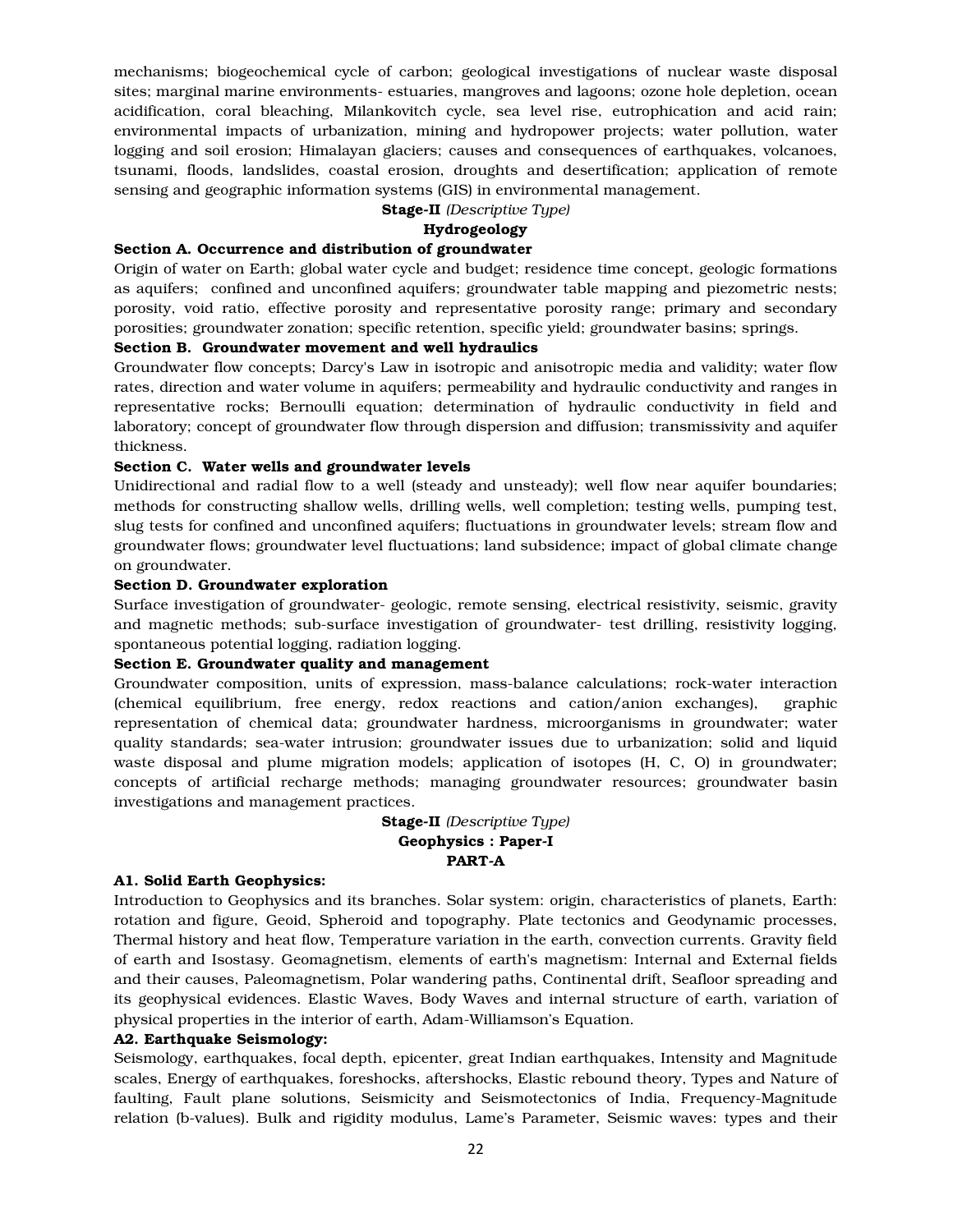propagation characteristics, absorption, attenuation and dispersion. Seismic ray theory for spherically and horizontally stratified earth, basic principles of Seismic Tomography and receiver function analysis, Velocity structure, Vp/Vs studies, Seismic network and arrays, telemetry systems, Principle of electromagnetic seismograph, displacement meters, velocity meters, accelerometers, Broadband Seismometer, WWSSN stations, seismic arrays for detection of nuclear explosions. Earthquake prediction; dilatancy theory, short-, medium- and long- term predictions, Seismic microzonations, Applications for engineering problems.

## A3. Mathematical methods in Geophysics:

Elements of vector analysis, Gradient, Divergence and Curl, Gauss's divergence theorem, Stoke's theorem, Gravitational field, Newton's Law of gravitation, Gravitation potential and fields due to bodies of different geometric shapes, Coulomb's law, Electrical permittivity and dielectric constant, Origin of Magnetic field, Ampere's law, Biot and Savart's law, Geomagnetic fields, Magnetic fields due to different type of structures, Solution of Laplace equation in Cartesian, Cylindrical and Spherical Coordinates, Image theory, Electrical fields due to charge, point source, continuous charge distribution and double layers, equipotential and line of force. Current and potential in the earth, basic concept and equations of electromagnetic induction, Maxwell's Equation, near and far fields, Attenuation of EM waves, EM field of a loops of wire on half space and multi-layered media.

#### A4. Geophysical Inversion:

Fundamental concepts of inverse theory, Definition and its application to Geophysics. Probability, Inversion with discrete and continuous models. Forward problems versus Inverse problems, direct and model based inversions, Formulation of inverse problems, classification of inverse problems, least square solutions and minimum norm solution, concept of norms, Jacobian matrix, Condition number, Stability, non-uniqueness and resolution of inverse problems, concept of '*a priori*' information, constrained linear least squares inversion, review of matrix theory. Models and data spaces, data resolution matrix, model resolution matrix, Eigen values and Eigen vectors, singular value decomposition (SVD), Gauss Newton method, steepest descent (gradient) method, Marquardt-Levenberg method. Probabilistic approach of inverse problems, maximum likelihood and stochastic inverse methods, Random search inversion (Monte-Carlo) Backus-Gilbert method, Bayesian Theorem and Inversion. Global optimization techniques: genetic algorithm and simulated annealing methods.

#### PART-B:

#### B1. Mathematical Methods of Physics:

Dimensional analysis; Units and measurement; Vector algebra and vector calculus; Linear algebra, Matrices: Eigenvalues and eigenvectors; Linear ordinary differential equations of first and second order; Special functions (Hermite, Bessel, Laguerre and Legendre); Fourier series, Fourier and Laplace transforms; Elementary probability theory, Random variables, Binomial, Poisson and normal distributions; Green's function; Partial differential equations (Laplace, wave and heat equations in two and three dimensions); Elements of numerical techniques: root of functions, interpolation, and extrapolation, integration by trapezoid and Simpson's rule, solution of first order differential equation using Runge-Kutta method; Tensors; Complex variables and analysis; Analytic functions; Taylor & Laurent series; poles, residues and evaluation of integrals; Beta and Gamma functions. Operators and their properties; Least-squares fitting.

#### B2. Electrodynamics:

Electrostatics: Gauss' Law and its applications; Laplace and Poisson equations, Boundary value problems; Magnetostatics: Biot-Savart law, Ampere's theorem; Ampere's circuital law; Magnetic vector potential; Faraday's law of electromagnetic induction; Electromagnetic vector and scalar potentials; Uniqueness of electromagnetic potentials and concept of gauge: Lorentz and Coulomb gauges; Lorentz force; Charged particles in uniform and non-uniform electric and magnetic fields; Poynting theorem; Electromagnetic fields from Lienard-Wiechert potential of a moving charge; Bremsstrahlung radiation; Cerenkov radiation; Radiation due to oscillatory electric dipole; Condition for plasma existence; Occurrence of plasma; Magnetohydrodynamics; Plasma waves; Transformation of electromagnetic potentials; Lorentz condition; Invariance or covariance of Maxwell field equations in terms of 4 vectors; Electromagnetic field tensor; Lorentz transformation of electric and magnetic fields.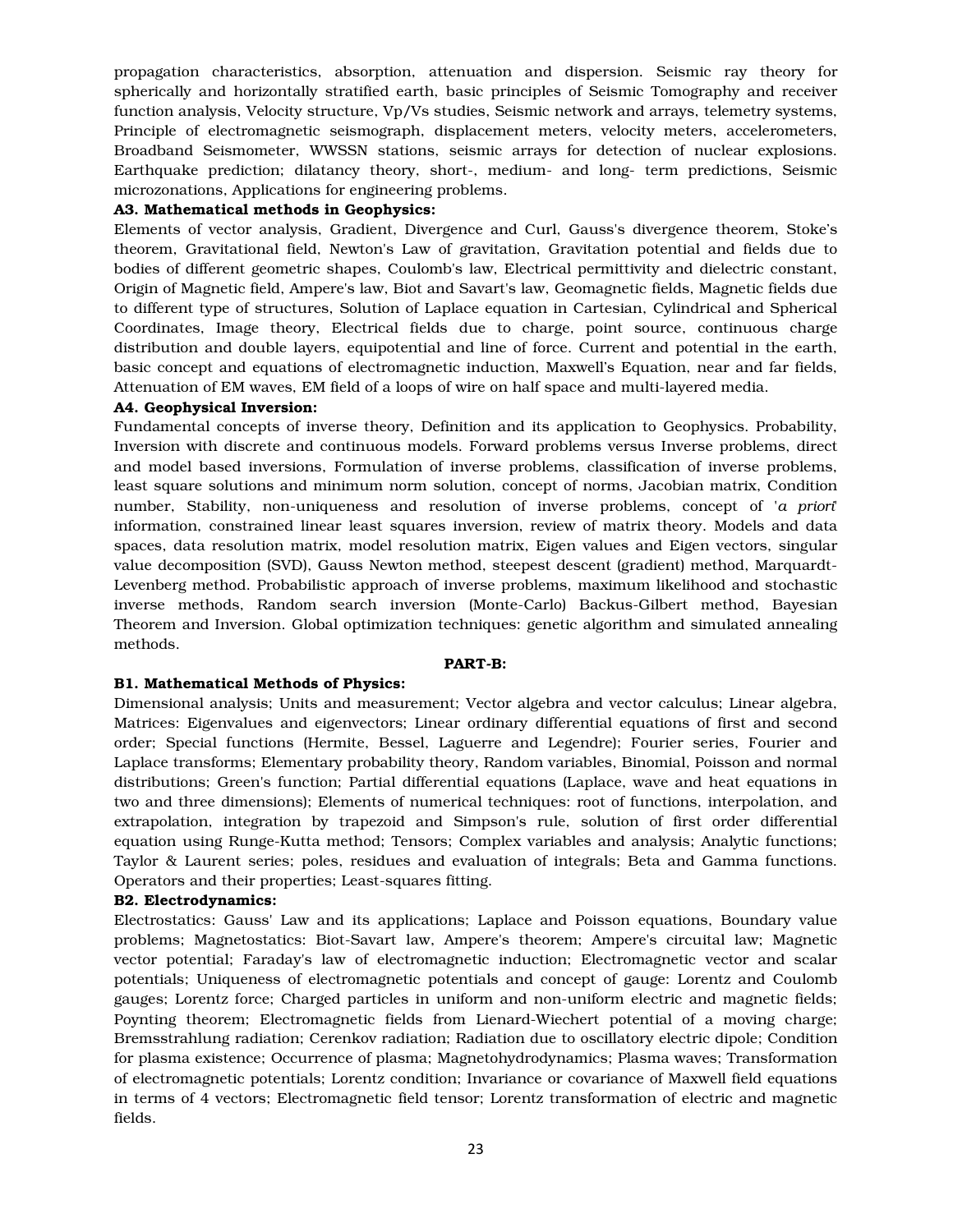## B3. Electromagnetic Theory:

Maxwell's equations: its differential and integral forms, physical significance; Displacement current; Boundary conditions; Wave equation, Plane electromagnetic waves in: free space, non-conducting isotropic medium, conducting medium; Scalar and vector potentials; Reflection; refraction of electromagnetic waves; Fresnel's Law; interference; coherence; diffraction and polarization; Lorentz invariance of Maxwell's equations; Transmission lines and waveguides.

## B4. Introductory Atmospheric and Space Physics:

The neutral atmosphere; Atmospheric nomenclature; Height profile of atmosphere; Hydrostatic equation; Geopotential height; Expansion and contraction; Fundamental forces in the atmosphere; Apparent forces; Atmospheric composition; Solar radiation interaction with the neutral atmosphere; Climate change; Electromagnetic radiation and propagation of Waves: EM Radiation; Effects of environment; Antennas: basic considerations, types. Propagation of waves: ground wave, sky wave, and space wave propagation; troposcatter communication and extra terrestrial communication; The Ionosphere; Morphology of ionosphere: the D, E and F-regions; Chemistry of the ionosphere Ionospheric parameters E and F region anomalies and irregularities in the ionosphere; Global Positioning Systems (GPS): overview of GPS system, augmentation services GPS system segment; GPS signal characteristics; GPS errors; multi path effects; GPS performance; Satellite navigation system and applications.

# Stage-II *(Descriptive Type)* Geophysics : Paper-II PART-A

# A1. Potential Field (Gravity and Magnetic) Methods:

Geophysical potential fields, Inverse square law, Principles of Gravity and Magnetic methods, Global gravity anomalies, Newtonian and logarithmic potential, Laplace's equations for potential field. Green's Function, Concept of gravity anomaly, Rock densities, factors controlling rock densities, determination of density, Earth's main magnetic field, origin, diurnal and secular variations of the field, Geomagnetic elements, intensity of magnetization and induction, magnetic potential and its relation to field, units of measurement, interrelationship between different components of magnetic fields, Poisson's relation, Magnetic susceptibility, factors controlling susceptibility. Magnetic Mineralogy: Hysteresis, rock magnetism, natural, and remnant magnetization, demagnetization effects. Principles of Gravity and Magnetic instruments, Plan of conducting gravity and magnetic surveys, Gravity and Magnetic data reduction, Gravity bases, International Gravity formula, IGRF corrections. Concept of regional and residual anomalies and various methods of their separation, Edge Enhancement Techniques (Derivatives, Continuation, Analytical Signal, Reduced to Pole and Euler Deconvolution), ambiguity in potential field interpretation, Factors affecting magnetic anomalies, Application of gravity and magnetics in geodynamic, mineral exploration and environmental studies. Qualitative interpretation, Interpretation of gravity and magnetic anomalies due to different geometry shaped bodies and modeling.

# A2. Electrical and Electromagnetic methods:

Electrical properties of rocks and minerals, concepts and assumptions of horizontally stratified earth, anisotropy and its effects on electrical fields, geoelectric and geological sections, D.C Resistivity method. Concept of natural electric field, various electrode configurations, Profiling and Sounding (VES). Tpes of Sounding curves, Equivalence and Suppression, Concept of Electrical Resistivity Tomography (ERT). SP Method:, Origin of SP, application of SP surveys. Induced Polarization (IP) Method: Origin of IP, Membrane and Electrode polarization, time and frequency domains of measurement, chargeability, percent frequency effect and metal factor, Application of IP surveys for mineral exploration. Electromagnetic methods, Passive and Active source methods, Diffusion equation, wave equation and damped wave equation used in EM method, boundary conditions, skin depth, depth of investigation and depth of penetration, amplitude and phase relations, real and imaginary components, elliptical polarization, Principles of EM prospecting, various EM methods: Dip angle, Turam, moving source-receiver methods-horizontal loop (Slingram), AFMAG, and VLF.. Principles of Time Domain EM: INPUT method. EM Profiling and sounding, Interpretation of EM anomalies. Principle of EM scale modeling. Magnetotelluric methods: Origin and characteristics of MT fields, Instrumentation, Transverse Electric and Transverse Magnetic Modes,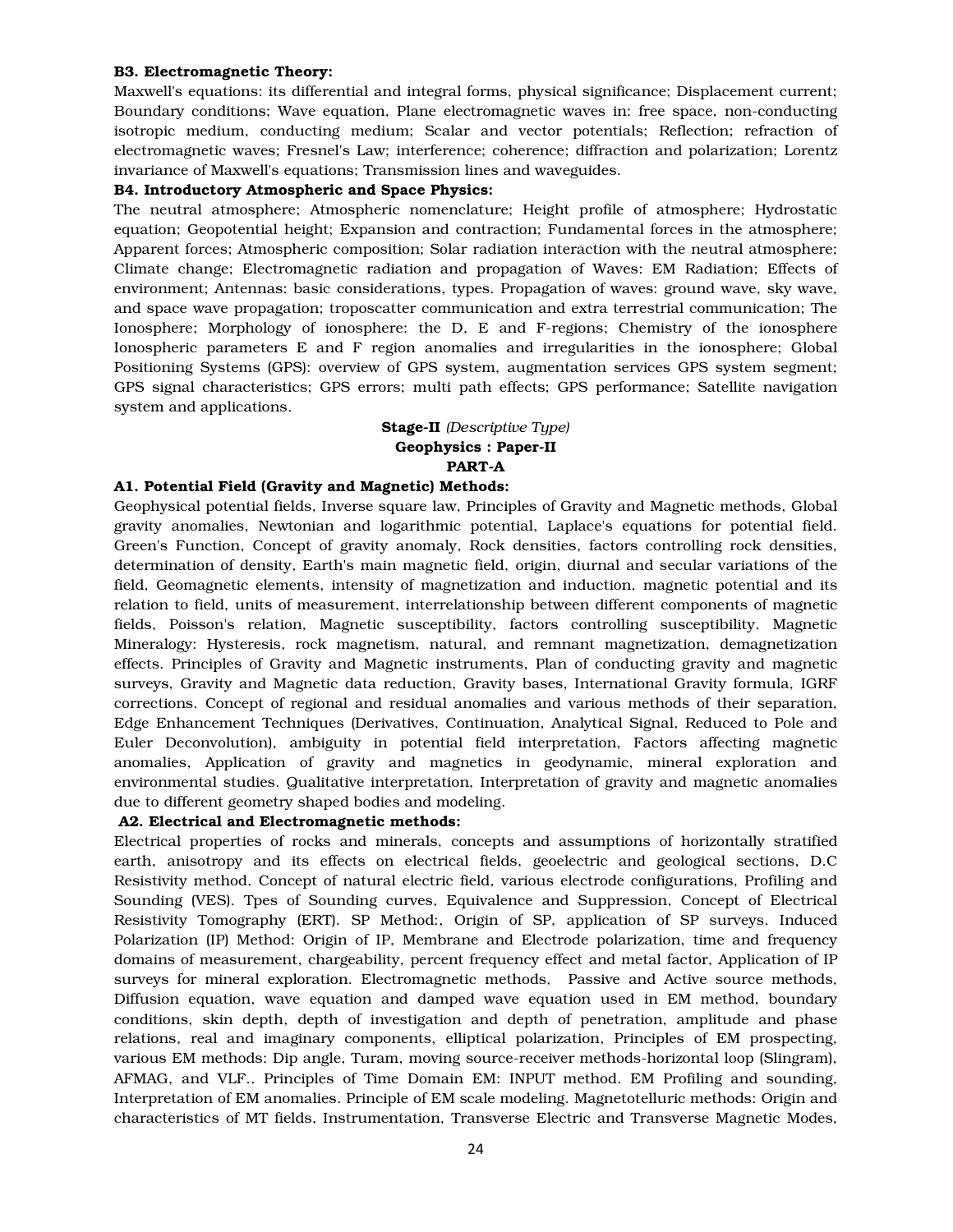Static Shift. Dimensionality and Directionality analysis. Field Layout and interpretation of MT data and its applications. Principles of Ground Penetrating Radar (GPR).

## A3. Seismic Prospecting:

Basic principles of seismic methods, Various factors affecting seismic velocities in rocks, Reflection, refraction and Energy partitioning at an interface, Geometrical spreading, Reflection and refraction of wave phenomena in a layered and dipping media. Seismic absorption and anisotropy, Multi channel seismic (CDP) data acquisition (2D and 3D), sources of energy, Geophones, geometry of arrays, different spread geometry, Instrumentation, digital recording. Different types of multiples, Travel time curves, corrections, Interpretation of data, bright spot, low velocity layer, Data processing, static and dynamic (NMO and DMO) corrections, shot-receiver gather, foldage, multiplexing and demultiplexing. Dix's equation, Velocities: Interval, Average and RMS, Seismic resolution and Fresnel Zone, Velocity analysis and Migration techniques, Seismic Interpretation, Time and Depth Section, Fundamentals of VSP method, High Resolution Seismic Surveys (HRSS).

## A4. Borehole Geophysics:

Objectives of well logging, concepts of borehole geophysics, borehole conditions, properties of reservoir rock formations, formation parameters and their relationships-formation factor, porosity, permeability, formation water resistivity, water saturation, irreducible water saturation, hydrocarbon saturation, residual hydrocarbon saturation; Arhcie's and Humble's equations; principles, instrumentations, operational procedures and interpretations of various geophysical logs: SP, resistivity and micro resistivity, gamma ray, neutron, sonic, temperature, caliper and directional logs. Production logging, overlay and cross-plots of well-log data, determination of formation lithology, porosity, permeability and oil-water saturation, sub-surface correlation and mapping, delineation of fractures; application of well-logging in hydrocarbon, groundwater, coal, metallic and non-metallic mineral exploration.

#### PART-B

# B1. Classical Mechanics

Inertial and non-inertial frames, Newton's laws; Pseudo forces; Central force motion; Two-body collisions, Scattering in laboratory and centre-of-mass frames; Rigid body dynamics, Moment of inertia, Variational principle, Lagrangian and Hamiltonian formalisms and equations of motion; Poisson brackets and canonical transformations; Symmetry, Invariance and conservation laws, Cyclic coordinates; Periodic motion, Small oscillations and normal modes; Special theory of relativity, Lorentz transformations, Relativistic kinematics and mass-energy equivalence.

#### B2. Thermodynamics and Statistical Physics

Laws of thermodynamics and their significance; Thermodynamic potentials, Maxwell relations; Chemical potential, Phase equilibria; Phase space, Micro- and macro- states; Micro canonical, canonical and grand-canonical ensembles and partition functions; Free Energy and connection with thermodynamic quantities; First and second order phase transitions; Maxwell-Boltzmann distribution, Quantum statistics, Ideal Fermi and Bose gases; Principle of detailed balance; Blackbody radiation and Planck's distribution law; Bose-Einstein condensation; Random walk and Brownian motion; Diffusion equation.

### B3. Atomic and Molecular Physics and Characterization of materials

Quantum states of an electron in an atom; Electron spin; Stern-Gerlach experiment; Spectrum of Hydrogen, Helium and alkali atoms; Relativistic corrections for energy levels of hydrogen; Hyperfine structure and isotopic shift; Width of spectral lines; LS and JJ coupling; Zeeman, Paschen Back and Stark effects; Rotational, vibrational, electronic, and Raman spectra of diatomic molecules; Frank-Condon principle; Thermal and optical properties of materials, Study of microstructure using SEM, Study of crystal structure using TEM, Resonance methods: Spin and applied magnetic field, Larmor precession, relaxation times - spin-spin relaxation, Spin-lattice relaxation, Electron spin resonance, g factor, Nuclear Magnetic resonance, line width, Motional narrowing, Hyperfine splitting; Nuclear Gamma Resonance: Principles of Mössbauer Spectroscopy, Line width, Resonance absorption, Isomer Shift, Quadrupole splitting.

## B4. Nuclear and Particle Physics

Basic nuclear properties: size, shape, charge distribution, spin and parity; Binding energy, Packing fraction, Semi-empirical mass formula; Liquid drop model; Fission and fusion, Nuclear reactor; Line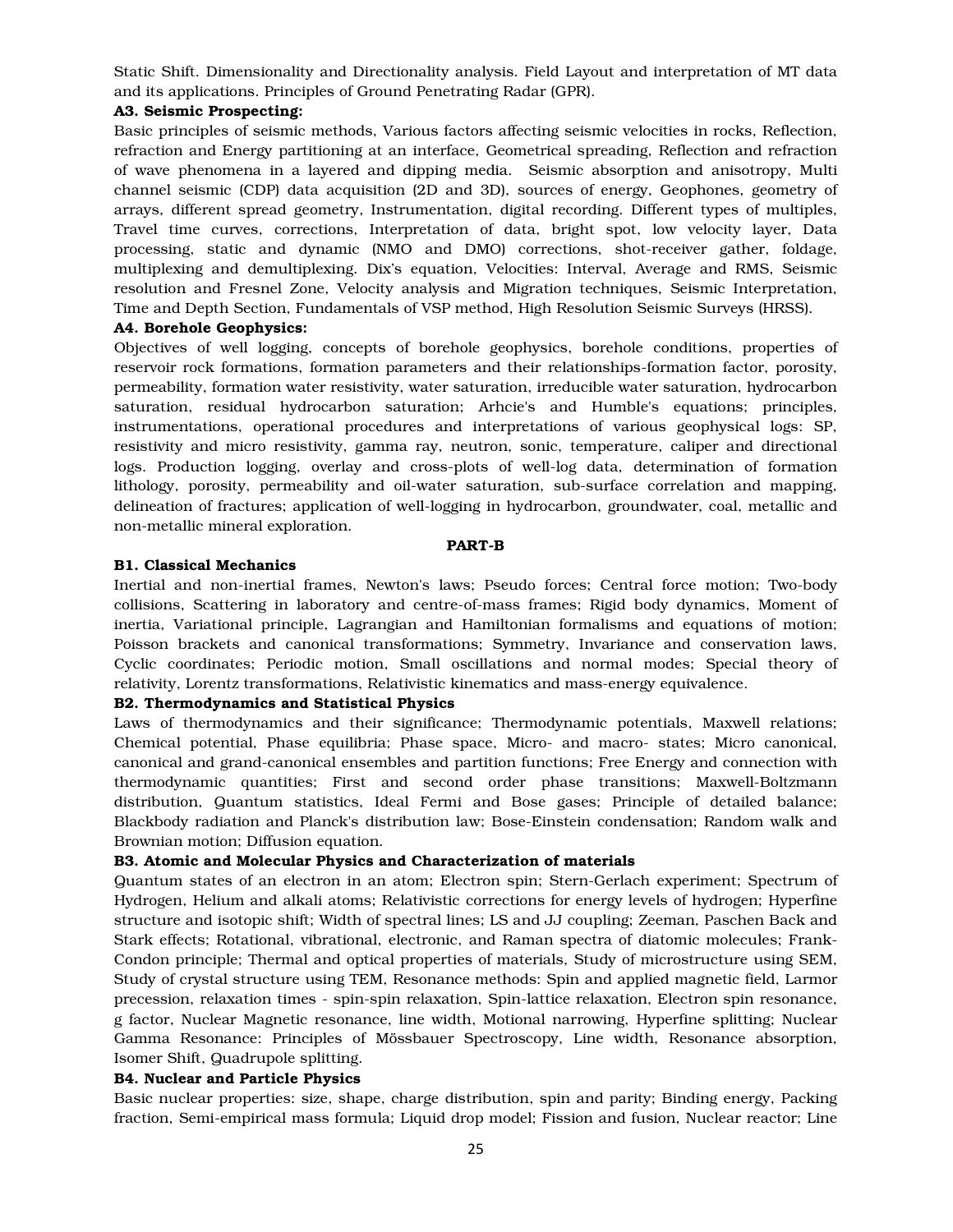of stability, Characteristics of the nuclear forces, Nucleon-nucleon potential; Charge-independence and charge-symmetry of nuclear forces; Isospin; Deuteron problem; Evidence of shell structure, Single-particle shell model and, its validity and limitations; Elementary ideas of alpha, beta and gamma decays and their selection rules; Nuclear reactions, reaction mechanisms, compound nuclei and direct reactions; Classification of fundamental forces; Elementary particles (quarks, baryons, mesons, leptons); Spin and parity assignments, strangeness; Gell Mann-Nishijima formula; C, P and T invariance and applications of symmetry arguments to particle reactions, Parity non-conservation in weak interaction; Relativistic kinematics.

# Stage-II *(Descriptive Type)* Geophysics : Paper-III PART-A

#### A1. Radiometric and Airborne Geophysics:

Principles of radioactivity, radioactivity decay processes, units, radioactivity of rocks and minerals, Instruments, Ionization chamber, G-M counter, Scintillation counter, Gamma ray spectrometer, Radiometric prospecting for mineral exploration (Direct/Indirect applications), beach placers, titanium, zirconium and rare-earths, radon studies in seismology and environmental applications. Airborne geophysical surveys (gravity, magnetic, electromagnetic and radiometric), planning of surveys, flight path recovery methods. Applications in geological mapping, identification of structural features and altered zones.

#### A2. Marine Geophysics:

Salinity, temperature and density of sea water. Introduction to Sea-floor features: Physiography, divisions of sea floor, continental shelves, slopes, and abyssal plains, growth and decline of ocean basins, turbidity currents, occurrence of mineral deposits and hydrocarbons in offshore. Geophysical surveys and instrumentation: Gravity, Magnetic and electromagnetic surveys, Sonobuoy surveys, Instrumentation used in ship borne surveys, towing cable and fish, data collection and survey procedures, corrections and interpretation of data. Oceanic magnetic anomalies, Vine-Mathews hypothesis, geomagnetic time scale and dating sea floor, Oceanic heat flow, ocean ridges, basins, marginal basins, rift valleys. Seismic surveys, energy sources, Pinger, Boomer, Sparker, Air gun, Hydrophones and steamer cabling. Data reduction and interpretation. Ocean Bottom Seismic surveys. Bathymetry, echo sounding, bathymetric charts, sea bed mapping. Navigation and Position fixing methods.

# A3. Geophysical Signal Processing:

Time Series, Types of signals, sampling theorem, aliasing effect, Fourier series of periodic waveforms, Fourier transform and its properties, Discrete Fourier transform and FFT, Hilbert Transform, Convolution and Deconvolution, Auto and cross correlations, Power spectrum, Delta function, unit step function. Time domain windows, Z transform and properties, Inverse Z transform. Poles and zeroes. Principles of digital filters, types of filters: recursive, non recursive, time invariant, Chebyshev, Butterworth, moving average, amplitude and phase response of filters, low pass, band pass and high pass filters. Processing of Random signals. Improvement of signal to noise ratio, source and geophone arrays as spatial filters. Earth as low pass filter.

#### A4. Remote Sensing and Geohydrology:

Fundamental concepts of remote sensing, electromagnetic radiation spectrum, Interaction of electromagnetic energy and its interactions in atmosphere and surface of the earth, elements of photographic systems, reflectance and emittance, false color composites, remote sensing platforms, flight planning, geosynchronous and sun synchronous orbits, sensors, resolution, parallax and vertical exaggeration, relief displacement, mosaic, aerial photo interpretation and geological application. Fundamentals of photogrammetry, satellite remote sensing, multi-spectral scanners, thermal scanners, microwave remote sensing, fundamental of image processing and interpretation for geological applications. Types of water bearing formations, porosity, permeability, storage coefficient, specific storage, specific retention, specific yield, Different types of aquifers, vertical distribution of ground water, General flow equation; steady and unsteady flow of ground water in unconfined and confined aquifers.

#### PART-B

#### B1. Solid State Physics and Basic Electronics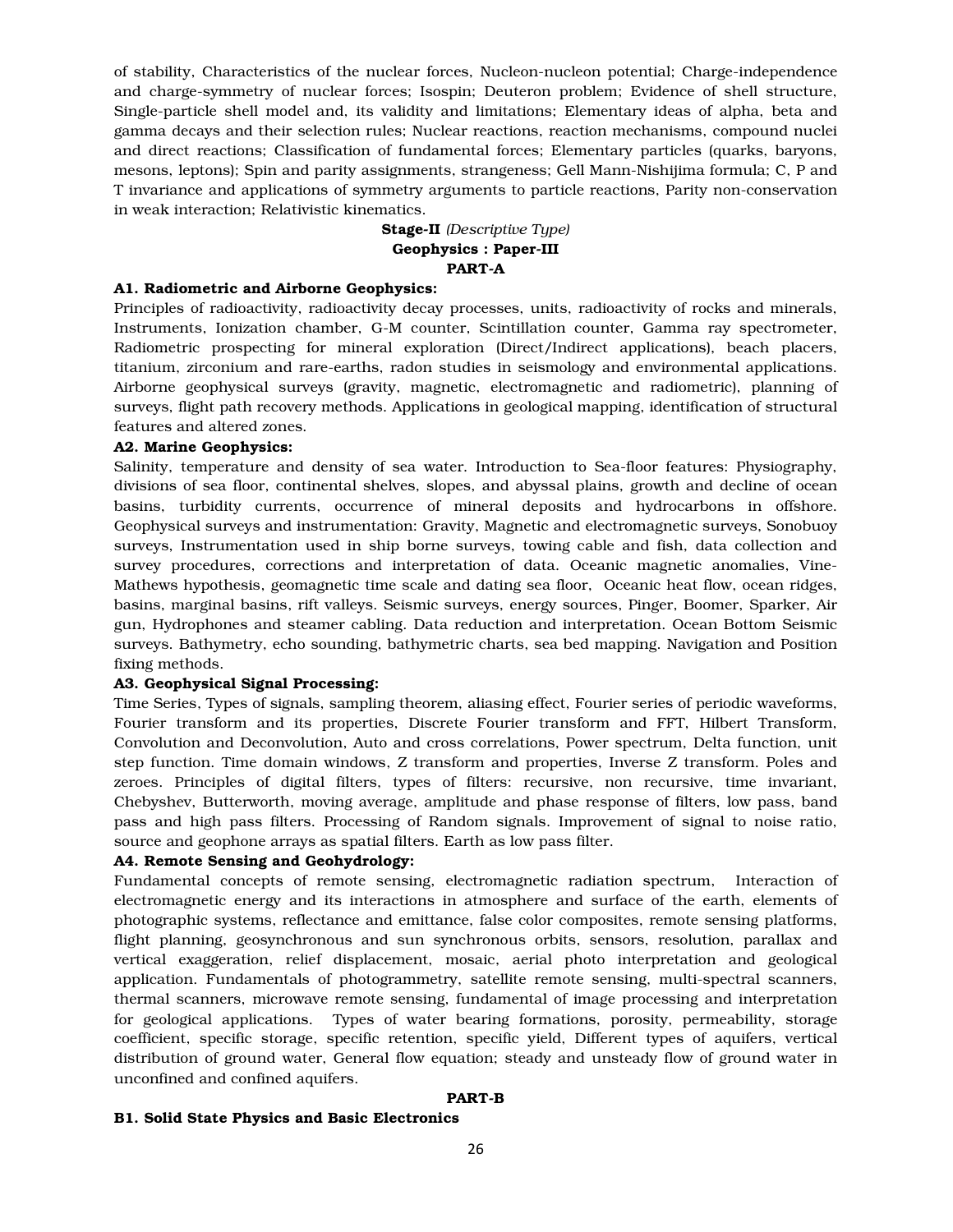Crystalline and amorphous structure of matter; Different crystal systems, Space groups; Methods of determination of crystal structure; X-ray diffraction, Scanning and transmission electron microscopes; Band theory of solids, conductors, insulators and semiconductors; Thermal properties of solids, Specific heat: Einstein's and Debye theory; Magnetism: dia, para and ferro; Elements of superconductivity; Meissner effect, Josephson junctions and applications; Elementary ideas about high temperature superconductivity.

Semiconductor devices and circuits: Intrinsic and Extrinsic semiconductors; Devices and structures (p-n junctions, diodes, transistors, FET, JFET and MOSFET, homo and hetero junction transistors, thermistors), Device characteristics, Frequency dependence and applications. Opto-electronic devices (solar cells, photo detectors, LEDs) Operational amplifiers and their applications.

## B2. Laser systems

Spontaneous and stimulated emission of radiation. Coherence, Light amplification and relation between Einstein A and B coefficients. Rate equations for three and four level systems. Lasers: Ruby,  $Nd-YAG$ ,  $CO<sub>2</sub>$ , Dye, Excimer, Semiconductor. Laser cavity modes, Line shape function and full width at half maximum (FWHM) for natural broadening, collision broadening, Doppler broadening; Saturation behavior of broadened transitions, Longitudinal and transverse modes. Mode selection, ABCD matrices and cavity stability criteria for confocal resonators. Quality factor, Expression for intensity for modes oscillating at random and mode-locked in phase. Methods of Q-switching and mode locking. Optical fiber waveguides, Fiber characteristics.

## B3. Digital electronics, Radar systems, Satellite communications

Digital techniques and applications: Boolean identities, de Morgan's theorems, Logic gates and truth tables; Simple logic circuits: registers, counters, comparators and similar circuits). A/D and D/A converters. Microprocessor: basics and architecture; Microcontroller basics. Combination and sequential logic circuits, Functional diagram, Timing diagram of read and write cycle, Data transfer techniques: serial and parallel. Fundamentals of digital computers. Radar systems, Signal and data processing, Surveillance radar, Tracking radar, Radar antenna parameters. Fundamentals of satellite systems, Communication and Orbiting satellites, Satellite frequency bands, Satellite orbit and inclinations. Earth station technology.

# B4. Quantum Mechanics

Wave-particle duality; Wave functions in coordinate and momentum representations; Commutators and Heisenberg's uncertainty principle; Schrodinger's wave equation (time-dependent and timeindependent); Eigenvalue problems: particle in a box, harmonic oscillator, tunneling through a 1-D barrier; Motion in a central potential; Orbital angular momentum; Addition of angular momentum; Hydrogen atom; Matrix representation; Dirac's bra and ket notations; Time-independent perturbation theory and applications; Variational method; WKB approximation; Time dependent perturbation theory and Fermi's Golden Rule; Selection rules; Semi-classical theory of radiation; Elementary theory of scattering, Phase shifts, Partial waves, Born approximation; Identical particles, Pauli's exclusion principle, Spin-statistics connection; Relativistic quantum mechanics: Klein Gordon and Dirac equations.

# Stage-II *(Descriptive Type)* Chemistry : Paper-I (Inorganic Chemistry)

# 1. Inorganic solids:

Defects, non-stoichiometric compounds and solid solutions, atom and ion diffusion, solid electrolytes. Synthesis of materials, monoxides of 3d-metals, higher oxides, complex oxides (corundrum, ReO3, spinel, pervoskites), framework structures (phosphates, aluminophosphates, silicates, zeolites), nitrides and fluorides, chalcogenides, intercalation chemistry, semiconductors, molecular materials.

## 2. Chemistry of coordination compounds:

Isomerism, reactivity and stability: Determination of configuration of *cis*- and *trans*- isomers by chemical methods. Labile and inert complexes, substitution reactions on square planar complexes, *trans* effect. Stability constants of coordination compounds and their importance in inorganic analysis.

**Structure and bonding:** Elementary Crystal Field Theory: splitting of  $d<sup>n</sup>$  configurations in octahedral, square planar and tetrahedral fields, crystal field stabilization energy, pairing energy.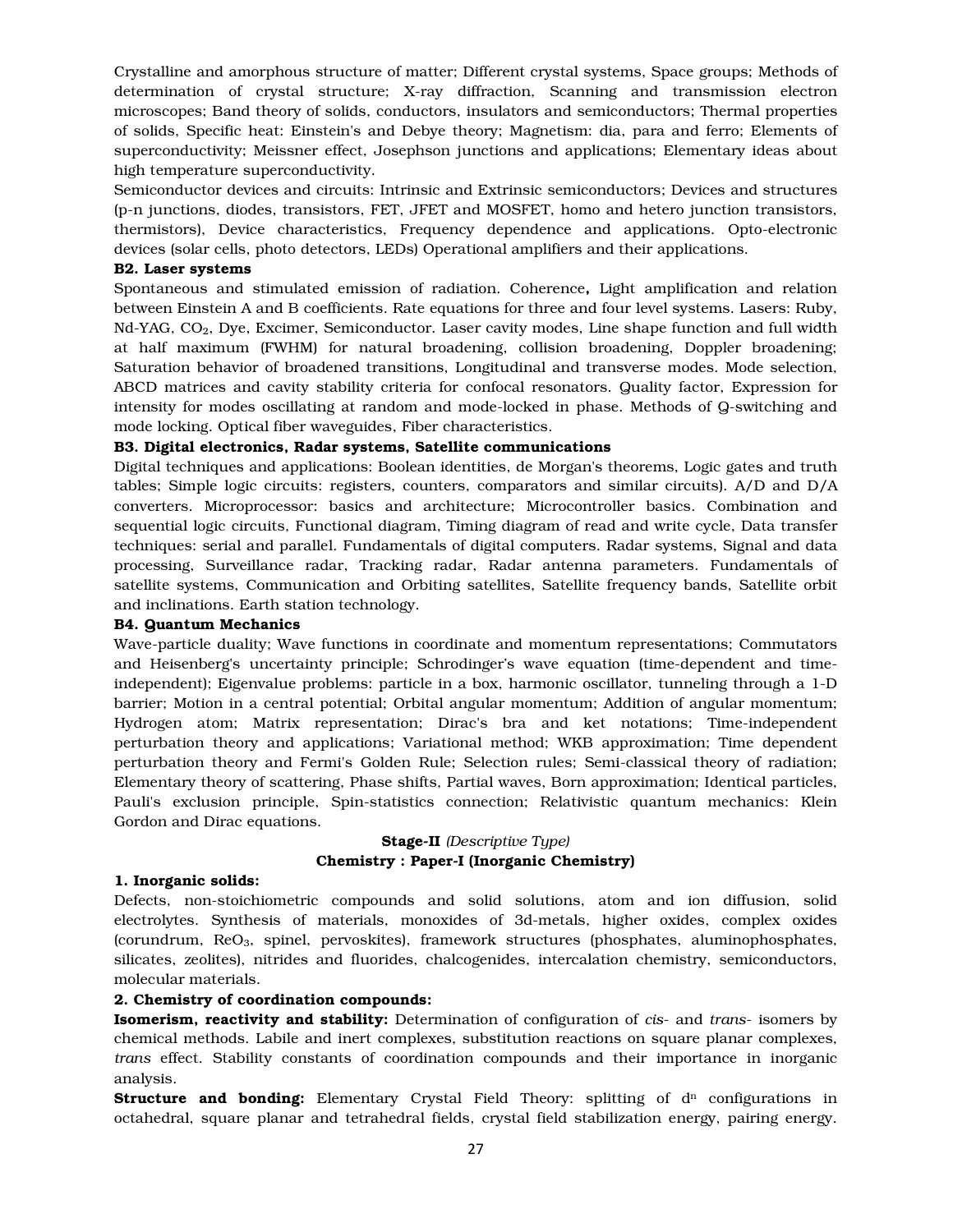Jahn-Teller distortion. Metal-ligand bonding, sigma and pi bonding in octahedral complexes and their effects on the oxidation states of transition metals. Orbital and spin magnetic moments, spin only moments and their correlation with effective magnetic moments, d-d transitions; LS coupling, spectroscopic ground states, selection rules for electronic spectral transitions; spectrochemical series of ligands, charge transfer spectra.

## 3. Acid base titrations:

Titration curves for strong acid-strong base, weak acid-strong base and weak base-strong acid titrations, polyprotic acids, poly-equivalent bases, determining the equivalence point: theory of acidbase indicators, pH change range of indicator, selection of proper indicator. Principles used in estimation of mixtures of NaHCO<sub>3</sub> and Na<sub>2</sub>CO<sub>3</sub> (by acidimetry).

## 4. Gravimetric Analysis:

General principles: Solubility, solubility product and common ion effect, effect of temperature on the solubility; Salt hydrolysis, hydrolysis constant, degree of hydrolysis.

Stoichiometry, calculation of results from gravimetric data. Properties of precipitates. Nucleation and crystal growth, factors influencing completion of precipitation. Co-precipitation and postprecipitation, purification and washing of precipitates. Precipitation from homogeneous solution. A few common gravimetric estimations: chloride as silver chloride, sulphate as barium sulphate, aluminium as oxinate and nickel as dimethyl glyoximate.

## 5. Redox Titrations:

Standard redox potentials, Nernst equation. Influence of complex formation, precipitation and change of pH on redox potentials, Normal Hydrogen Electrode (NHE). Feasibility of a redox titration, redox potential at the equivalence point, redox indicators. Redox potentials and their applications.

Principles behind Iodometry, permanganometry, dichrometry, difference between iodometry and iodimetry. Principles of estimation of iron, copper, manganese, chromium by redox titration.

# 6. Complexometric titrations:

Complex formation reactions, stability of complexes, stepwise formation constants, chelating agents. EDTA: acidic properties, complexes with metal ions, equilibrium calculations involving EDTA, conditional formation constants, derivation of EDTA titration curves, effect of other complexing agents, factors affecting the shape of titration curves: indicators for EDTA titrations, titration methods employing EDTA: direct, back and displacement titrations, indirect determinations, titration of mixtures, selectivity, masking and demasking agents. Typical applications of EDTA titrations: hardness of water, magnesium and aluminium in antacids, magnesium, manganese and zinc in a mixture, titrations involving unidentate ligands: titration of chloride with  $Hg^{2+}$  and cyanide with Ag+.

# 7. Organometallic compounds:

18-electron rule and its applications to carbonyls and nature of bonding involved therein. Simple examples of metal-metal bonded compounds and metal clusters. Wilkinson's catalyst.

# 8. Nuclear chemistry:

Radioactive decay- General characteristics, decay kinetics, parent-daughter decay growth relationships, determination of half-lives. Nuclear stability. Decay theories. Unit of radioactivity. Preparation of artificial radionuclides by bombardment, radiochemical separation techniques. Experimental techniques in the assay of radioisotopes, Geiger-Muller counters. Solid state detectors.

### 9. Chemistry of d- and f-block elements:

d-block elements: General comparison of 3d, 4d and 5d elements in terms of electronic configuration, elemental forms, metallic nature, atomization energy, oxidation states, redox properties, coordination chemistry, spectral and magnetic properties.

f-block elements: Electronic configuration, ionization enthalpies, oxidation states, variation in atomic and ionic (3+) radii, magnetic and spectral properties of lanthanides, separation of lanthanides (by ion-exchange method).

# Stage-II *(Descriptive Type)*

## Chemistry : Paper-II (Physical Chemistry)

# 1. Kinetic theory and the gaseous state:

Real gases, Deviation of gases from ideal behaviour; compressibility factor; van der Waals equation of state and its characteristic features. Existence of critical state. Critical constants in terms of van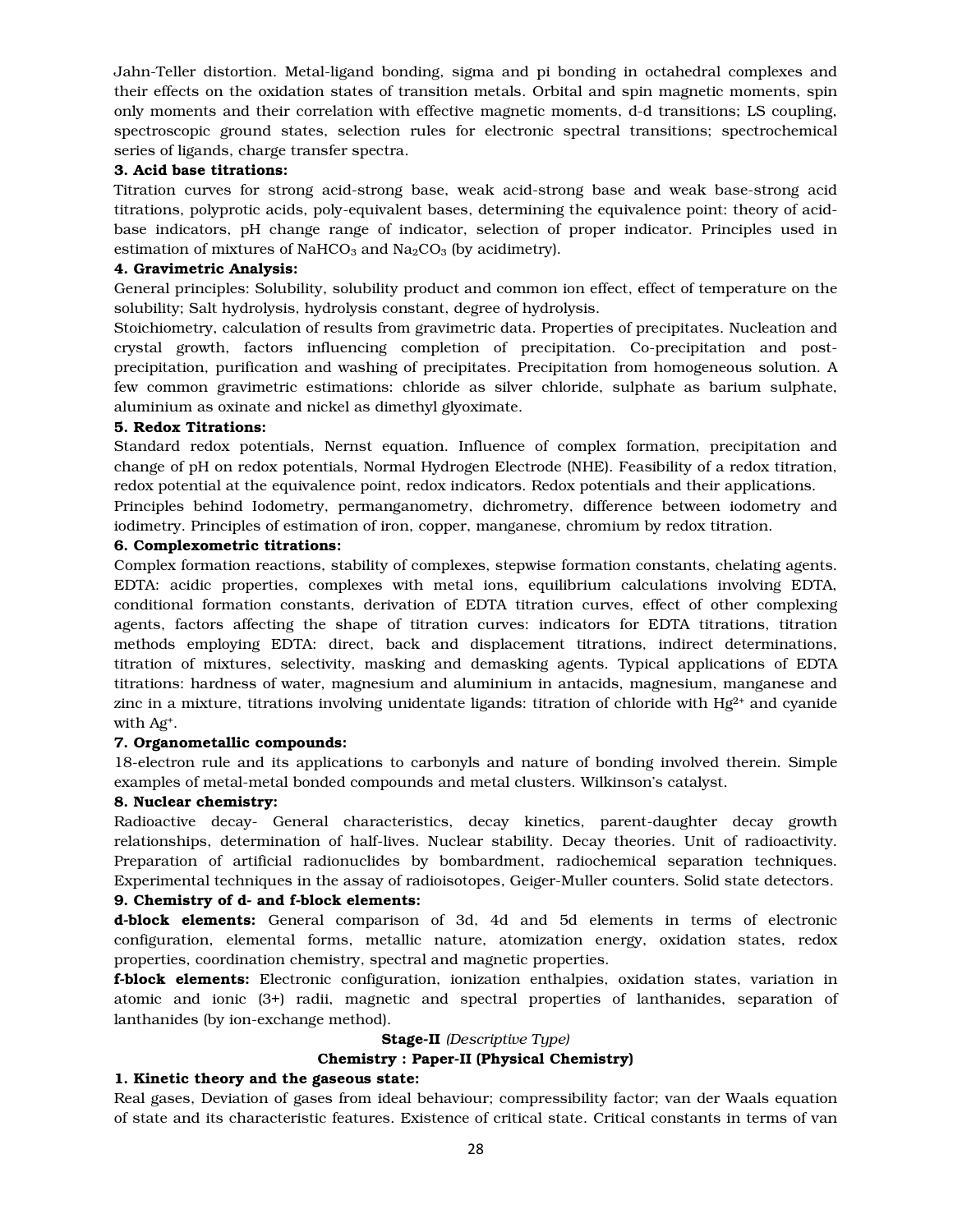der Waals constants. Law of corresponding states and significance of second virial coefficient. Boyle temperature.

2. Solids: Nature of solid state. Band theory of solids: Qualitative idea of band theory, conducting, semiconducting and insulating properties.

Law of constancy of angles, concept of unit cell, different crystal systems, Bravais lattices, law of rational indices, Miller indices, symmetry elements in crystals. X-ray diffraction, Bragg's law.

## 3. Chemical thermodynamics and chemical equilibrium:

Chemical potential in terms of Gibbs energy and other thermodynamic state functions and its variation with temperature and pressure. Gibbs-Duhem equation; fugacity of gases and fugacity coefficient. Thermodynamic conditions for equilibrium, degree of advancement. vant Hoff's reaction isotherm. Equilibrium constant and standard Gibbs energy change. Definitions of  $K_P$ ,  $K_C$  and  $K_X$ ; vant Hoff's reaction isobar and isochore. Activity and activity coefficients of electrolytes / ions in solution. Debye-Hückel limiting law.

#### 4. Chemical kinetics and catalysis:

Second order reactions. Determination of order of reactions. Parallel and consecutive reactions. Temperature dependence of reaction rate, energy of activation. Collision Theory and Transition State Theory of reaction rates. Enthalpy of activation, entropy of activation, effect of dielectric constant and ionic strength on reaction rate, kinetic isotope effect.

Physisorption and chemisorption, adsorption isotherms, Freundlich and Langmuir adsorption isotherms, BET equation, surface area determination; colloids, electrical double layer and colloid stability, electrokinetic phenomenon. Elementary ideas about soaps and detergents, micelles, emulsions.

#### 5. Electrochemistry:

Types of electrochemical cells, cell reactions, emf and Nernst equation,  $\Delta G$ ,  $\Delta H$  and  $\Delta S$  of cell reactions. Cell diagrams and IUPAC conventions. Standard cells. Half-cells / electrodes, types of reversible electrodes. Standard electrode potential and principles of its determination. Concentration cells. Determination of  $\Delta G^{\circ}$ ,  $K^{\circ}$ ,  $K_{\text{sp}}$  and pH.

Basic principles of pH metric and potentiometric titrations, determination of equivalence point and pKa values.

# 6. Quantum chemistry:

Eigenfunctions and eigenvalues. Uncertainty relation, Expectation value. Hermitian operators. Schrödinger time-independent equation: nature of the equation, acceptability conditions imposed on the wave functions and probability interpretation of wave function. Schrödinger equation for particle in a one-dimensional box and its solution. Comparison with free particle eigenfunctions and eigenvalues. Particle in a 3-D box and concept of degeneracy.

## 7. Basic principles and applications of spectroscopy:

Electromagnetic radiation, interaction with atoms and molecules and quantization of different forms of energies. Units of frequency, wavelength and wavenumber. Condition of resonance and energy of absorption for various types of spectra; origin of atomic spectra, spectrum of hydrogen atom.

Rotational spectroscopy of diatomic molecules: Rigid rotor model, selection rules, spectrum, characteristic features of spectral lines. Determination of bond length, effect of isotopic substitution.

Vibrational spectroscopy of diatomic molecules: Simple Harmonic Oscillator model, selection rules and vibration spectra. Molecular vibrations, factors influencing vibrational frequencies. Overtones, anharmonicity, normal mode analysis of polyatomic molecules.

Raman Effect: Characteristic features and conditions of Raman activity with suitable illustrations. Rotational and vibrational Raman spectra.

# 8. Photochemistry:

Franck-Condon principle and vibrational structure of electronic spectra. Bond dissociation and principle of determination of dissociation energy. Decay of excited states by radiative and nonradiative paths. Fluorescence and phosphorescence, Jablonski diagram. Laws of photochemistry: Grotthus-Draper law, Stark-Einstein law of photochemical equivalence; quantum yield and its measurement for a photochemical process, actinometry. Photostationary state. Photosensitized reactions. Kinetics of HI decomposition,  $H_2$ -Br<sub>2</sub> reaction, dimerisation of anthracene.

Stage-II *(Descriptive Type)*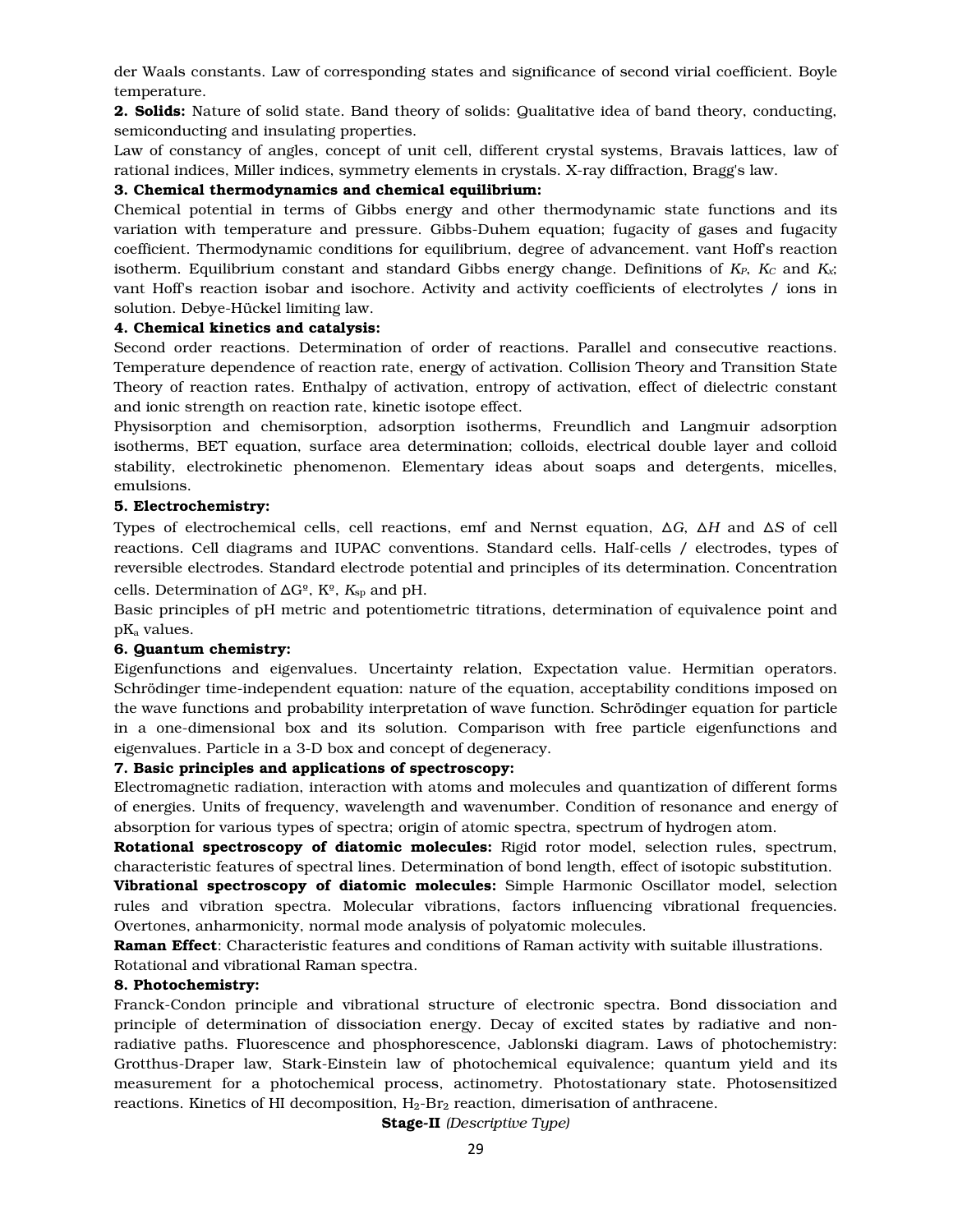# Chemistry : Paper-III (Analytical and Organic) PART-A (Analytical Chemistry)

# A1. Errors in quantitative analysis:

Accuracy and precision, sensitivity, specific standard deviation in analysis, classification of errors and their minimization, significant figures, criteria for rejection of data, Q-test, t-test, and F-test, control chart, sampling methods, sampling errors, standard reference materials, statistical data treatment.

# A2. Separation Methods:

Chromatographic analysis: Basic principles of chromatography (partition, adsorption and ion exchange), column chromatography, plate concept, plate height (HETP), normal phase and reversed phase concept, thin layer chromatography, frontal analysis, principles of High Performance Liquid Chromatography (HPLC) and Gas Liquid Chromatography (GLC), and Ion-exchange chromatography. Solvent extraction: Classification, principle and efficiency of the technique, mechanism of extraction, extraction by solvation and chelation, qualitative and quantitative aspects of solvent extraction, extraction of metal ions from aqueous solutions.

# A3. Spectroscopic methods of analysis:

Lambert-Beer's Law and its limitations.

UV-Visible Spectroscopy: Basic principles of UV-Vis spectrophotometer, Instrumentation consisting of source, monochromator, grating and detector, spectrophotometric determinations (estimation of metal ions from aqueous solutions, determination of composition of metal complexes using Job's method of continuous variation and mole ratio method).

Infra-red Spectrometry: Basic principles of instrumentation (choice of source, monochromator and detector) for single and double beam instruments, sampling techniques.

Flame atomic absorption and emission spectrometry: Basic principles of instrumentation (choice of source, monochromator, detector, choice of flame and burner design), techniques of atomization and sample introduction, method of background correction, sources of chemical interferences and methods of removal, techniques for the quantitative estimation of trace level metal ions. Basic principles and theory of AAS. Three different modes of AAS - Flame-AAS, VG-AAS, and GF-AAS. Single beam and double beam AAS. Function of Hollow Cathode Lamp (HCL) and Electrode Discharge Lamp (EDL). Different types of detectors used in AAS. Qualitative and quantitative analysis.

# A4. Thermal methods of analysis:

Theory of thermogravimetry (TG), basic principle of instrumentation, techniques for quantitative analysis of Ca and Mg compounds.

#### A5. X-ray methods of Analysis:

Introduction, theory of X-ray generation, X-ray spectroscopy, X-ray diffraction and X-ray fluorescence methods, instrumentation and applications. Qualitative and quantitative measurements. Powder diffraction method.

# A6. Inductively coupled plasma spectroscopy:

Theory and principles, plasma generation, utility of peristaltic pump, sampler–skimmer systems, ion lens, quadrupole mass analyzer, dynode / solid state detector, different types of interferencesspectroscopic and non-spectroscopic interferences, isobaric and molecular interferences, applications.

# A7. Analysis of geological materials:

Analysis of minerals and ores- estimation of (i) CaCO<sub>3</sub>, MgCO<sub>3</sub> in dolomite (ii) Fe<sub>2</sub>O<sub>3</sub>, Al<sub>2</sub>O<sub>3</sub>, and TiO<sub>2</sub> in bauxite (iii) MnO and  $MnO_2$  in pyrolusite. Analysis of metals and alloys: (i) Cu and Zn in brass (ii) Cu, Zn, Fe, Mn, Al and Ni in bronze (iii) Cr, Mn, Ni, and P in steel (iv) Pb, Sb, Sn in 'type metal'.

Introduction to petroleum: constituents and petroleum fractionation. Analysis of petroleum products: specific gravity, viscosity, Doctor test, aniline point, colour determination, cloud point, pour point. Determination of water, neutralization value (acid and base numbers), ash content, Determination of lead in petroleum.

Types of coal and coke, composition, preparation of sample for proximate and ultimate analysis, calorific value by bomb calorimetry.

## PART B (Organic chemistry)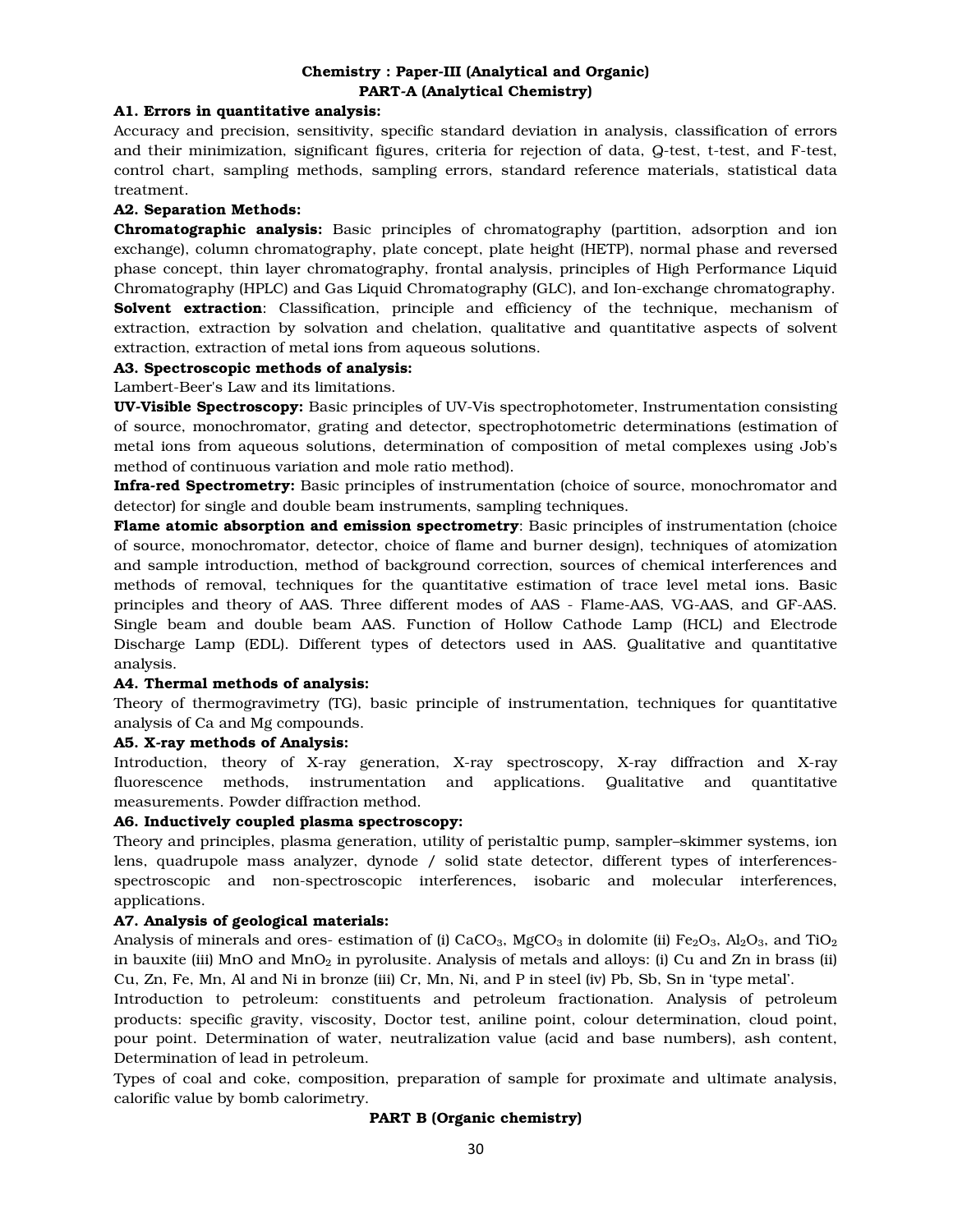#### B1. Unstable, uncharged intermediates:

Structure and reactivity of carbenes and nitrenes and their rearrangements (Reimer-Tiemann, Hoffman, Curtius, Lossen, and Schimdt,).

## B2. Addition reactions:

Addition to C-C multiple bonds: Mechanism of addition involving electrophiles, nucleophiles and free radicals (polymerization reactions of alkenes and substituted alkenes), Ziegler-Natta catalyst for polymerization, polyurethane, and conducting polymers; addition to conjugated systems (Diels-Alder reaction), orientation and reactivity (on simple *cis*- and *trans*- alkenes).

Addition to carbon-heteroatom multiple bonds: Addition to C=O double bond, structure and reactivity, hydration, addition of ROH, RSH, CN-, bisulphite, amine derivatives, hydride ions.

#### B3: Reactions at the carbonyl group:

Cannizzaro, Aldol, Perkin, Claisen ester, benzoin, benzil-benzilic acid rearrangement, Mannich, Dieckmann, Michael, Strobe, Darzen, Wittig, Doebner, Knoevenagel, Reformatsky reactions.

#### B4. Oxidation and Reduction:

Reduction of C=C, Meerwein-Pondorf reaction, Wolff-Kishner and Birch reduction.

Oxidation of C=C, hydration, hydroxylation, hydroboration, ozonolysis, epoxidation, Sharpless epoxidation.

#### B5. Electrocyclic Reactions:

Molecular orbital symmetry, frontier orbitals of ethylene, 1,3-butadiene, 1,3,5-hexatriene, allyl system, FMO approach, pericyclic reactions, Woodward-Hoffman correlation diagram method and perturbation molecular orbital (PMO) approach for the explanation of pericyclic reactions under thermal and photochemical conditions. Simple cases of Norrish type-I and type-II reactions. Conrotatory and disrotatory motions of (4n) and (4n+2) polyenes with emphasis on [2+2] and [4+2] cycloadditions, sigmatropic rearrangements- shift of H and carbon moieties, Claisen, Cope, Sommerlet-Hauser rearrangement.

## B6. Spectroscopic methods of analysis:

Infrared spectroscopy: Characteristic frequencies of organic molecules and interpretation of spectra. Modes of molecular vibrations, characteristic stretching frequencies of O-H, N-H, C-H, C-D, C=C, C=N, C=O functions; factors affecting stretching frequencies.

**Ultraviolet spectroscopy:** Chromophores, auxochromes. Electronic transitions (σ−σ\*, n-σ\*, π-π\* and n-π\*), relative positions of *λ*max considering conjugative effect, steric effect, solvent effect, red shift (bathochromic shift), blue shift (hypsochromic shift), hyperchromic effect, hypochromic effect (typical examples). Woodward rules. Applications of UV spectroscopy to conjugated dienes, trienes, unsaturated carbonyl compounds and aromatic compounds.

Nuclear Magnetic Resonance Spectrometry: (Proton and Carbon-13 NMR) Nuclear spin, NMR active nuclei, principle of proton magnetic resonance, equivalent and non-equivalent protons. Measurement of spectra, the chemical shift, shielding / deshielding of protons, upfield and downfield shifts, intensity of NMR signals and integration factors affecting the chemical shifts: spin-spin coupling to 13C IH-IH first order coupling: some simple IH-IH splitting patterns: the magnitude of IH-<sup>I</sup>H coupling constants, diamagnetic anisotropy.

**Mass spectrometry:** Basic Principles, the mass spectrometer, isotope abundances; the molecular ion, metastable ions. McLafferty rearrangement.

#### \*\*\*\*\* APPENDIX-II(A)

#### INSTRUCTIONS TO THE CANDIDATES FOR FILLING ONLINE APPLICATIONS

• Candidates are required to apply Online using the website https://upsconline.nic.in.

• Salient features of the system of Online Application Form are given hereunder:

• Detailed instructions for filling up online applications are available on the above mentioned website.

• Candidates will be required to complete the Online Application Form containing two stages viz. Part-I and Part-II as per the instructions available in the above mentioned site through drop down menus.

• The candidates are required to pay a fee of Rs.200/- Rupees Two Hundred only) [excepting SC/ST/ Female/Persons with Benchmark Disability candidates who are exempted from payment of fee] either by depositing the money in any branch of State Bank of India by cash, or by using net banking facility of State Bank of India or by using any Visa/Master/RuPay Credit/ Debit Card.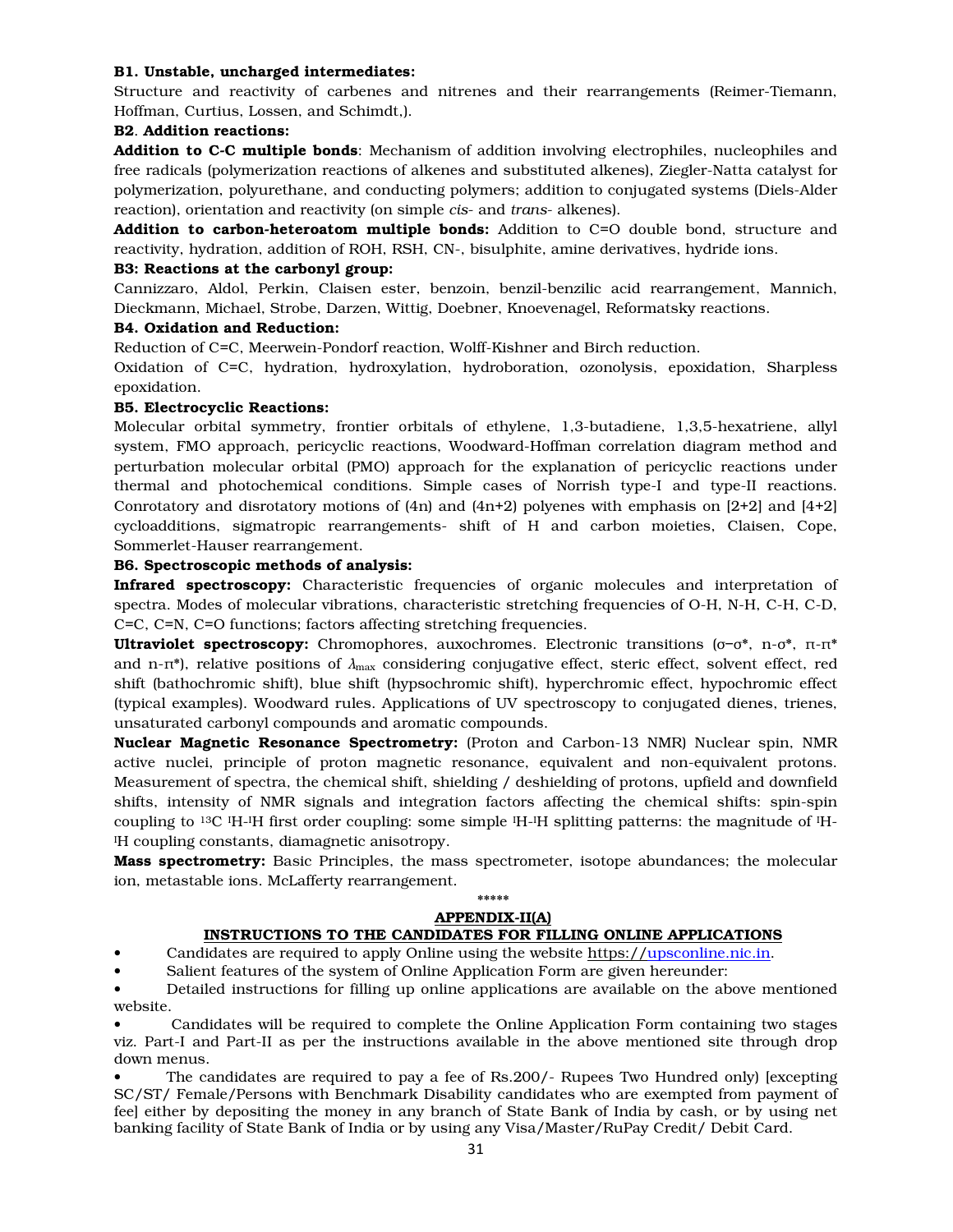• Before start filling up Online Application, a candidate must have his photograph and signature duly scanned in the .jpg format in such a manner that each file should not exceed 300 KB each and must not be less than 20 KB in size for the photograph and signature.

• The candidate should have details of one Photo ID viz. Aadhar Card/Voter Card/PAN Card/Passport/Driving License/Any other photo ID Card issued by the State/Central Government. The details of this photo ID will have to be provided by the candidate while filling up the online application form. This photo ID will be used for all future references and the candidate is advised to carry this ID while appearing for the Examination.

The Online applications (Part I and II) can be filled from  $25^{th}$  September, 2019 to  $15^{th}$ October, 2019 till 6:00 p.m.

• Applicants should avoid submitting multiple applications. However, if due to any unavoidable circumstances, any applicant submits multiple applications then he/she must ensure that the applications with higher RID is complete in all respects.

• In case of multiple applications, the applications with higher RID shall be entertained by the Commission and fee paid against one RID shall not be adjusted against any other RID.

• The applicants must ensure that while filling their Application Form, they are providing their valid and active E-Mail IDs as the Commission may use electronic mode of communication while contacting them at different stages of examination process.

• The applicants are advised to check their emails at regular intervals and ensure that the email addresses ending with @ nic.in are directed to their inbox folder and not to the SPAM folder or any other folder.

• Candidates are strongly advised to apply online well in time without waiting for the last date for submission of Online Applications.

### • Moreover, the Commission has introduced provision of withdrawal of application for the candidate, who does not want to appear at the Examination, he/she may withdraw his/her application.

## Appendix-II(B)

## IMPORTANT INSTRUCTIONS TO WITHDRAW APPLICATION

1. Candidates are advised to go through the instructions carefully before filling up the request for withdrawal of application.

2. The Commission has provided the withdrawal facility from 22.10.2019 to 28.10.2019 (till 18:00 Hrs) to those candidates who do not want to appear at this Examination.

3. Candidates are advised to provide the details of registered application with registration-id which was completed and submitted finally. There is no provision for withdrawing of incomplete applications.

4. Before making the request for withdrawal, candidate must ensure that they have access to the registered mobile number and email-id which were provided by them at the time of submission of application. Separate OTPs will be sent by the Commission on the registered mobile number and email-id. Request for withdrawal will be accepted only after it is confirmed by validating the OTP details sent on candidate's mobile and email-id. Such OTPs will be valid for 30 Minutes only.

#### 5. Request for generating OTP for withdrawal of application will be accepted only till 17:30 Hrs on 28.10.2019.

6. If a candidate has submitted more than one application form then the higher registration-id of Application (latest) will be considered for withdrawal and all earlier applications will be treated as cancelled automatically.

7. After the final acceptance of the request for online withdrawal of application, the candidate must print the authenticated receipt. Once application has been withdrawn by the candidate, it cannot be revived in future.

8. UPSC has no provision to refund any fee amount paid by candidates, so in case of successful withdrawal of application the fees will not be refunded.

9. On successful completion of withdrawal of application, an auto-generated email and SMS will be sent on candidate's registered email-id and mobile. In case any candidate has not submitted the request for withdrawal of application he/she may contact UPSC on email-id: upscsoap@nic.in immediately.

10. Candidates are advised not to share the OTPs received on email and SMS to anybody.

# Appendix-III

# $(Part - A)$

# SPECIAL INSTRUCTIONS TO CANDIDATES FOR COMPUTER BASED OBJECTIVE TYPE TESTS

- No candidate will be allowed to leave the Test Lab during the test.
- No candidate is allowed to leave his/her seat without permission of the invigilator.

ITEMS ALLOWED AND NOT ALLOWED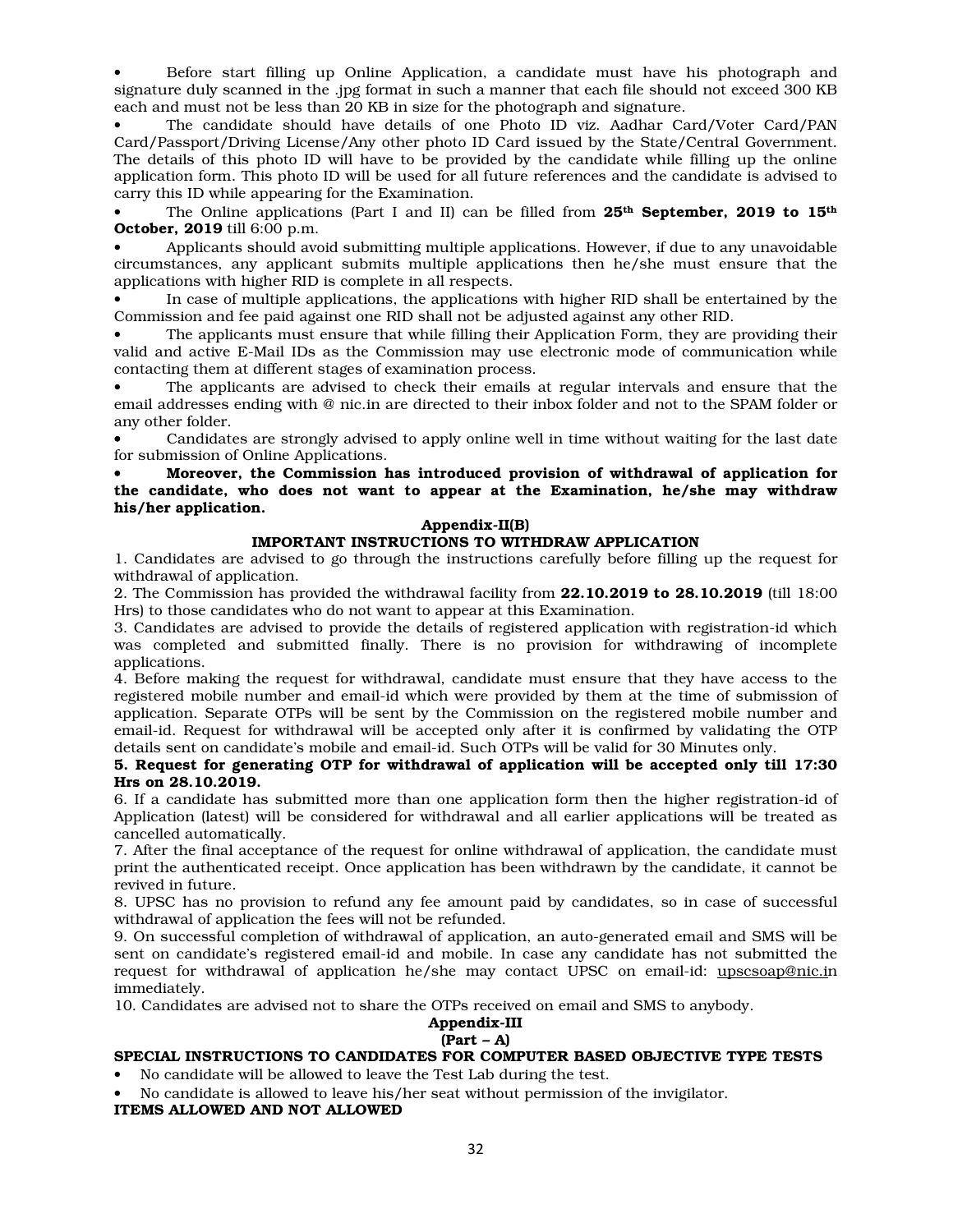- ELECTRONIC OR ANY OTHER TYPE OF CALCULATORS, LOG TABLES, SLIDE RULES, CELLULAR/BLUETOOTH/MOBILE PHONES/PAGERS OR ANY OTHER EQUIPMENT CAPABLE OF BEING USED AS A COMMUNICATION DEVICE ARE NOT ALLOWED INSIDE THE PREMISES WHERE THE TEST IS BEING CONDUCTED. ANY INFRINGEMENT OF THE ABOVE INSTRUCTIONS SHALL ENTAIL DISCIPLINARY ACTION INCLUDING BAN FROM FUTURE TEST.
- Candidates are advised not to bring any valuables/costly items to the test lab, as safe keeping of the same cannot be assured. Commission will not be responsible for any loss in this regard.

# INSTRUCTIONS DURING THE TEST

- Test time period is: 120 minutes i.e. 2 hours.
- Candidates to please ensure that they reach the venue of the Examination by the reporting time as stipulated in the e-Admit Card failing which they will not be admitted to the Examination.
- Password will be announced at 10 minutes before starting the Examination. Candidates will open the secure browser and read instructions for 10 minutes. However, candidate will not be allowed to start their Examination before the prescribed time even if they read instruction before time as the time is synchronized with Server. Candidates will have to enter their roll number as user ID and password announced by the invigilator in the test log in page.
- Rough worksheets will be provided to the candidates on demand.
- In the event of the Test being disrupted, the candidate should immediately inform the invigilator. The invigilator will help the candidate to re-login to the test. This will start the exam from where it had stopped.
- Numbered list of all questions will appear at the right side of the screen.
- Keep a close watch on "Time Left" while appearing for the test.
- Question once attempted, it would be final. However, answer can be changed at any time during the Test before final submission including unattempting the question using 'de-select' button.
- This test carries negative marking. For every wrong answer, 0.33 marks will be deducted.
- The 'submit' button would be activated automatically after the expiry of 2 hours from the start of the Examination.
- You will be automatically stopped from answering questions when the time of test is over and the test will auto-submit.
- Candidates should not carry any books, paper, mobile phone Bluetooth device or any other electronic item to the test venue. UPSC will not be responsible for the safekeeping of such item.
- Impersonation (to assume the identity of another with intent to deceive) and Plagiarism (the use and submission of other people's work for assessment as though it were one's own) is forbidden.
- Candidates must not, on any pretext whatsoever speak to or have any communication with any other Candidates; such communication will be regarded as a breach of the Test regulations.
- Candidates in the Test venue, who is found to have unauthorized materials in his/her possession, shall be deemed to be in breach of the test regulations. All breaches of test regulations shall be considered to constitute unfair practice. In case any candidate is found to be indulging in unfair practice, he will be debarred from this and future exams of UPSC and/or liable for disciplinary action.
- At the conclusion of the test, candidates must remain quietly seated and must not communicate with one another till the entire test time has elapsed.
- No candidate shall be permitted to leave Test Lab till expiry of the allotted time.
- No candidate shall be allowed to go to the toilet during the last 30 minutes of the Test.
- The candidate must abide by the instructions and such further instructions as may be given by Supervisor/Invigilator of the Test. If the candidate fails to do so or indulges in disorderly or improper conduct, he/she will render himself/herself liable to expulsion from the Test and/or such other punishment as the Commission may deem fit to impose.
- The candidate will furnish such necessary and correct information as may be required from him/her in the Test Lab by the Invigilator/Assistant Supervisor/Supervisor/ other persons so authorized.

## (Part – B)

# SPECIAL INSTRUCTIONS FOR CONVENTIONAL TYPE PAPERS

## 1. Articles permitted inside Examination Hall

Battery-operated pocket calculators of "non-programmable" type only, mathematical/ engineering/drawing instruments, including a flat rule divided on the edges into inches and tens of an inch and into centimeters and millimeters, a slide rule, set squares, a protractor and a pair of compasses, pencils, coloured pencils, mapping pens, eraser, T-square and drawing board for use wherever necessary. Candidates are not allowed to bring with them any "Tables or Charts" for use in the Examination Hall.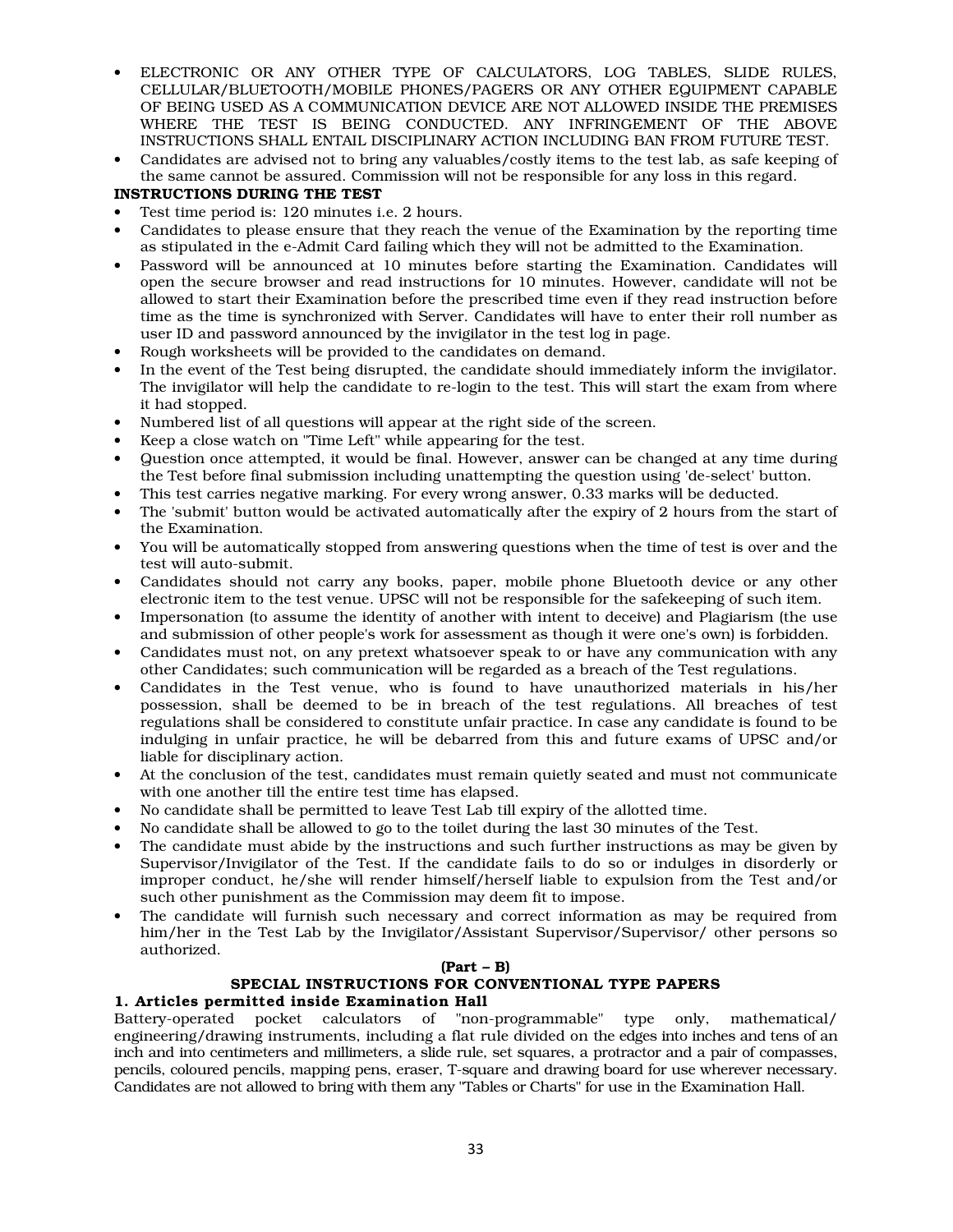Mobile phones, bluetooth or any other communication devices are not allowed inside the premises where the Examination is being conducted. Any infringement of these instructions shall entail disciplinary action including ban from future Examinations. Candidates are advised in their own interest not to bring any of the banned items

# including mobile phones to the venue of the Examination, as arrangements for safekeeping cannot be assured.

# 2. Tables to be supplied by UPSC

If it is considered necessary for answering the questions set in any paper, the Commission may supply any of the following for reference purpose only:-

(i)Mathematical/Physical, Chemical and Engineering Tables (including Logarithmic Tables);

Steam Table (including Mollier Diagrams for Temperature up to 800° C and Pressure up

500 Kgf/Cm);

(ii) National Building Code of India 1970 or 1983 Group 2 Part VI;

(iii) Any other special articles as may be necessary for the candidates to answer the questions set in the question paper.

After conclusion of the Examination, return the above items to the Invigilator.

## 3. Answers to be written in own hand

Write the answers in your own hand in ink. Pencil may be used for maps, mathematical drawings or rough work.

## 4. Check Answer Book

The candidate must write his/her roll number (and not his/her name) only in the

space provided for the purpose on every answer book used by him/her. Before writing in the answer book, please see that it is complete. In case there are any missing pages, it should be got replaced.

Do not tear out any pages from the Answer Book. If you use more than one Answer Book, indicate on the cover of first Answer Book the total number of Answer Books used. Do not leave any blank, unused spaces between answers. If such spaces are left, score them out.

## **5.** Answers in excess of prescribed number will be ignored

The candidate must attempt questions strictly in accordance with the directions given on each question paper. If questions are attempted in excess of the prescribed number only the questions attempted first upto the prescribed number shall be valued and the remaining answers will be ignored.

**6.** Questions relating to graph/précis should be attempted only on graph/précis sheets to be supplied on demand by the Invigilators. All loose sheets such as précis sheet, drawing papers, graph sheets etc. whether used or not, should be placed inside the answer books and fastened along with the additional answer book(s), if any. Candidates who fail to observe this instruction will be penalized. Do not write your roll number on these sheets.

#### **7.** Unfair means strictly prohibited

Do not copy from the papers of any other candidate nor allow your papers to be copied nor give nor attempt to give nor obtain nor attempt to obtain irregular assistance of any description. It will be responsibility to every candidate to ensure that his/her answers are not copied by another candidate. Failure to do so will invite penalty, as may be awarded by the Commission for adoption of unfair means.

#### 8. Conduct in Examination Hall

Do not misbehave in any manner or create disorderly scene in the Examination Hall or harass or bodily harm the staff deployed for the conduct of Examination. You will be severely penalized if you attempt to do so.

9. Please read carefully and abide by the instructions printed on the Question Paper and on the Answer Book supplied in the Examination Hall.

#### Appendix – IV

# Certificate regarding physical limitation in an examinee to write

This is to certify that, I have examined Mr./Ms./Mrs………………………….. (name of the candidate with benchmark disability), a person with ……………………….. (nature and percentage of disability as mentioned in the certificate of disability), S/o/D/o……………………., a resident of ……………………………….. (Village/District/State) and to state that he/she has physical limitation which hampers his/her writing capabilities owing to his/her disability.

# Signature

## Chief Medical Officer/Civil Surgeon / Medical Superintendent of a Government Healt Care Institution.

Note:Certificate should be given by a specialist of the relevant stream/disability (eg. Visual Impairment – Ophthalmologist, Locomotor disability – Orthopaedic specialist/PMR).

Appendix - V